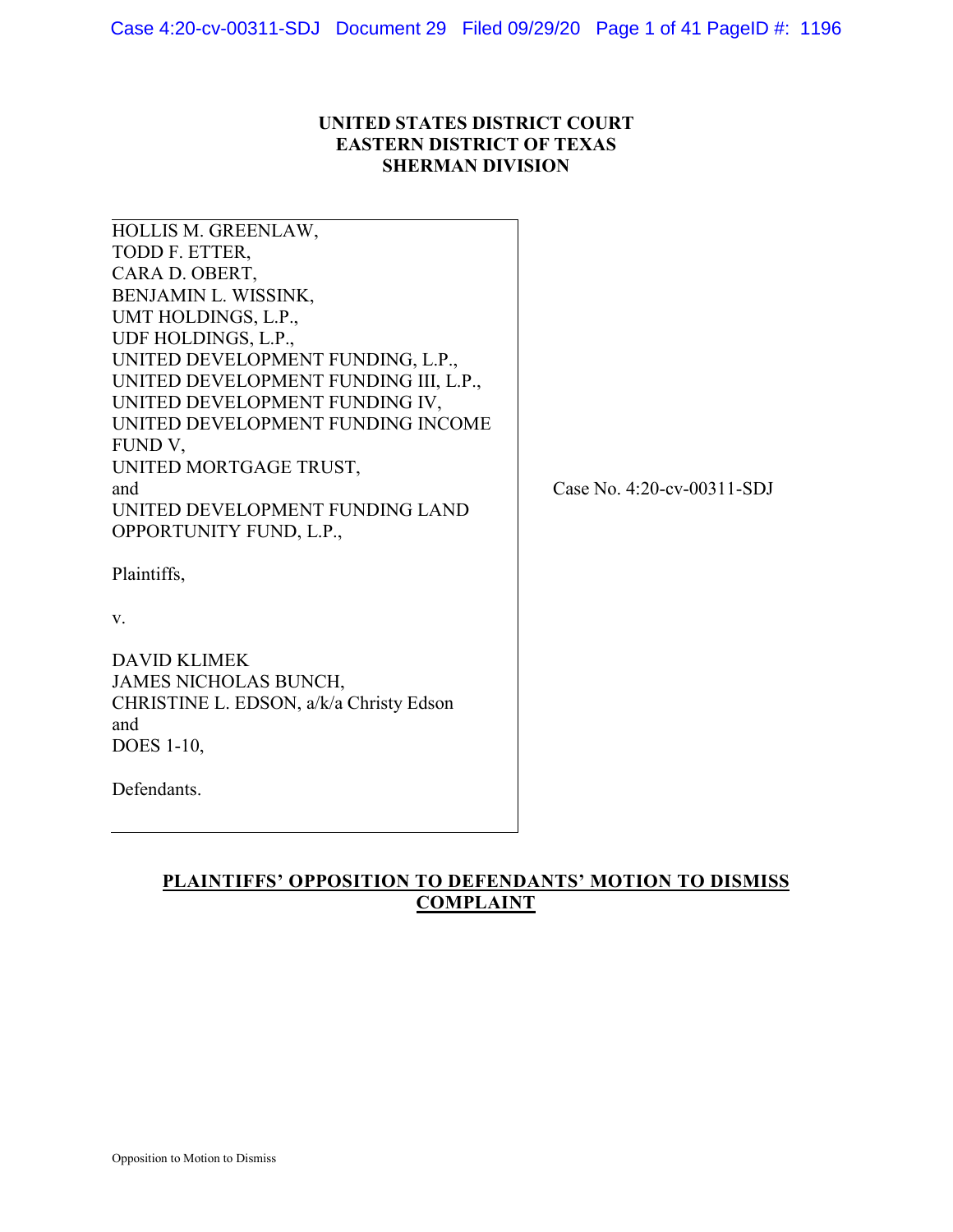# **TABLE OF CONTENTS**

# **Page**

| I.   |           |    |                                                                     |                                                                                                                                  |
|------|-----------|----|---------------------------------------------------------------------|----------------------------------------------------------------------------------------------------------------------------------|
| Π.   |           |    |                                                                     |                                                                                                                                  |
| III. |           |    |                                                                     |                                                                                                                                  |
| IV.  |           |    |                                                                     |                                                                                                                                  |
|      | A.        |    |                                                                     | Legal Standard for a Motion to Dismiss under Fed. R. Civ. P. 12(b)(6) 6                                                          |
|      | <b>B.</b> |    |                                                                     |                                                                                                                                  |
|      |           | 1. |                                                                     |                                                                                                                                  |
|      |           | 2. |                                                                     |                                                                                                                                  |
|      | $C$ .     |    | Step One-Plaintiffs' Fourth Amendment Claim Does Not Arise in a New |                                                                                                                                  |
|      |           | 1. |                                                                     | Plaintiffs Allege a Fourth Amendment Claim Against Low Level<br>Employees Running a Standard Law Enforcement Operation  9        |
|      |           | 2. |                                                                     | Defendants Fail to Establish Any "Meaningful Difference" That                                                                    |
|      | D.        |    |                                                                     | Step Two-Defendants Fail to Identify "Special Factors" That Counsel                                                              |
|      |           | 1. |                                                                     | The Judiciary is Well Suited to Address Plaintiffs' Claims  15                                                                   |
|      |           | 2. |                                                                     | Defendants' Alternative Remedies Are Neither Available Nor<br>Adequate to Redress the Harm Defendants Inflicted on Plaintiffs 16 |
|      |           |    | a.                                                                  | Defendants' Alternative Remedy #1 – Motion for Return of                                                                         |
|      |           |    | $\mathbf b$ .                                                       | Defendants' Alternative Remedy #2 – Motion to Suppress  18                                                                       |
|      |           |    | c.                                                                  | Defendants' Alternative Remedy #3 - Hyde Amendment<br>and Unjust Conviction and Imprisonment Statute 19                          |
|      |           |    | d.                                                                  | Defendants' Alternative Remedy #4 – Federal Tort Claims                                                                          |
|      |           |    | e.                                                                  | Defendants' Alternative Remedy #5 - State Court Action                                                                           |
|      |           |    | f.                                                                  |                                                                                                                                  |
|      |           | 3. |                                                                     | No Special Factor Counsels Hesitation in Implying a Bivens<br>22                                                                 |
|      |           |    | a.                                                                  | Defendants' Special Factor #1 - Checks and Balances 22                                                                           |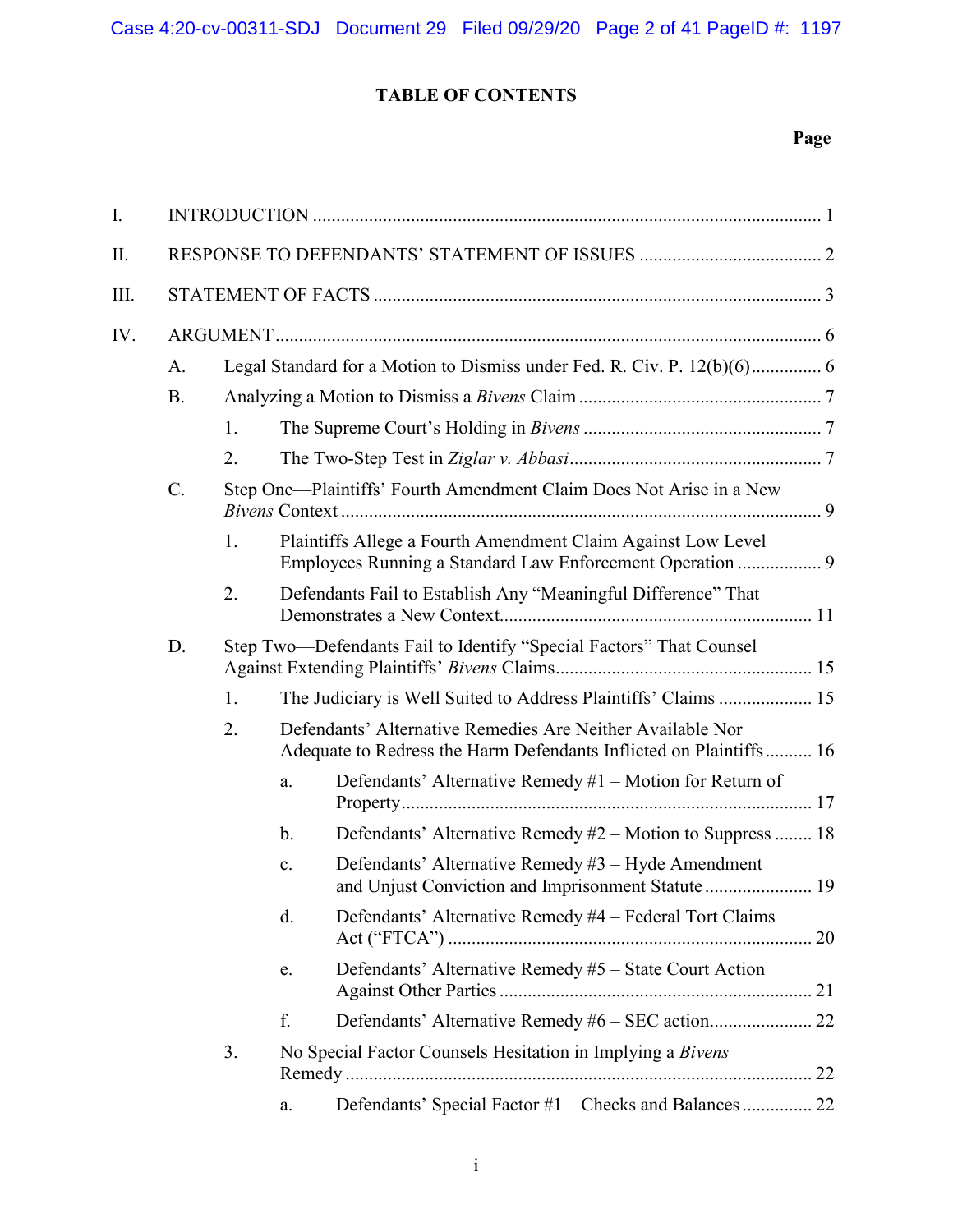# **TABLE OF CONTENTS**

(continued)

# **Page**

|              | $h_{\cdot}$ | Defendants' Special Factor $#2 -$ Administration of |  |
|--------------|-------------|-----------------------------------------------------|--|
| E.           |             |                                                     |  |
| $\mathbf{F}$ |             |                                                     |  |
|              |             |                                                     |  |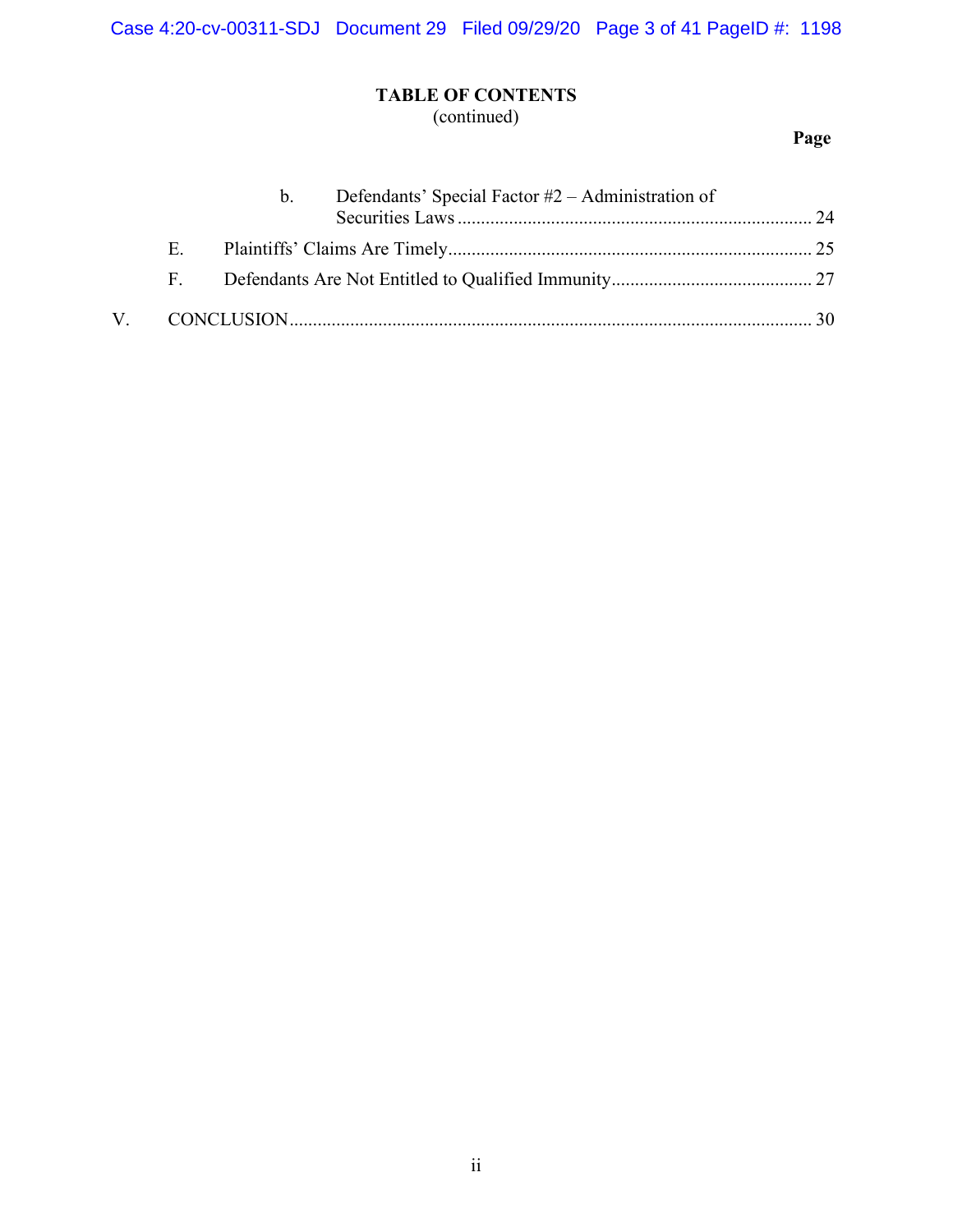# **TABLE OF AUTHORITIES**

| Page                                                                               |
|------------------------------------------------------------------------------------|
| <b>CASES</b>                                                                       |
| Abdoulaye v. Cimaglia,                                                             |
| Bell Atl. Corp. v. Twombly,                                                        |
| Bistrian v. Levi,                                                                  |
| Bivens v. Six Unknown Named Agents of Federal Bureau of Narcotics,                 |
| Blimline v. Thirty Unknown Employees of the Securities and Exchange<br>Commission, |
|                                                                                    |
| Breidenbach v. Bolish,                                                             |
| Brunoehler v. Tarwater,                                                            |
| Bueno Diaz v. Mercurio,                                                            |
| Campbell v. Eastland,                                                              |
| Cantú v. Moody,                                                                    |
| Carlson v. Green,                                                                  |
| De La Paz v. Coy,                                                                  |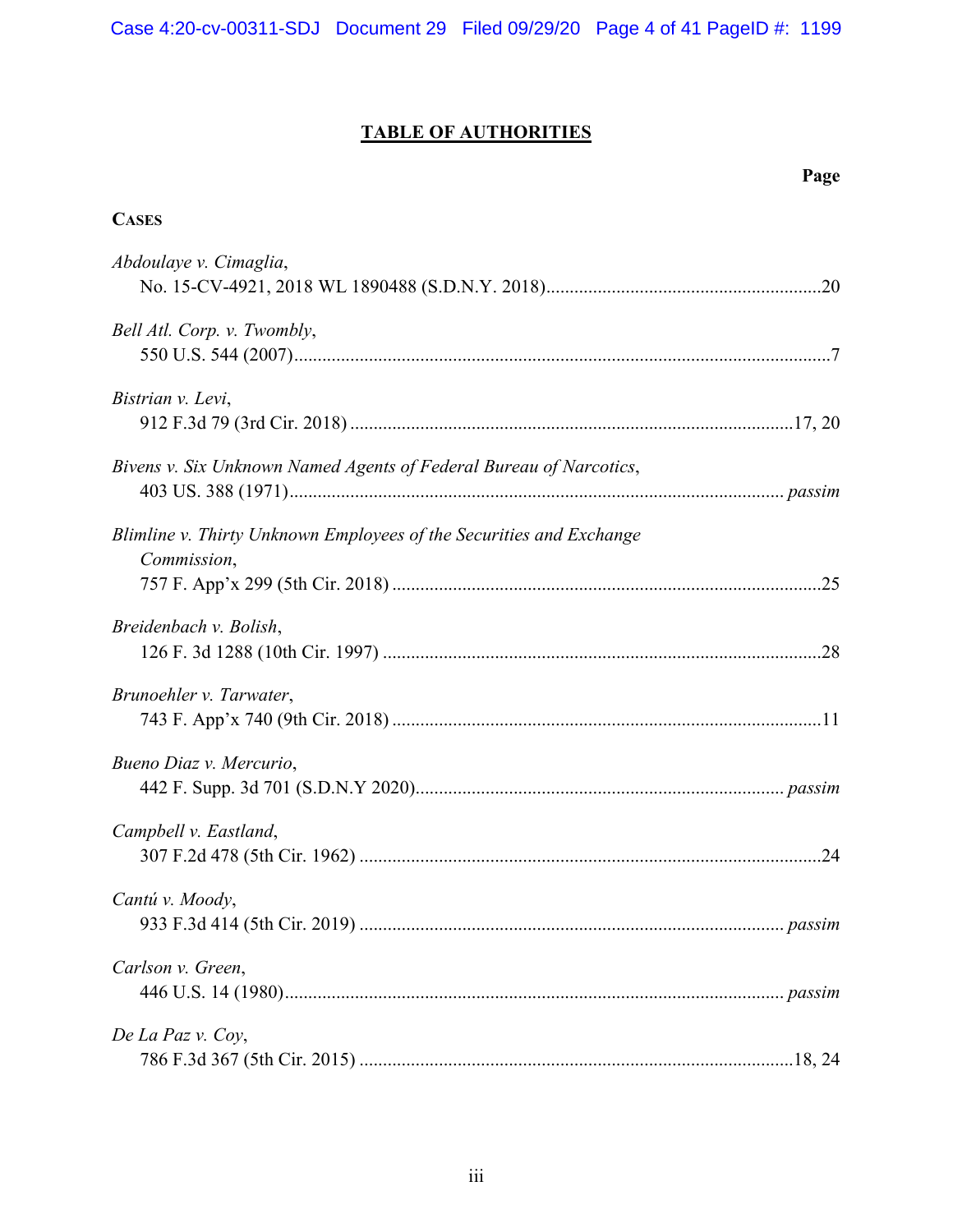| Degen v. United States,                        |  |
|------------------------------------------------|--|
| <i>Effex Cap., LLC v. Nat'l Futures Ass'n,</i> |  |
| Farah v. Weyker,                               |  |
| Franks v. Delaware,                            |  |
| Greiner v. Wall,                               |  |
| Hale v. Fish,                                  |  |
| Harrington v. State Farm Fire & Cas. Co.,      |  |
| Helvig v. United States,                       |  |
| Helvig v. United States,                       |  |
| Hernandez v. Baylor Univ.,                     |  |
| Hernandez v. Mesa,                             |  |
| Hernandez-Cuevas v. Taylor,                    |  |
| Ioane v. Hodges,                               |  |
| Jerra v. United States,                        |  |
| Johnson v. Hayden,                             |  |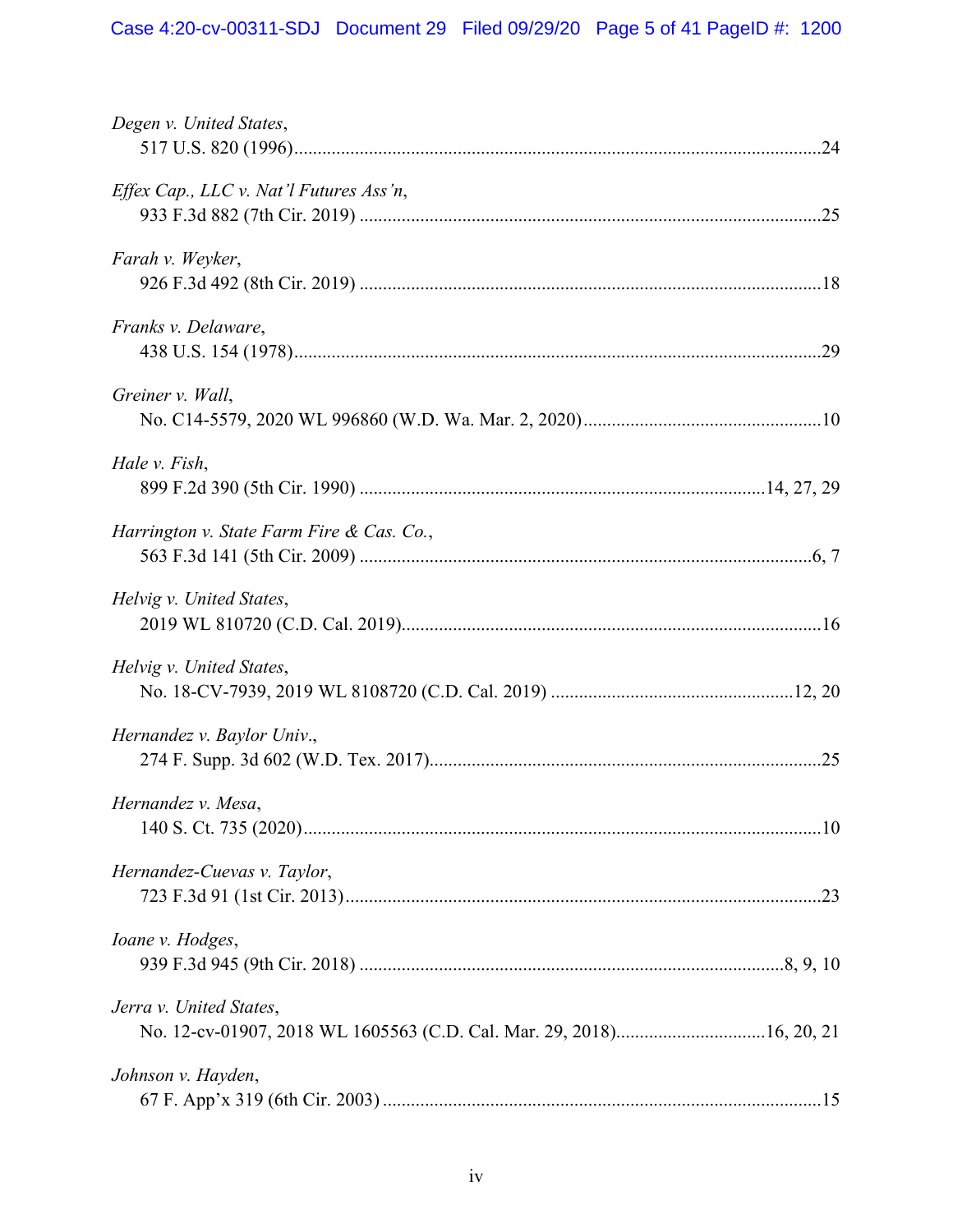| Lanuza v. Love,                                                                                                           |
|---------------------------------------------------------------------------------------------------------------------------|
| Lehal v. Central Falls Det. Facility Corp.,<br>2019 WL 1447261 (S.D.N.Y. 2019) (U.S. Marshal's for excessive force)10, 11 |
| Leyland v. Edwards,                                                                                                       |
| Lopez-Flores v. Ibarra,                                                                                                   |
| Mancusi v. DeForte,                                                                                                       |
| Marrero v. City of Hialeah,                                                                                               |
| Minineci v. Pollard,                                                                                                      |
| O'Ferrell v. United States,                                                                                               |
| Oliva v. Nivar,                                                                                                           |
| Omran v. United States,                                                                                                   |
| Osborn v. Haley,                                                                                                          |
| Piotrowski v. City of Houston,                                                                                            |
| Powell v. United States,                                                                                                  |
| Prado v. Perez,                                                                                                           |
| Reed v. City of Arlington,                                                                                                |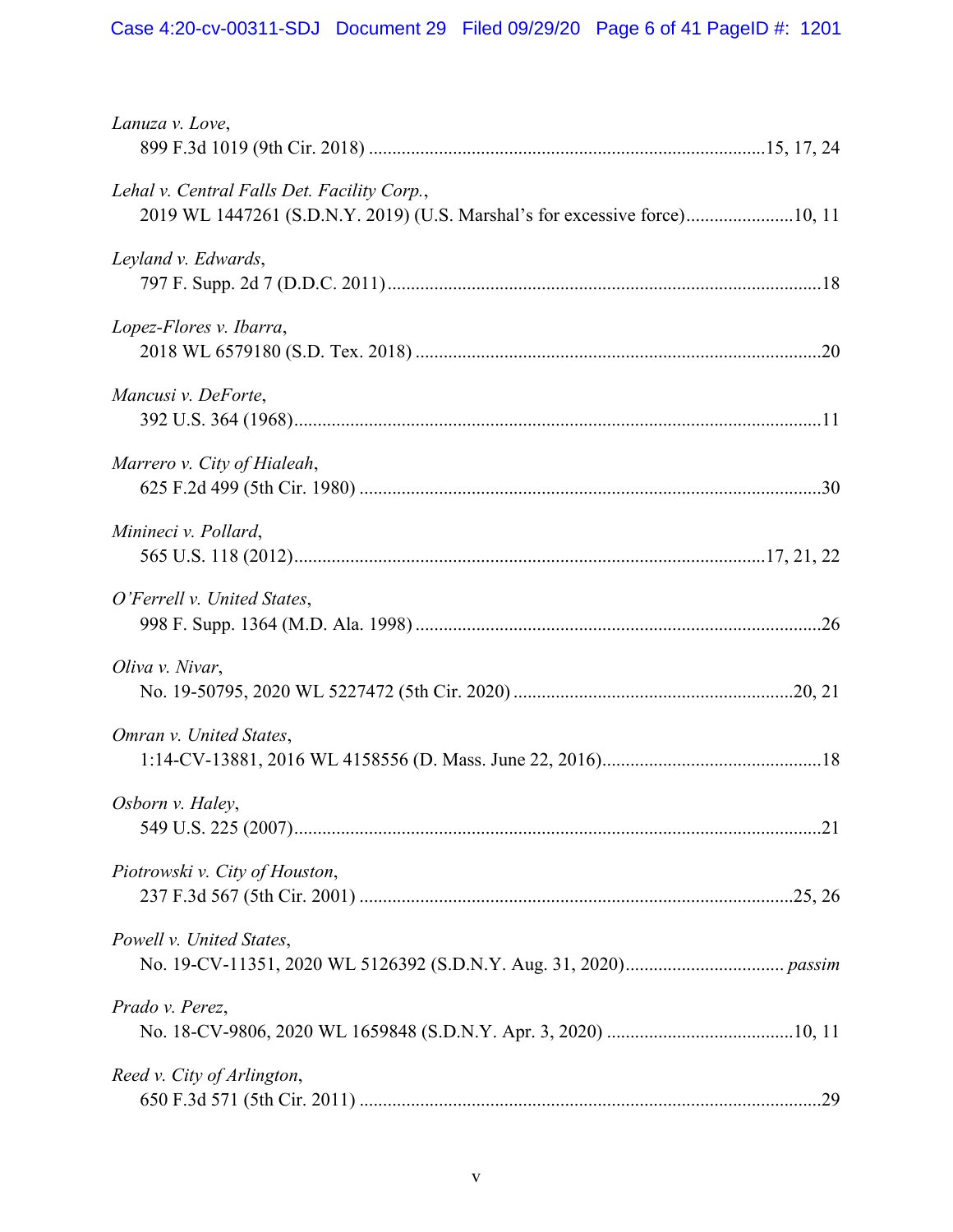| Regnante v. Securities and Exchange Officials, |  |
|------------------------------------------------|--|
| Salmon v. Schwarz,                             |  |
| Schweiker v. Chilicky,                         |  |
| SEC v. Contrarian Press, LLC,                  |  |
| SEC v. Curshen,                                |  |
| SEC v. Mandaci,                                |  |
| Texas v. Bailey Tool Mfg. Co.,                 |  |
| Thompson v. Deutsche Bank Nat. Tr. Co.,        |  |
| United States v. Alvarez,                      |  |
| United States v. Briggs,                       |  |
| United States v. Chapman,                      |  |
| United States v. Namer,                        |  |
| United States v. Robel,                        |  |
| United States v. Sealed Search Warrants,       |  |
| Valdez v. Hollenbeck,                          |  |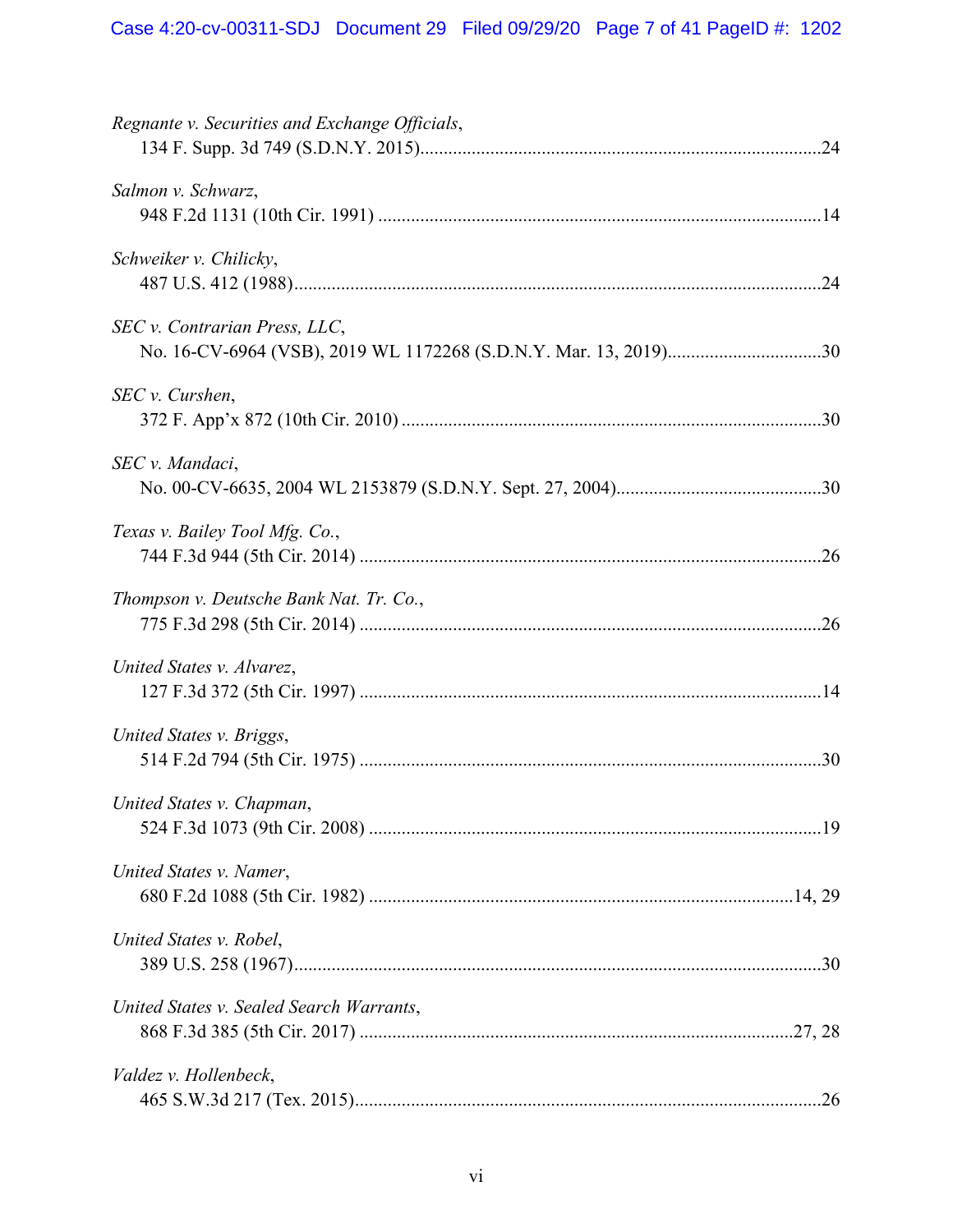| Vennes v. An Unknown Number of Unidentified Agents of United States,                               |
|----------------------------------------------------------------------------------------------------|
| Wallace v. Kato,<br>549 U.S. 384 (2007) (underlying state law provides tolling rules in § 1983 and |
| Winfrey v. Rogers,                                                                                 |
| Ziglar v. Abbasi,                                                                                  |
| <b>STATUTES</b>                                                                                    |
|                                                                                                    |
|                                                                                                    |
|                                                                                                    |

# **OTHER AUTHORITIES**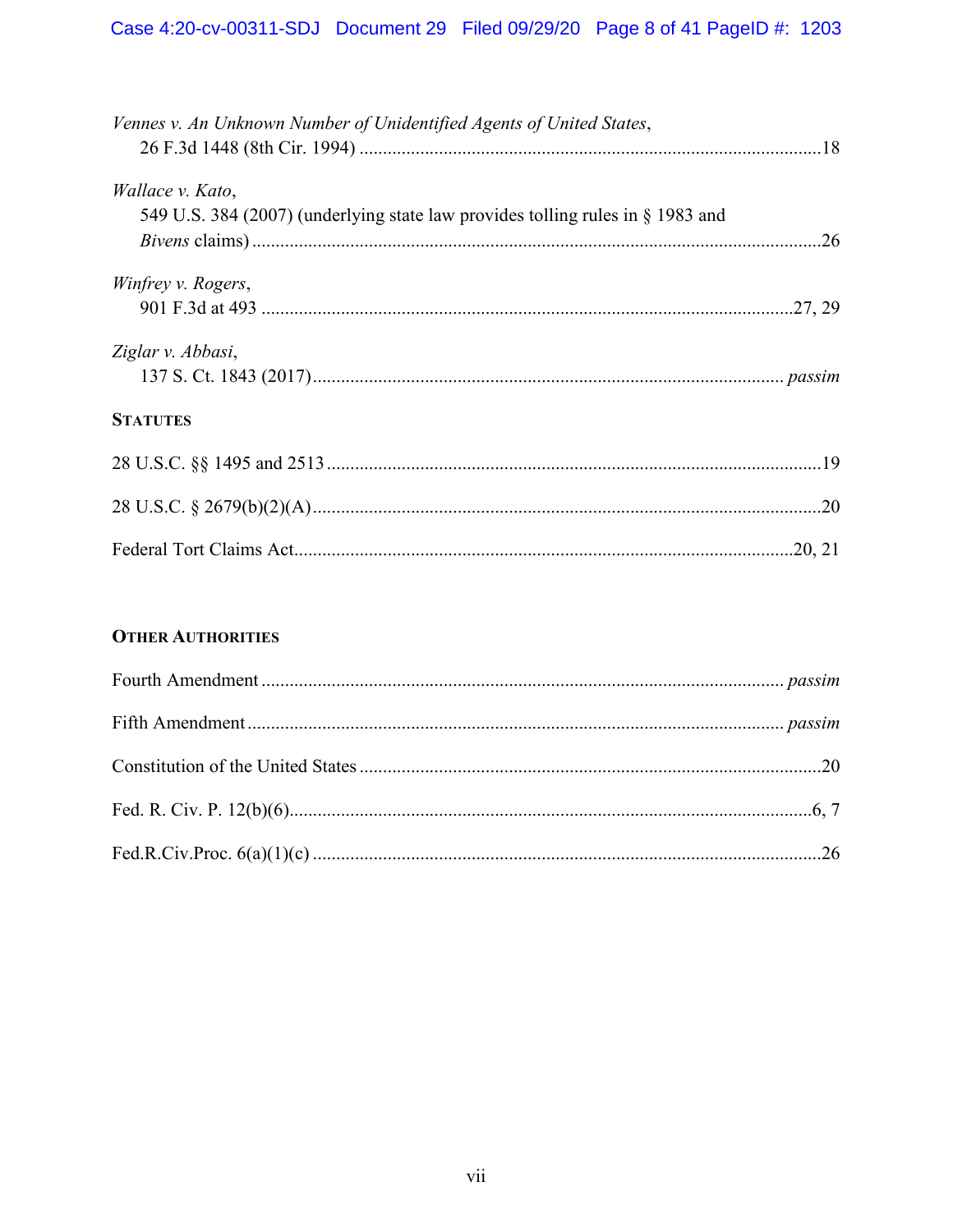# **I. INTRODUCTION**

The issue before the Court is whether low level law enforcement officers are free to intentionally violate Plaintiffs' Fourth and Fifth Amendment rights with immunity from suit even where controlling judicial guidance confirms that Defendants' actions are illegal and Plaintiffs have no other available remedy to adequately redress their injuries and deter Defendants' illegal conduct. In Defendants' view, the Judiciary cannot stop them from intentionally presenting false evidence to courts and trampling the Due Process rights of law abiding citizens. To Defendants, "judicial restraint" means complete abdication of the Judiciary's power to protect the integrity of the justice system. Justice Frankfurter, one of the Supreme Court's foremost champions of judicial restraint, expressed the Supreme Court's longstanding position when he rejected the very argument that Defendants advance:

> The federal courts have an obligation to set their face against enforcement of the law by lawless means or means that violate the rationally vindicated standards of justice, and to refuse to sustain such methods by effectuating them.

*Sherman v. United States,* 356 U.S. 369, 380 (1958) (Frankfurter, J., concurring).

This case cries out for transparency, accountability, and enforcement of the rule of law. Defendants demand, instead, that this Court bury the facts, allow Defendants to evade accountability, and refuse to apply to Defendants the same laws that Defendants swore an oath to enforce. Plaintiffs' complaint illustrates the danger inherent in adopting Defendants' distorted view of checks and balances—a successful billion dollar business run by honorable citizens gets annihilated by a few rogue low level officials who chose to aid and abet a short seller execute an illegal short and distort fraud scheme, netting the short seller \$60 million in illegal profits while destroying Plaintiffs' business and reputations. Our Supreme Court has consistently rejected Defendants' argument. Plaintiffs respectfully request that this Court do the same.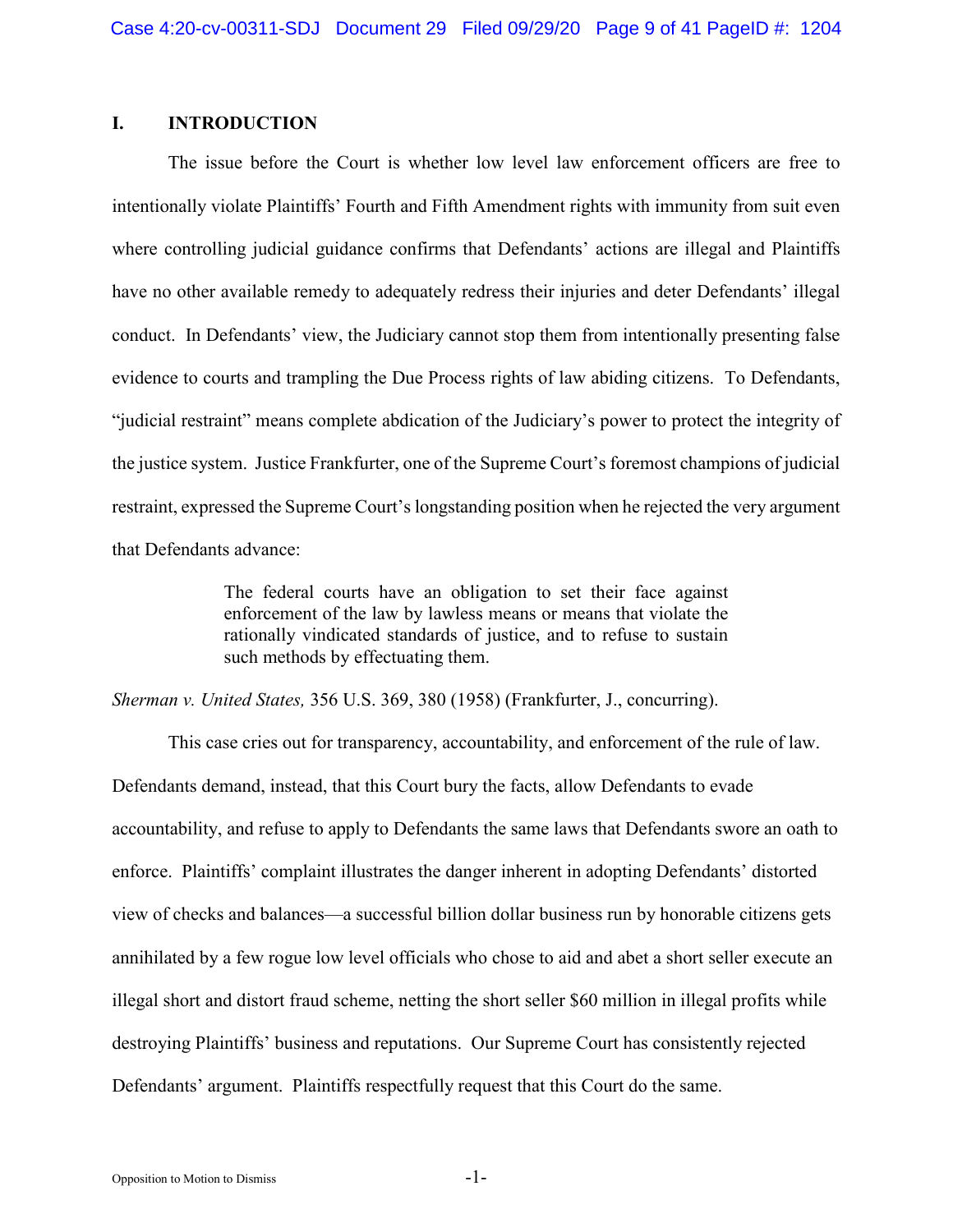## **II. RESPONSE TO DEFENDANTS' STATEMENT OF ISSUES**

1. Low level law enforcement officers like Defendants are not free to intentionally violate an individual's Fourth and Fifth Amendment rights and remain immune from suit where existing judicial guidance confirms that Defendants' actions are illegal and Plaintiffs have no other remedy available that would adequately redress their injuries and deter the Defendants illegal conduct. *Bivens v. Six Unknown Named Agents of Federal Bureau of Narcotics*, 403 US. 388, 395–96 (1971); *Carlson v. Green*, 446 U.S. 14, 18–21 (1980).

2. Defendants fail to meet their burden to establish that Plaintiffs claims are time barred because they cite the wrong legal standard and Plaintiffs satisfy the correct standard of review. The accrual rule provides that the two-year limitations period on Plaintiffs' *Bivens*  claims did not begin to run until Plaintiffs knew (1) the existence of the injury; and (2) the connection between the injury and Defendants' actions. *Blimline v. Thirty Unknown Employees of the Securities and Exchange Commission*, 757 F. App'x 299, 303 (5th Cir. 2018). Plaintiffs' Complaint contains detailed factual allegations demonstrating that Plaintiffs filed suit within two years of learning about the connection between their injuries and Defendants' illegal actions also establishes that the equitable tolling doctrine applies. Compl. ¶¶ 71–76.

3. Defendants do not qualify for qualified immunity because Plaintiffs have alleged that Defendants intentionally violated Plaintiffs' Fourth and Fifth Amendment rights in a manner that the Supreme Court and Fifth Circuit recognize as illegal and unreasonable. Plaintiffs allege that Defendants violated their Fourth Amendment rights by presenting material false statements and omitting material exculpatory information from a search warrant affidavit to create the illusion of probable cause where probable cause otherwise did not exist. Compl. ¶¶ 5–7, 165–87; *Hale v. Fish*, 899 F.2d 390, 402 (5th Cir. 1990); *Winfrey v. Rogers*, 901 F.3d 483, 493–96 (5th Cir. 2018). Plaintiffs also allege that Defendants violated their Fifth Amendment due process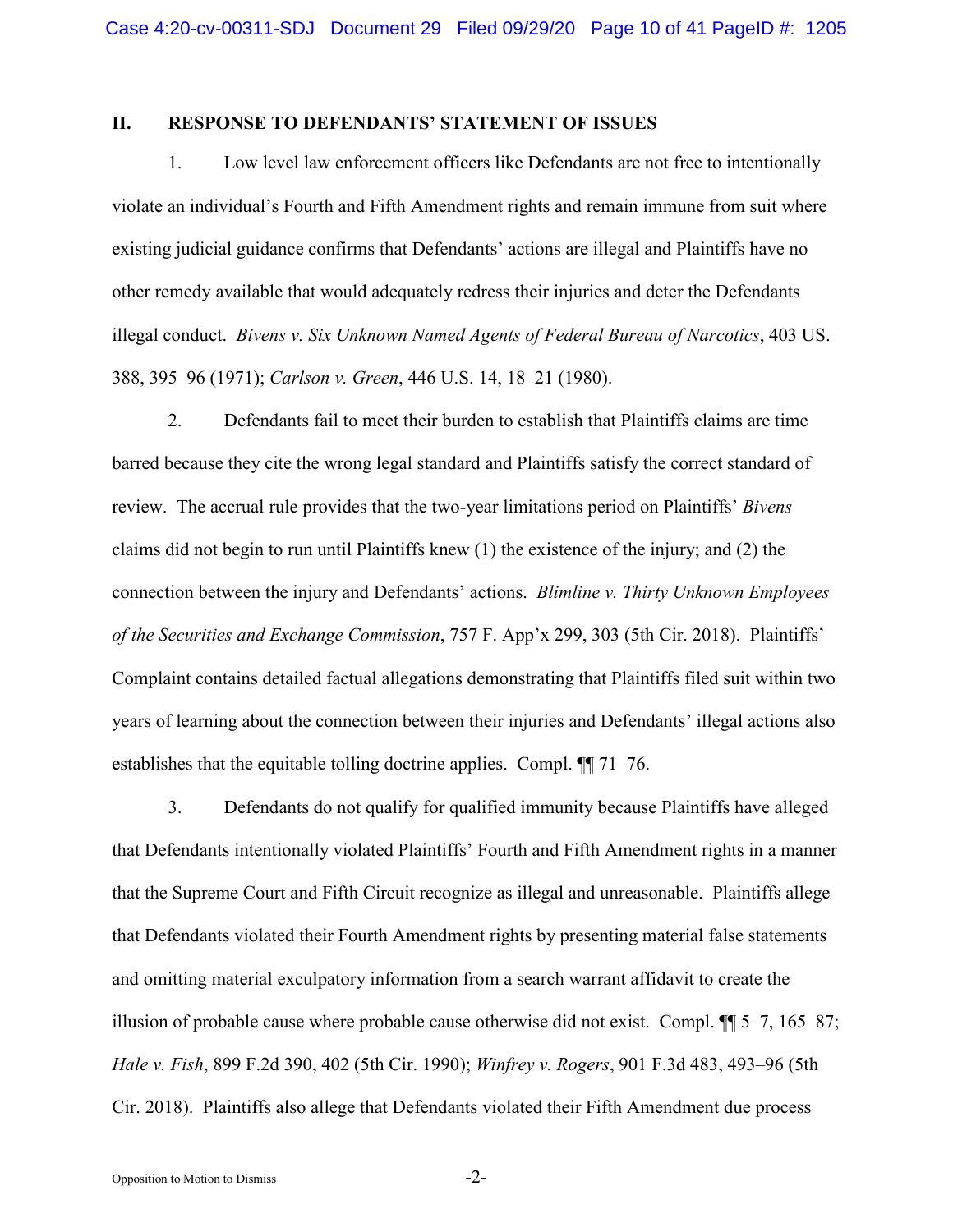right to liberty and property by intentionally interfering with Plaintiffs' right to pursue their chosen profession by destroying Plaintiffs' business and reputation—including by participating in illegal short and distort and insider trading fraud schemes with a short seller who made \$60 million in illegal profits. Compl. ¶¶ 116–64, 220–43; *United States v. Robel*, 389 U.S. 258, 265 n.11 (1967); *United States v. Briggs,* 514 F.2d 794, 798–99 (5th Cir. 1975)*; Marrero v. City of Hialeah*, 625 F.2d 499, 519–20 (5th Cir. 1980).

## **III. STATEMENT OF FACTS**

This case is about Defendants' violation of Plaintiffs' Fourth and Fifth Amendment rights through Defendants participation in illegal fraud schemes spearheaded by a short seller who sought to destroy Plaintiffs legitimate business and ruin the reputations of its executive team.

United Development Funding ("UDF") was founded in 2003 to provide investors with sound investments in residential real estate. Compl.  $\parallel$  27. UDF enjoyed steady growth and provided consistent returns to investors for over a decade while financing hundreds of millions of dollars in successful residential real estate projects for leading developers in Texas and elsewhere. *Id.* The UDF fund at issue here is UDF IV, which was formed in 2008 to make loans for the acquisition and development of real property. *Id.* ¶ 32. By December 2014, UDF IV had originated or purchased 171 loans totaling over \$1 billion, 40 of which had been paid in full. *Id.*  From 2012 to 2014, UDF IV's assets grew from \$336.5 million to \$682.2 million and its income grew from \$27.6 million to \$87.9 million. *Id.* From inception through September 2015, UDF IV distributed \$164 million to its investors and repurchased \$41 million of its shares. *Id.* In short, Plaintiffs run a real business with real assets that generate significant distributions to their investors. *Id.* ¶¶ 27–43.

In 2015, Defendant Klimek, an FBI agent, and Defendant Bunch, an Assistant U.S. Attorney, began to investigate UDF at the request of infamous short seller, J. Kyle Bass and his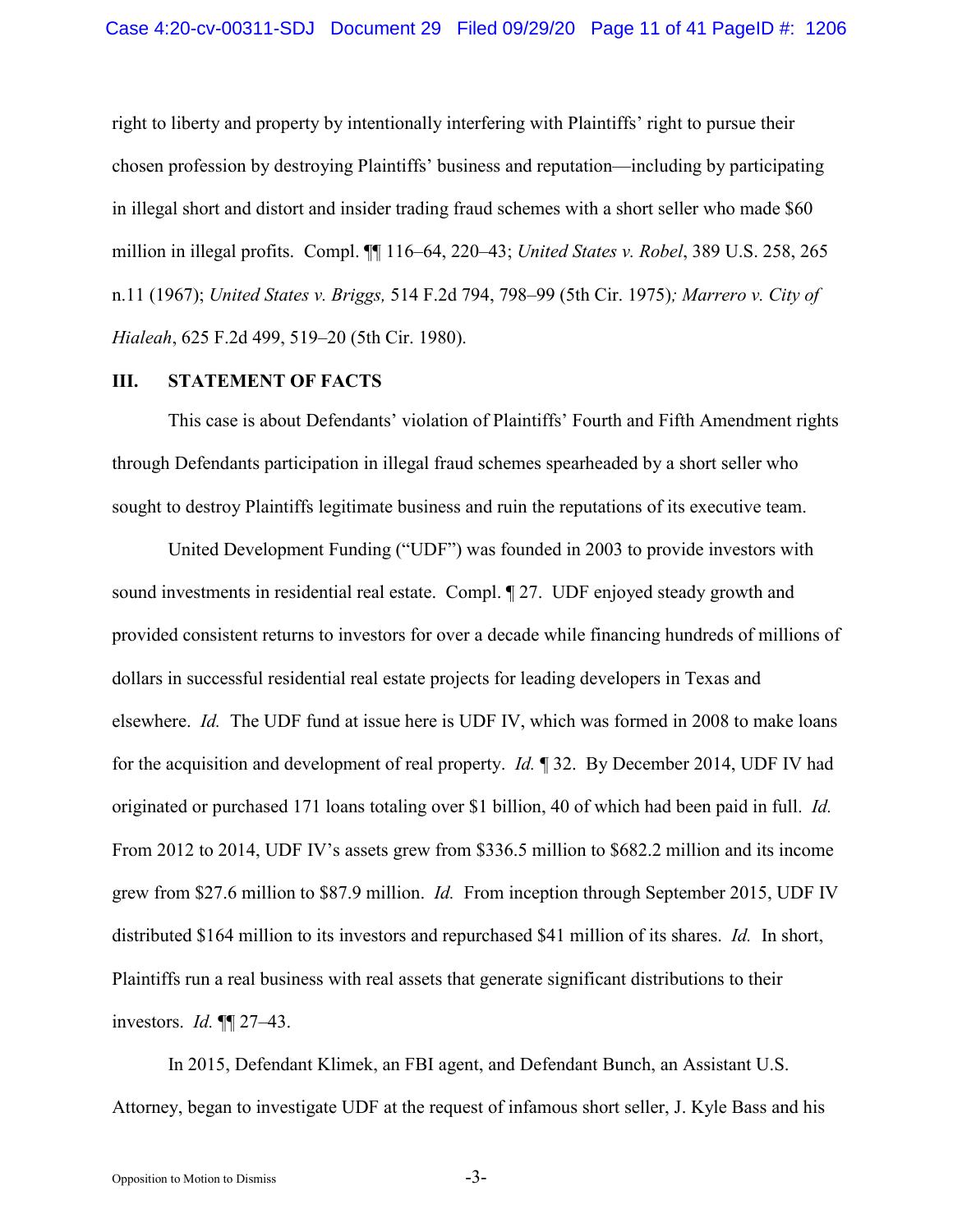hedge fund, Hayman Capital Management, L.P. ("Bass/Hayman"), who provided the government false and misleading information about UDF to facilitate the government's investigation. *Id.* ¶¶ 86–101, 115. Defendants relied on that false information and helped Bass/Hayman execute their illegal fraud schemes. *Id.* ¶¶ 116–118, 126–45, 154–99. An objective review of Bass/Hayman's claims would have exposed that information as false. *Id.* ¶¶ 146–52, 190–93, 216–19. Neutral parties quickly recognized that Bass/Hayman was running an illegal short and distort fraud scheme. *Id.* ¶¶ 146–52. But not Defendants—they continued to aid and abet Bass/Hayman's fraud schemes. *Id.* ¶¶ 116–18, 126–45, 154–99.

In December 2015, Bass/Hayman representatives communicated with Defendants Bunch and Klimek about launching an *anonymous* negative media blitz against Plaintiffs where Bass/Hayman would *anonymously* post negative accusations about UDF, including falsely stating that UDF operated a "Ponzi scheme" to influence unsuspecting investors who had no idea that the negative information was published by a biased short seller who stood to make millions if UDF IV's stock price crashed. *Id.* ¶¶ 126–45. After previewing the *anonymous* article to Defendants Bunch and Klimek, Bass/Hayman went ahead and published the false and misleading negative information under the phony name "Ernest Poole" to deceive UDF IV's unsuspecting investors. *Id.* That day, UDF IV's stock lost over \$250 million in shareholder value and Plaintiffs confronted a severe crisis with their customers, lenders, and business partners. *Id.*

It is well known in law enforcement and investing circles that it is illegal for a short seller to *anonymously* publish negative information about a stock to tank its share price so the short seller can profit. *Id.* ¶¶ 81–85. No reasonable FBI agent or federal prosecutor would fail to recognize that (a) it is illegal for a short seller to *anonymously* publish negative information about a stock they have shorted, and (b) this illegal tactic is a standard strategy by a short seller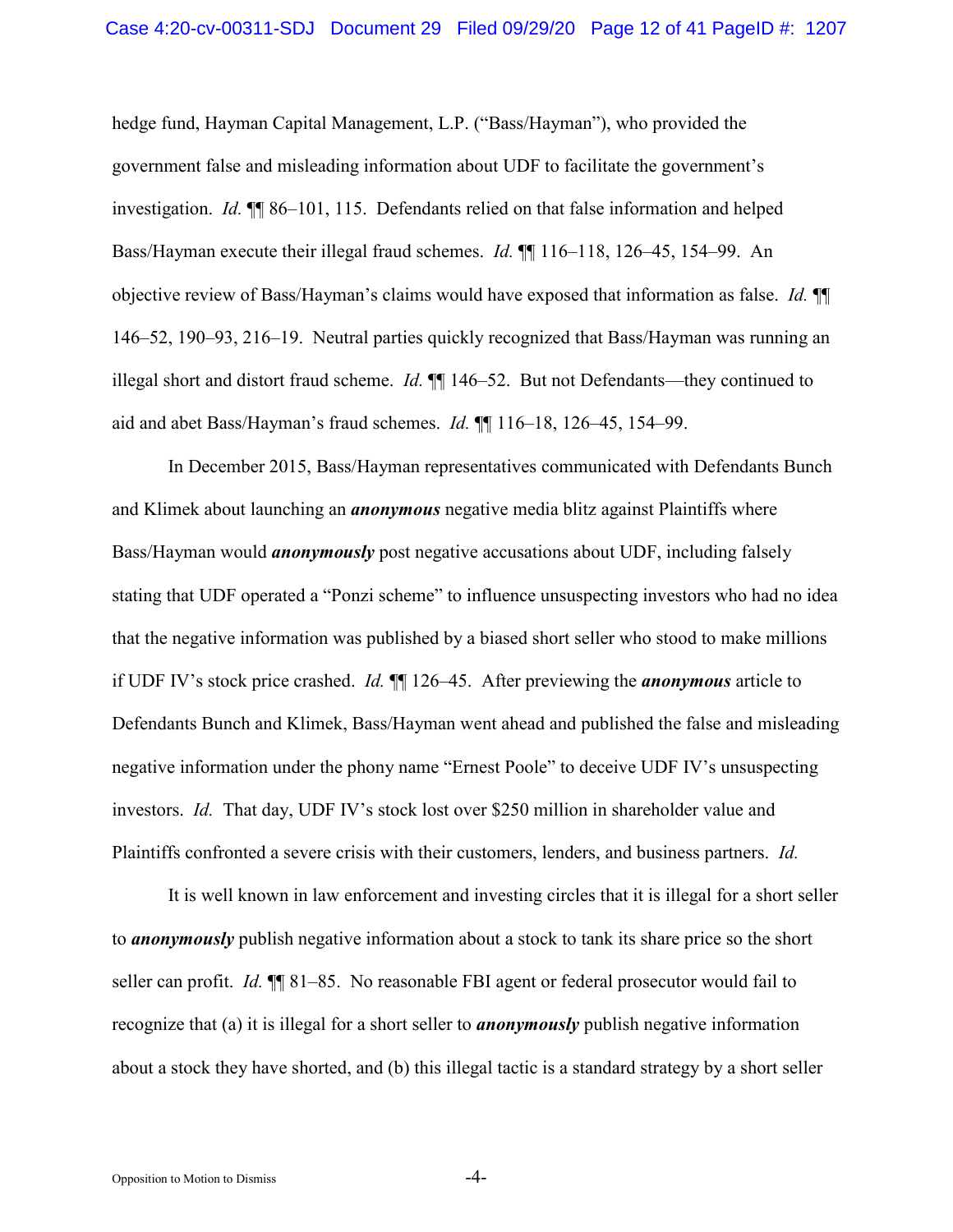executing an illegal short and distort fraud scheme. *Id.* In early 2016, Defendant Edson communicated with Bass/Hayman about another false media attack on UDF. *Id.* ¶¶ 154–64. Defendant Edson knew that Bass/Hayman was shorting UDF IV when she reviewed the negative material before Bass/Hayman published it to the investing public. *Id.* After publication, UDF IV's stock took another hit, losing another \$150 million in innocent shareholder value. *Id.* 

In February 2016, Defendants Edson and Bunch prepared a search warrant affidavit, built with information that Defendant Klimek obtained from Bass/Hayman in 2015. *Id.* ¶ 165–68. Some of the false information that Defendants Edson and Bunch presented to the Court was plagiarized directly from Bass/Hayman's false and misleading media campaigns against UDF. *Id.*  $\P$  5, 167–68. Defendants Edson and Bunch also refused to disclose other material exculpatory evidence in their possession that would have demonstrated to the Court that the government lacked probable cause to search UDF's headquarters. *Id.* On February 12, 2016, Defendants Edson and Bunch obtained the warrant but actually waited another six days to execute it. *Id.* ¶¶ 169–76. On February 18, 2016, approximately 100 FBI agents raided UDF's headquarters in Grapevine, Texas as the broadcast media reported the raid over the national airwaves in real time. *Id.* Not surprisingly, UDF IV's share price took another severe hit, costing innocent investors approximately \$129 million in share value. *Id.* Plaintiffs also suffered another severe credit crisis with their sources of capital and lost business opportunities due to the damage the unlawful FBI raid imposed on their reputation. *Id.* 

Defendants knew that they did not need to collect this information by executing a search warrant. *Id.* ¶¶ 177–87. Plaintiffs had previously produced more than 800,000 documents to the government without incident. *Id.* In addition, Plaintiffs had informed Defendant Bunch that Plaintiffs would voluntarily comply with any additional requests for documents. *Id.* Defendant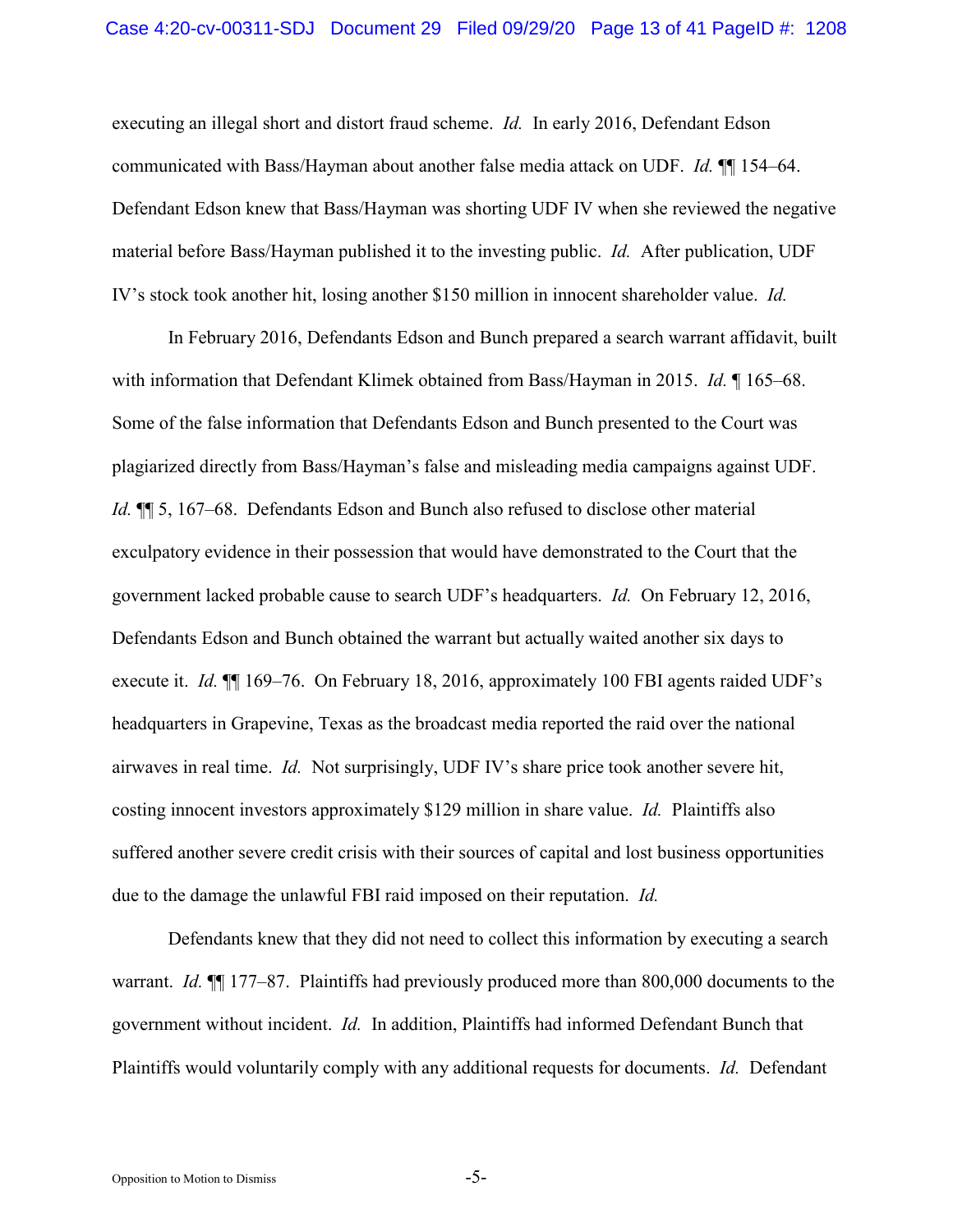Bunch actually sent subpoenas to two other UDF office locations at the same time he obtained the search warrant in February 2012—confirming that Defendants understood they could have simply proceeded by a non-public, less intrusive, subpoena. *Id.* Instead, Defendants sought the search warrant to generate a huge media splash and trigger widespread panic among Plaintiff UDF IV investors thereby crippling UDF, crushing UDF IV's share price, and allowing Bass/Hayman to begin the process of collecting about \$60 million on their short position. *Id.* 

In their Motion, Defendants suggest, without citing any authority, that Plaintiffs have not identified Defendants' motive. While Plaintiffs have no obligation to plead motive because it is not an element of their claims,<sup>[1](#page-13-2)</sup> Attorney General William Barr recently spoke on this very topic. AG Barr described his grave concerns about line prosecutors who put career advancement ahead of the search for the truth by committing misconduct in high profile matters. AG Barr's experience led him to observe that "[i]ndividual prosecutors can sometimes become headhunters, consumed with taking down their target." He elaborated on his concern:

> <span id="page-13-1"></span>When a prosecution becomes '*your* prosecution'—particularly if the investigation is highly public, or has been acrimonious, or if you are confident early on that the target committed serious crime—there is always a temptation to will a prosecution into existence even when the facts, the law, or the fair handed administration of justice do not support bringing charges. $<sup>2</sup>$  $<sup>2</sup>$  $<sup>2</sup>$ </sup>

### **IV. ARGUMENT**

# <span id="page-13-0"></span>**A. Legal Standard for a Motion to Dismiss under Fed. R. Civ. P. 12(b)(6)**

"A motion to dismiss under rule 12(b)(6) is [still] viewed with disfavor and is rarely granted." *Harrington v. State Farm Fire & Cas. Co.,* 563 F.3d 141, 147 (5th Cir. 2009). In

<span id="page-13-2"></span> $\frac{1}{1}$ *Whirl v. Kern*, 407 F.2d 781, 789 (5th Cir. 1968) (motive not a required element in a § 1983 suit).

<span id="page-13-3"></span><sup>2</sup> Remarks by William P. Barr at Hillsdale College Constitution Day Event, September 16, 2020 available at https://www.justice.gov/opa/speech/remarks-attorney-general-william-p-barr-hillsdale-college-constitution-dayevent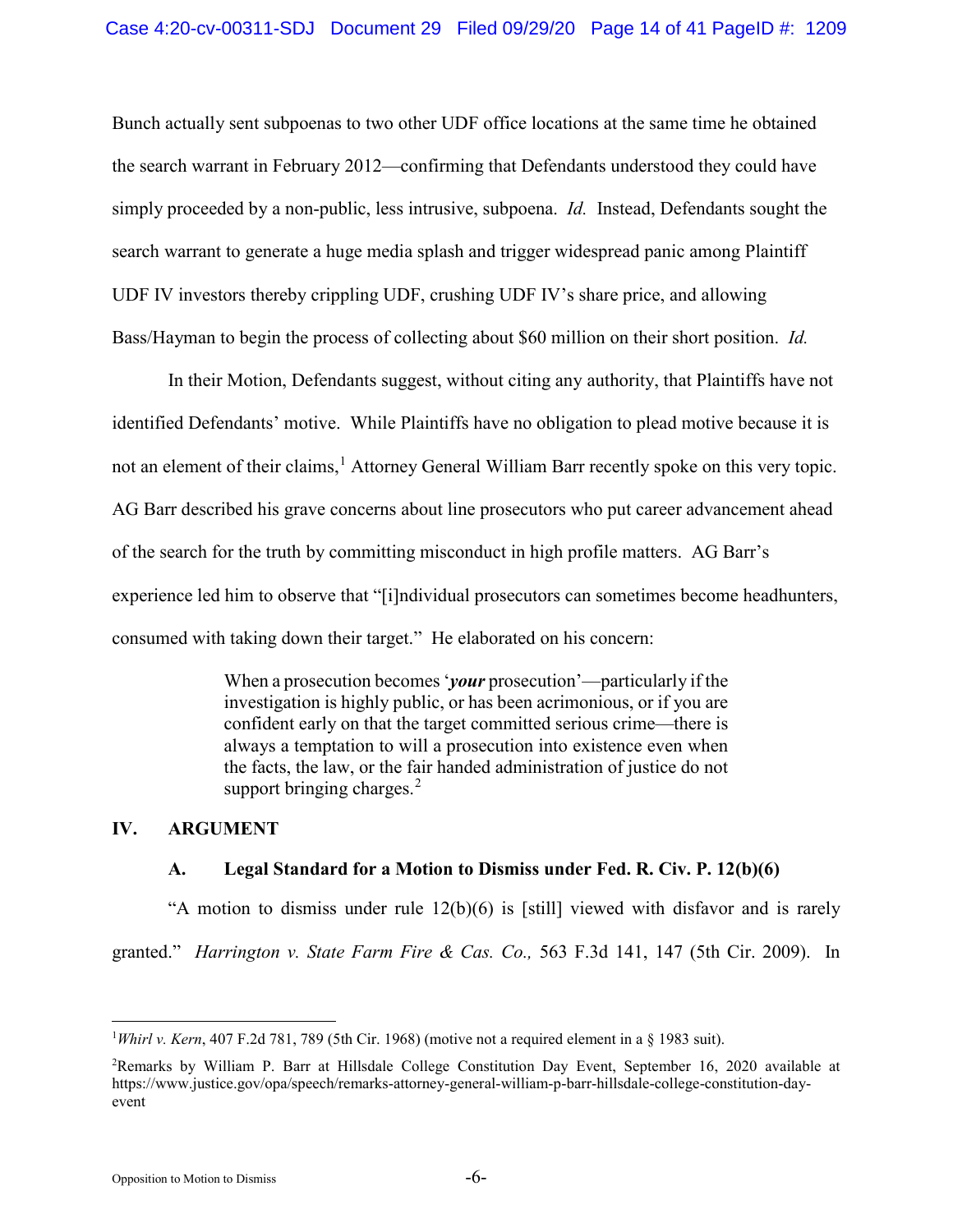<span id="page-14-1"></span>deciding whether dismissal is appropriate, this Court must "construe[] the complaint liberally in favor of the plaintiff, and take[] all facts pleaded in the complaint as true." *Id*. "This strict standard of review may be summarized as … whether in the light most favorable to the plaintiff and with every doubt resolved on [its] behalf, the complaint states any valid claim for relief." *Id*.

A claim passes muster at the 12(b)(6) stage if it "may be supported by showing any set of facts consistent with the allegations in the complaint." *Bell Atl. Corp. v. Twombly*, 550 U.S. 544, 563 (2007). "A claim may not be dismissed based solely on a court's supposition that the pleader is unlikely 'to find evidentiary support for [its] allegations or prove [its] claim to the satisfaction of the factfinder.'" *Id*. at 563 n.8. Rather, a complaint will survive an attack under Rule 12(b)(6) so long as it "raise[s] a right to relief above the speculative level." *Id*. at 555.

#### **B. Analyzing a Motion to Dismiss a Bivens Claim**

### <span id="page-14-2"></span><span id="page-14-0"></span>**1. The Supreme Court's Holding in Bivens**

In *Bivens v. Six Unknown Named Agents of Federal Bureau of Narcotics*, 403 US. 388, 395–96 (1971), the Supreme Court held that a plaintiff could bring a claim for monetary damages against federal agents who violated the plaintiff's Fourth Amendment right against unreasonable searches and seizures. The Supreme Court emphasized that "where federally protected rights have been invaded, it has been the rule from the beginning that courts will be alert to adjust their remedies so as to grant the *necessary* relief." *Id.* at 392 (emphasis added) (quoting *Bell v. Hood*, 327 U.S. 678, 684 (1946)). As a result, the Supreme Court concluded that Mr. Bivens was "entitled to recover *money damages* for *any injuries* he has suffered as a result of the agents' violation of the [Fourth] Amendment." *Id.* at 397 (emphases added).

# **2. The Two-Step Test in Ziglar v. Abbasi**

This Court should apply the two-step test for recognizing a *Bivens* claim in *Ziglar v. Abbasi*, 137 S. Ct. 1843, 1856–57 (2017). After stating that expanding the *Bivens* remedy is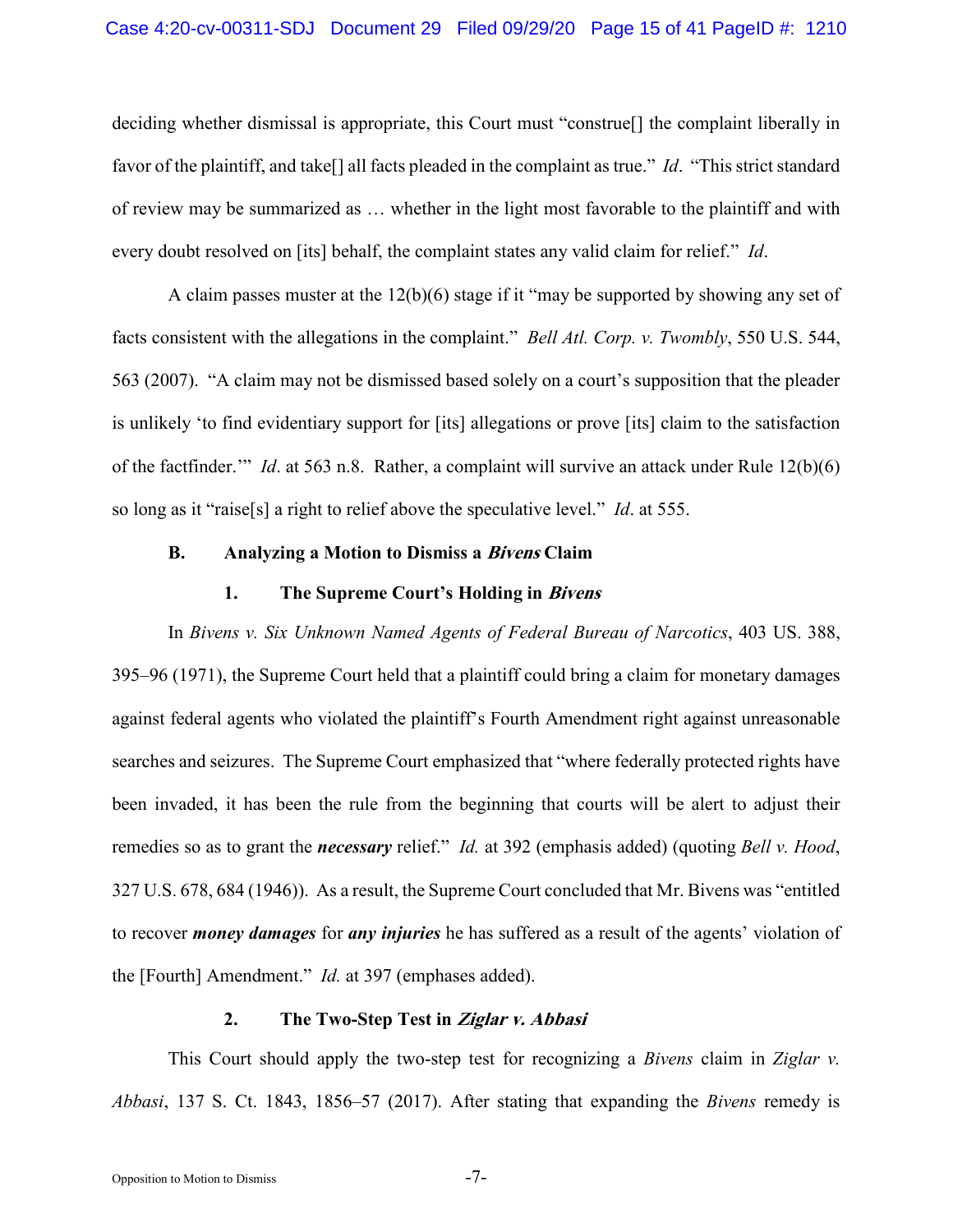generally disfavored, the Supreme Court cautioned that its "opinion is not intended to cast doubt on the continued force, or even the necessity, of *Bivens* in the search-and-seizure context in which it arose." *Id*. at 1856. "The settled law of *Bivens* in this common and recurrent sphere of law enforcement, and the undoubted reliance upon it as a fixed principle in the law, are powerful reasons to retain it in that sphere." *Id.* at 1857. *Bivens* remedies are often necessary to "deter" federal officials from behavior incompatible with constitutional norms, *id*. at 1860, and provide money damages for "individual instances of ... law enforcement overreach," which are by "their very nature ... difficult to address except by way of damages actions after the fact," *id.* at 1862.

The first of *Abbasi's* two-steps asks whether defendants have demonstrated that the claim "presents a new *Bivens* context" because the claim at issue differs in a meaningful way from previous *Bivens* claims recognized by the Supreme Court. *Abbasi*, 137 S. Ct. at 1859–60. *Abbasi* outlined a robust but non-exhaustive list of "meaningful differences" including: (1) "the rank of the officers involved"; (2) "the constitutional right at issue"; (3) "the generality or specificity of the official action"; (4) "the extent of judicial guidance as to how an officer should respond to the problem or emergency to be confronted"; (5) "the statutory or other legal mandate under which the officer was operating"; (6) "the risk of disruptive intrusion by the Judiciary into the functioning of other branches"; or (7) "the presence of potential special factors that previous cases did not consider." *Id.* at 1860. If the claim does not present a new context, a plaintiff's claim survives.

<span id="page-15-0"></span>Only if the case presents a new context, the court proceeds to step two, denying the motion to dismiss if the plaintiff lacks an "*adequate* alternative remedy" and there are no "special factors" that lead the Court to believe that Congress should be the entity to authorize a suit for money damages. *Ioane v. Hodges*, 939 F.3d 945, 951–52 (9th Cir. 2018) (emphasis added) (citations omitted). While the Supreme Court has yet to define the term "special factors," "the inquiry must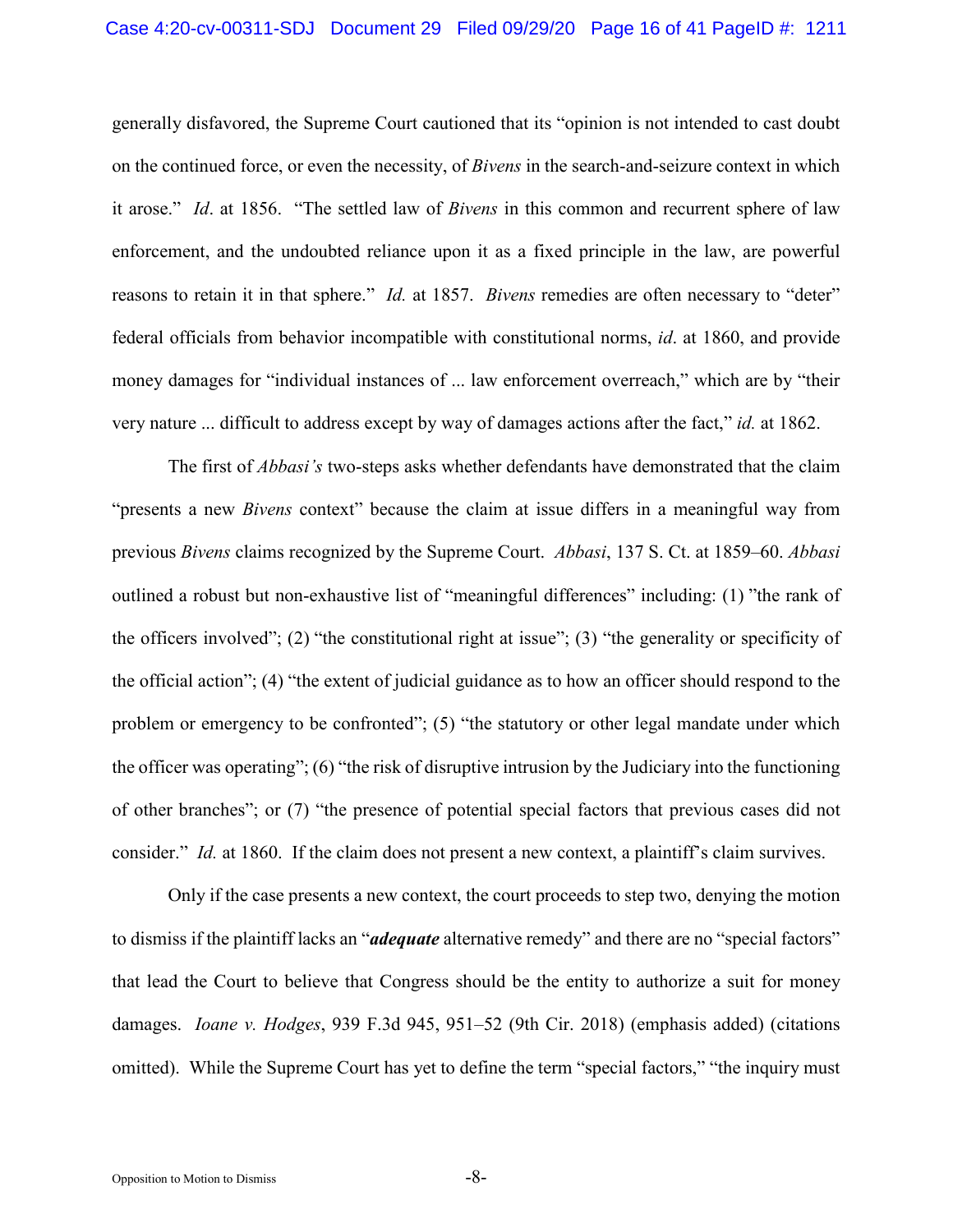concentrate on whether the Judiciary is well suited, absent congressional action or instruction, to consider and weigh the costs and benefits of allowing a damages action to proceed. *Id*. (quoting *Abbasi*, 137 S. Ct. at 1857–58). Here, Plaintiffs' Fourth Amendment claim does *not* present a new context under *Bivens* and survives step two of the inquiry even if it did. Plaintiffs' Fifth Amendment claim arises in a new *Bivens* context, but also easily passes step two.

## **C. Step One—Plaintiffs' Fourth Amendment Claim Does Not Arise in a New Bivens Context**

## <span id="page-16-0"></span>**1. Plaintiffs Allege a Fourth Amendment Claim Against Low Level Employees Running a Standard Law Enforcement Operation**

Modern *Bivens* jurisprudence permits courts to intervene when low level law enforcement officers present false information to courts in violation of the Fourth Amendment. The Judicial Branch must protect the integrity of the justice system when law enforcement officers present false evidence to Courts. This bedrock legal principle, firmly established in generations of Supreme Court jurisprudence, continues to thrive post-*Abbasi*. As eloquently explained in a recent decision denying the government's motion to dismiss a similar Fourth Amendment *Bivens* claim:

> It is no exaggeration to say that this right [to be free from prosecution based on false evidence]—which stems from the legal system's unflagging obligation to pursue truth and justice—lies near the core of what the Judicial Branch is entrusted with securing.

*Powell v. United States,* No. 19-CV-11351, 2020 WL 5126392, at \*11 (S.D.N.Y. Aug. 31, 2020) (citing *Sherman,* 356 U.S. at 380 (Frankfurter, J., concurring)).

In *Jacobs v. Alam*, the plaintiff sued U.S. Marshal's task force officers for shooting him. 915 F.3d 1028, 1033–34 (6th Cir. 2019). Plaintiff's claims included a Fourth Amendment *Bivens*  claim for fabricating evidence because the police planted a bullet from the plaintiff's gun at the scene of the shooting to falsely validate their defense that they only shot the plaintiff after he fired his gun at them. *Id.* at 1033–35 & n.2. The court concluded that plaintiff's fabrication-of-evidence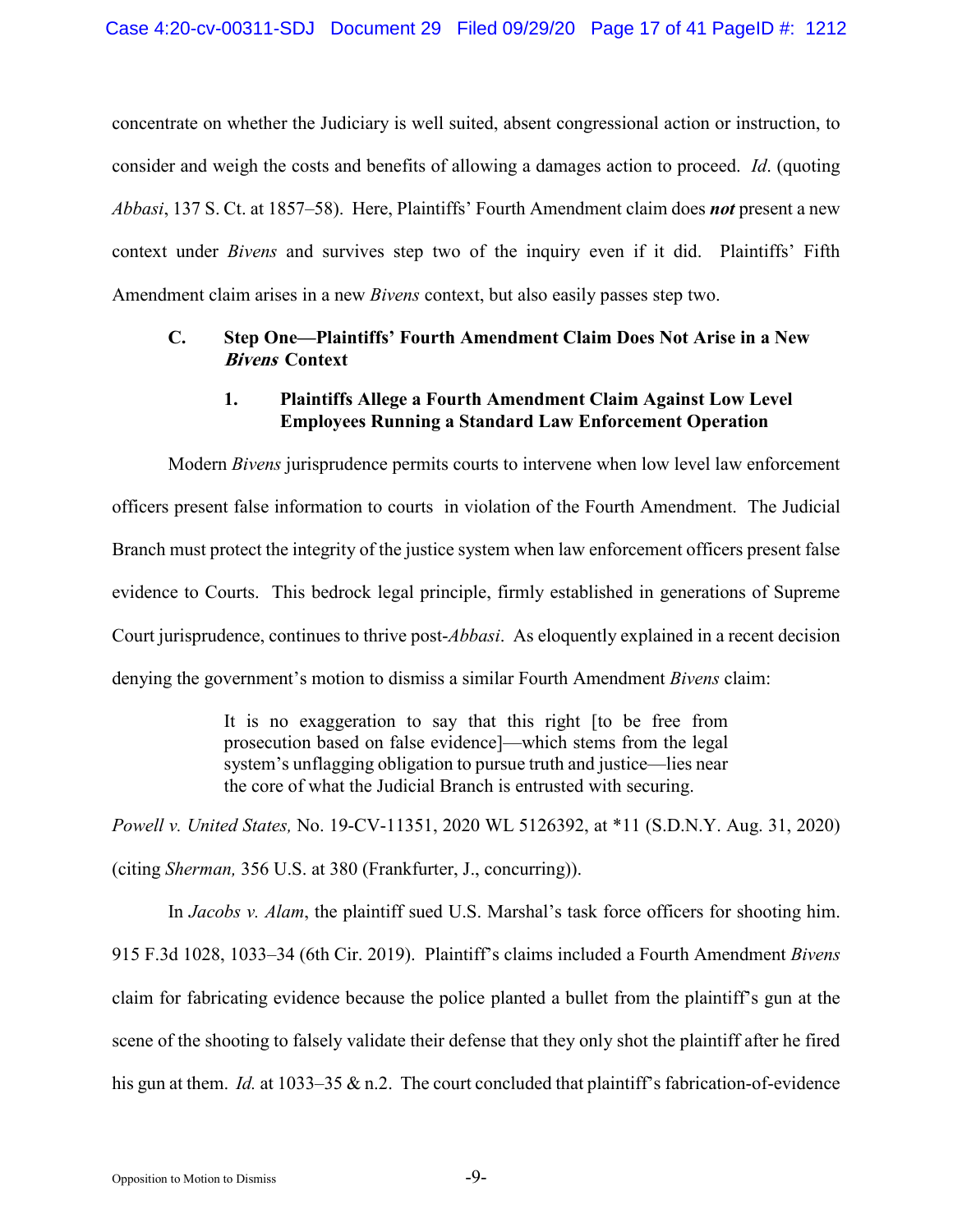<span id="page-17-1"></span>claim did not present a new context under *Bivens. Id.* at 1038. The court held that the Supreme Court's decisions in *Abbasi* and *Hernandez v. Mesa*, 140 S. Ct. 735 (2020), "are not the silver bullets defendants claim them to be" because "plaintiff's claims are run-of-the-mill challenges to 'standard law enforcement operations' that fall well within *Bivens* itself." *Id.* at 1038.The court emphasized that *Jacobs* did not involve "overarching challenges to federal policy in claims brought against top executives, but with claims against three individual officers for their alleged 'overreach' in effectuating a 'standard law enforcement operation.'" *Id*. (quoting *Abbasi*, 137 S. Ct. at 1861–62). Indeed, *Abbasi* confirmed that "the purpose of *Bivens* is to deter the *officer* … for his or her own acts, not the acts of others." *Abbasi*, 137 S. Ct. at 1860 (emphasis in original).[3](#page-17-5)

Plaintiffs have not sued the Attorney General, the Director of the FBI, or any other high ranking official. Plaintiffs do not challenge the constitutionality of any high level policy at DOJ we do not argue that DOJ has a policy that encourages prosecutors to submit false information to courts to secure probable cause for warrants. Nor do Plaintiffs' claims implicate foreign policy, national security, or international borders, unlike those in *Abbasi*, 137 S. Ct. at 1861–62, *Hernandez*, 140 S. Ct. at 746, and *Cantú v. Moody*, 933 F.3d 414, 424 (5th Cir. 2019). Plaintiffs' claim simply challenges the actions of low level federal law enforcement officers in a standard law enforcement operation—obtaining and executing a search warrant—which does not present a new context under *Abbasi*. Indeed, the planning and execution of a search warrant "hits the sweet spot of Fourth Amendment search and seizure principles that enforce the training of every law enforcement officer in America." *Greiner,* 2020 WL 996860, at \*3.

<span id="page-17-5"></span><span id="page-17-4"></span><span id="page-17-3"></span><span id="page-17-2"></span><span id="page-17-0"></span> <sup>3</sup> *See also Iaone v. Hodges*, 939 F.3d 945, 951–52 (9th Cir. 2018) (IRS agent for excessive search); *Powell*, 2020 WL 5126392, at \*6 (DEA task force officers for an overbroad search); *Bueno Diaz v. Mercurio*, 442 F. Supp. 3d 701, 707– 709 (S.D.N.Y 2020) (DEA agents for using excessive force); *Prado v. Perez*, No. 18-CV-9806, 2020 WL 1659848, at \*1, 5 (S.D.N.Y. Apr. 3, 2020) (ICE agents for conducting an unreasonable search); *Greiner v. Wall*, No. C14-5579, 2020 WL 996860, at \*3 (W.D. Wa. Mar. 2, 2020) (IRS agents for executing an unreasonable search); *Lehal v. Central Falls Det. Facility Corp.*, 2019 WL 1447261, \*11–12 (S.D.N.Y. 2019) (U.S. Marshal's for excessive force).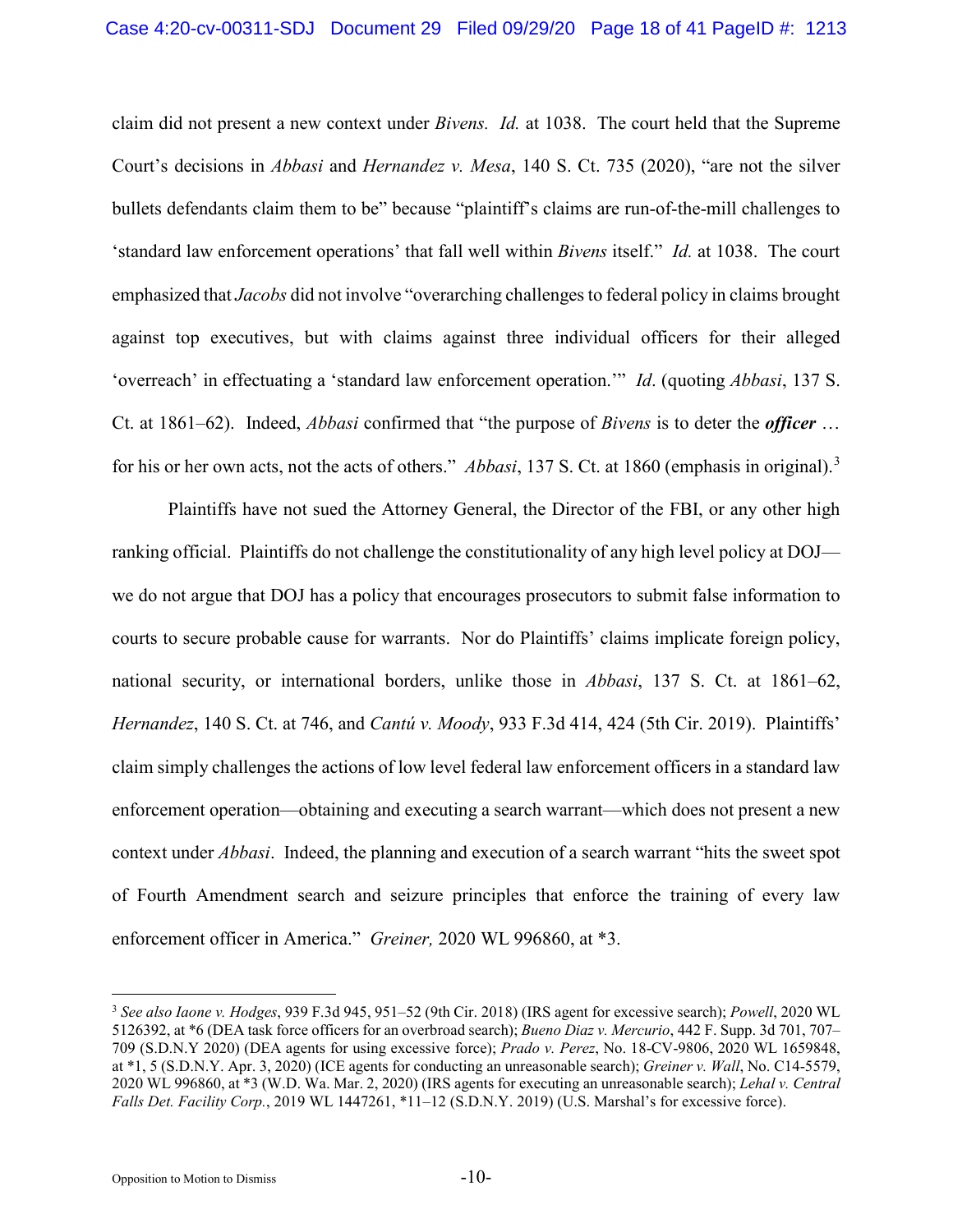## **2. Defendants Fail to Establish Any "Meaningful Difference" That Demonstrates a New Context**

Defendants concede that there are parallels between Plaintiffs' Fourth Amendment claim and *Bivens* but assert that two facts generate a "meaningful difference." Defendants observe that (1) this case involves an ongoing and complex securities fraud investigation, and (2) the unlawful search here was executed at a business, not a home, with a warrant. Motion at 2, 9. Neither of these minor distinctions are meaningful. First, the fact that this case arises from a securities investigation, as opposed to the narcotics investigation in *Bivens*, is not a meaningful difference. In *Brunoehler v. Tarwater,* 743 F. App'x 740, 743–44 (9th Cir. 2018), the court held that the plaintiff's arrest for securities violations, as opposed to drug crimes, was not a "meaningful difference" under *Abbasi* because the Supreme Court "does not require that there be perfect factual symmetry between a proffered *Bivens* claim and *Bivens* itself."

<span id="page-18-0"></span>Second, neither the commercial location of the search nor the use of a warrant presents a "meaningful difference" in the *Abbasi* analysis. The Fourth Amendment's protection against unreasonable searches and seizures extends to commercial property.[4](#page-18-4) In the post-*Abbasi* context, courts continue to hold that the difference between a house and a business in evaluating an unreasonable search for purposes of a Fourth Amendment *Bivens* claim is not meaningful.[5](#page-18-5)

Defendants' reliance on *Cantú v. Moody*, 933 F.3d 414 (5th Cir. 2019), to support the existence of a new context is also misplaced. In *Cantú*, the plaintiff was a member of the violent Texas Mexican Mafia who sought money damages for claims arising from a drug bust where he

<span id="page-18-4"></span><span id="page-18-2"></span> <sup>4</sup> *Mancusi v. DeForte*, 392 U.S. 364, 367 (1968) (the Fourth Amendment extends to commercial property).

<span id="page-18-5"></span><span id="page-18-3"></span><span id="page-18-1"></span><sup>5</sup> *See Bueno Diaz v. Mercurio*, 442 F. Supp. 3d 701, 709 (S.D.N.Y. 2020) (rejecting defendant's argument that an arrest in a public location, as opposed to in a residence, constitutes a meaningful difference from Bivens); *Lehal*, 2019 WL 1447261, at \*12 (the location of the arrest and the existence of a warrant do not equate to a meaningful difference in the *Abbasi* analysis); *Prado,* 2020 WL 1659848, at \*5 (presence of administrative warrant not a meaningful difference); *Powell*, 2020 WL 5126392, at \*7 (exceeding scope of warrant not a meaningful difference).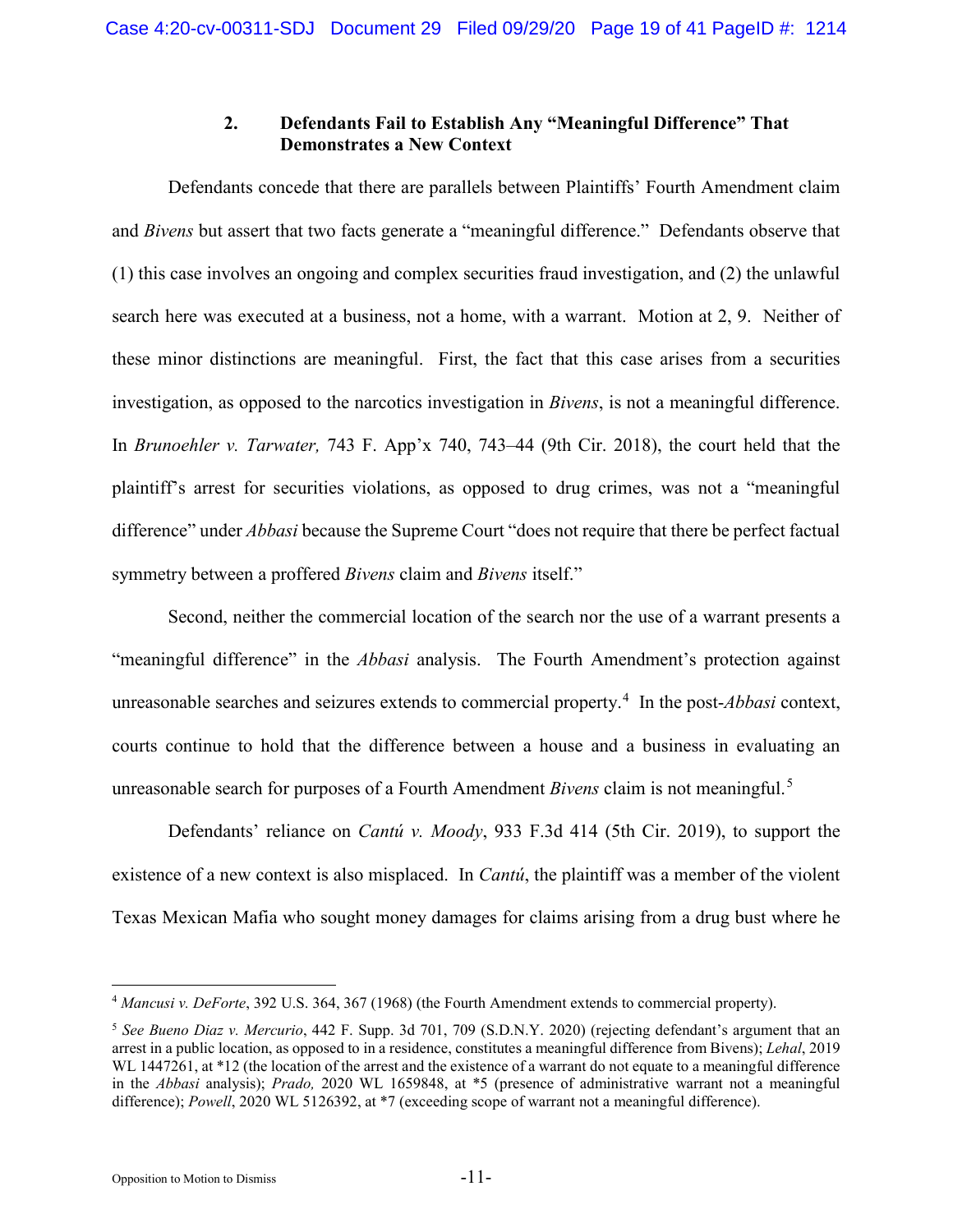was arrested with two kilograms of cocaine. *Id.* at 417. Cantú claimed that, right before the agents arrested him, an informant suddenly surprised him by placing cocaine in Cantú's car. *Id.* The Court emphasized that, unlike the facts here, the FBI agents had submitted affidavits directly contradicting Cantú's version of events. *Id.* Against that rare factual backdrop, the Court focused on three potential "meaningful differences" in *Abbasi*: (1) the rank of the officers involved; (2) the generality or specificity of the official action; and (3) the extent of judicial guidance as to how an officer should respond to the problem or emergency to be confronted. *Id.* at 423. While Cantú failed on these factors, Plaintiffs satisfy all three.

As to the rank of the officers involved, the Supreme Court draws a clear distinction between cases against low ranking officers—which routinely survive motions to dismiss—versus cases against high ranking officials like the Attorney General. In *Abbasi,* the Supreme Court dismissed a claim against Attorney General Ashcroft and other high ranking executive officials and emphasized that "[t]he purpose of *Bivens* is to deter the *officer* … not to hold officers responsible for acts of their subordinates." 137 S. Ct. at 1860 (emphasis in original). By contrast, *Bivens* recognized a claim against low level law enforcement officials like Defendants. *See Bivens*, 403 U.S. at 389. Numerous other courts recognize that *Abbasi's* analysis of "rank" focuses *vertically*, namely whether the defendants are low level law enforcement officials or high ranking agency executives.<sup>[6](#page-19-1)</sup> In *Cantú*, the Court includes only a single sentence that states, without analysis, that Cantú's claim involved different officers from a different agency. *Cantú,* 933 F.3d 414. Respectfully, this does not analyze "rank" as instructed by the Supreme Court—which places significance only on the defendant's *vertical* position in the chain of command, as opposed to

<span id="page-19-1"></span><span id="page-19-0"></span> <sup>6</sup> *See, e.g.*, *Jacobs*, 915 F.3d at 1038 (denying motion to dismiss where the claims related to three individual officers for their alleged overreach, not with overarching challenges to federal policy brought against top executives); *Helvig v. United States,* No. 18-CV-7939, 2019 WL 8108720, at \*8 (C.D. Cal. 2019) (denying motion to dismiss claims against low level law enforcement officials where case was not about policies or policymakers).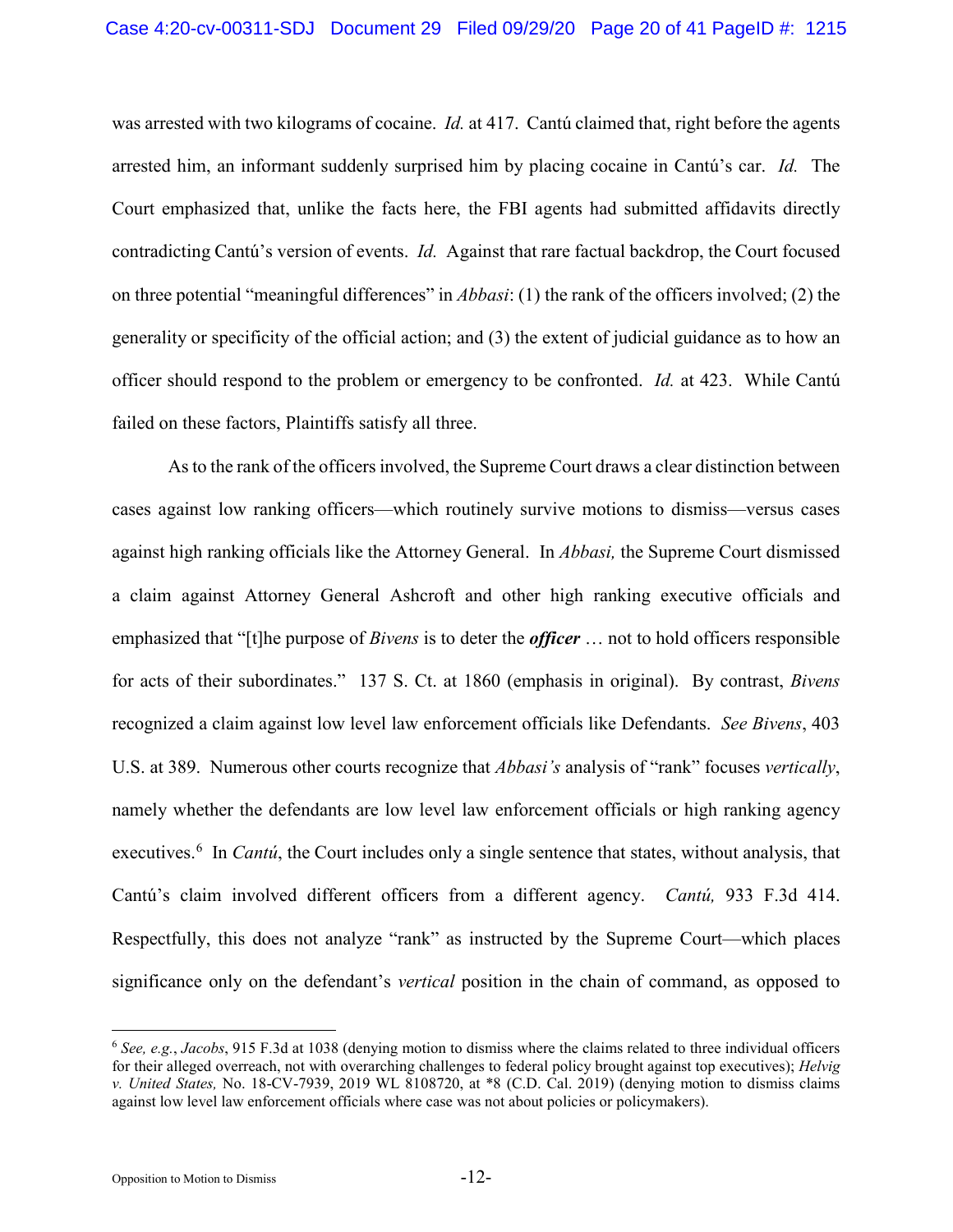*horizontal* differences between agents from the FBI, DEA, ICE, or ATF. The Supreme Court in *Abbasi* confirmed this approach by reiterating that its "opinion is not intended to cast doubt on the continued force, or even the necessity, of *Bivens* in the search-and-seizure context in which it arose." 137 S. Ct. at 1856. That statement makes sense only if the Supreme Court views "rank" vertically, not horizontally, because the agents in *Bivens* worked for the Federal Bureau of Narcotics, *which has not existed since 1968*. The rank of Defendants here—which is vertically comparable to the rank of the low level officers in *Bivens*—does not imperil Plaintiffs' claim.

As to the generality or specificity of Defendants' actions, the Court stated that Cantú's allegations were too general because Cantú's lack of specific factual allegations and the contradictory evidence in the officers' affidavits required the court to take "intellectual leaps" it was not willing to take. *Id.* Here, by contrast, Plaintiffs have submitted a detailed, 72-page complaint based on (a) emails and documents obtained in discovery in another litigation, and (b) a review of the search warrant affidavit. Compl. ¶¶ 12–16. The Complaint describes in detail the Fourth Amendment claim, including four specific false statements in the search warrant affidavit and another sixteen (16) specific material omissions left out of the affidavit. Compl. ¶¶ 167–68. Those detailed, fact-based allegations draw a direct line from Defendants' misconduct to Plaintiffs' injury: (a) Defendants Bunch and Edson knowingly omitted material exculpatory information from the affidavit and also inserted false information to obtain probable cause where it otherwise did not exist; (b) Defendants should have proceeded by subpoena, not a search warrant; and (c) Defendants knew that the media coverage of a FBI raid of the publicly traded UDF IV would make Plaintiffs radioactive to their business partners and thereby destroy Plaintiffs' reputation and ability to conduct business, which is precisely what happened. Complaint ¶¶ 5–7, 166–87.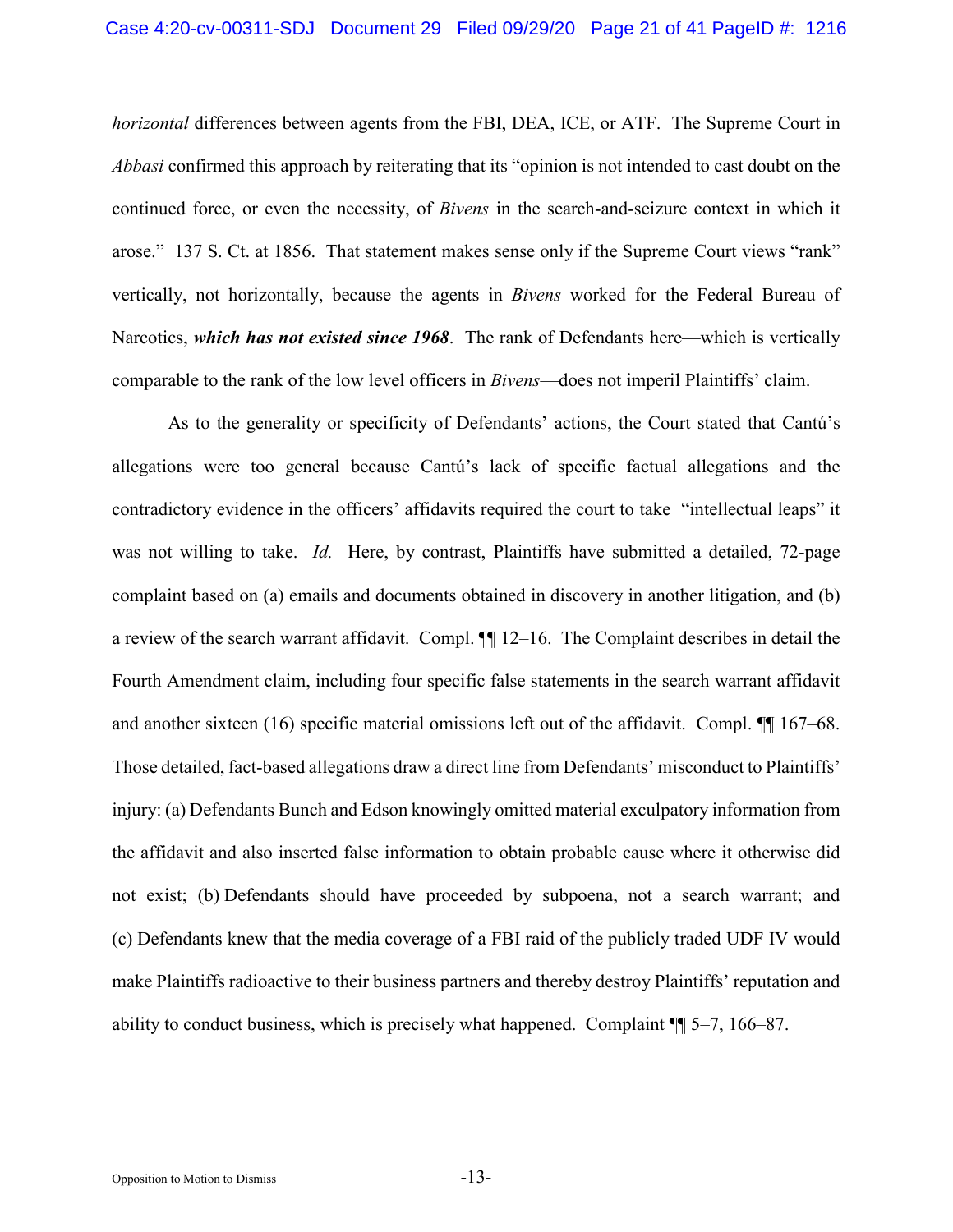<span id="page-21-0"></span>The Court in *Cantú* also raised concerns about the "judicial guidance" factor. In *Abbasi*, the Supreme Court stated that courts should assess "the extent of judicial guidance as to how an officer should respond to the problem or emergency to be confronted." 137 S. Ct. at 1859–60. Here, published decisions notified Defendants that providing false information in a search warrant affidavit violates the Fourth Amendment—as does omitting material information. In *Hale v. Fish*, 899 F.2d 390 (5th Cir. 1990), in circumstances strikingly similar to those here, the Fifth Circuit affirmed an award of damages against officers in a § 1983 lawsuit who inserted false information, and omitted material information, from a warrant affidavit. The Fifth Circuit confirmed that officers are obligated to disclose information about a witness' reliability if the witness provides information to support probable cause and has a motive to lie. *Id*. at 399. The Fifth Circuit also held that an FBI agent who did not sign, prepare, assist in preparing, or even read the affidavit at issue can still be liable for violating a plaintiff's Fourth Amendment rights given his other involvement in the matter. *Id.* at 401. Here, Plaintiffs allege that Defendants improperly presented materially false and misleading information they obtained from Bass/Hayman, a source with a \$60 million motive to lie, to obtain the search warrant. Compl. ¶¶ 5, 167–68, 171. While Defendant Edson signed the search warrant, Defendant Bunch knew the affidavit contained false information and omitted exculpatory information at the time they presented it to the Court. Compl. ¶¶ 4–7, 166–67. Defendant Klimek, as the lead case agent through December 2015, would have procured much of the false information and omitted exculpatory information.

Thus, judicial guidance alerted Defendants that their actions would violate Plaintiffs' Fourth Amendment rights.<sup>[7](#page-21-4)</sup> Defendants offer no cases to the contrary. *Cantú* is distinguishable

<span id="page-21-4"></span><span id="page-21-3"></span><span id="page-21-2"></span><span id="page-21-1"></span> <sup>7</sup> *See also United States v. Alvarez*, 127 F.3d 372, 375 (5th Cir. 1997) (reversing conviction due to Fourth Amendment violation regarding false statement in search warrant affidavit); *United States v. Namer*, 680 F.2d 1088, 1092–95 (5th Cir. 1982) (reversing conviction due to Fourth Amendment violation where prosecutor omitted material exculpatory information from search warrant affidavit); *Salmon v. Schwarz*, 948 F.2d 1131 (10th Cir. 1991) (rejecting qualified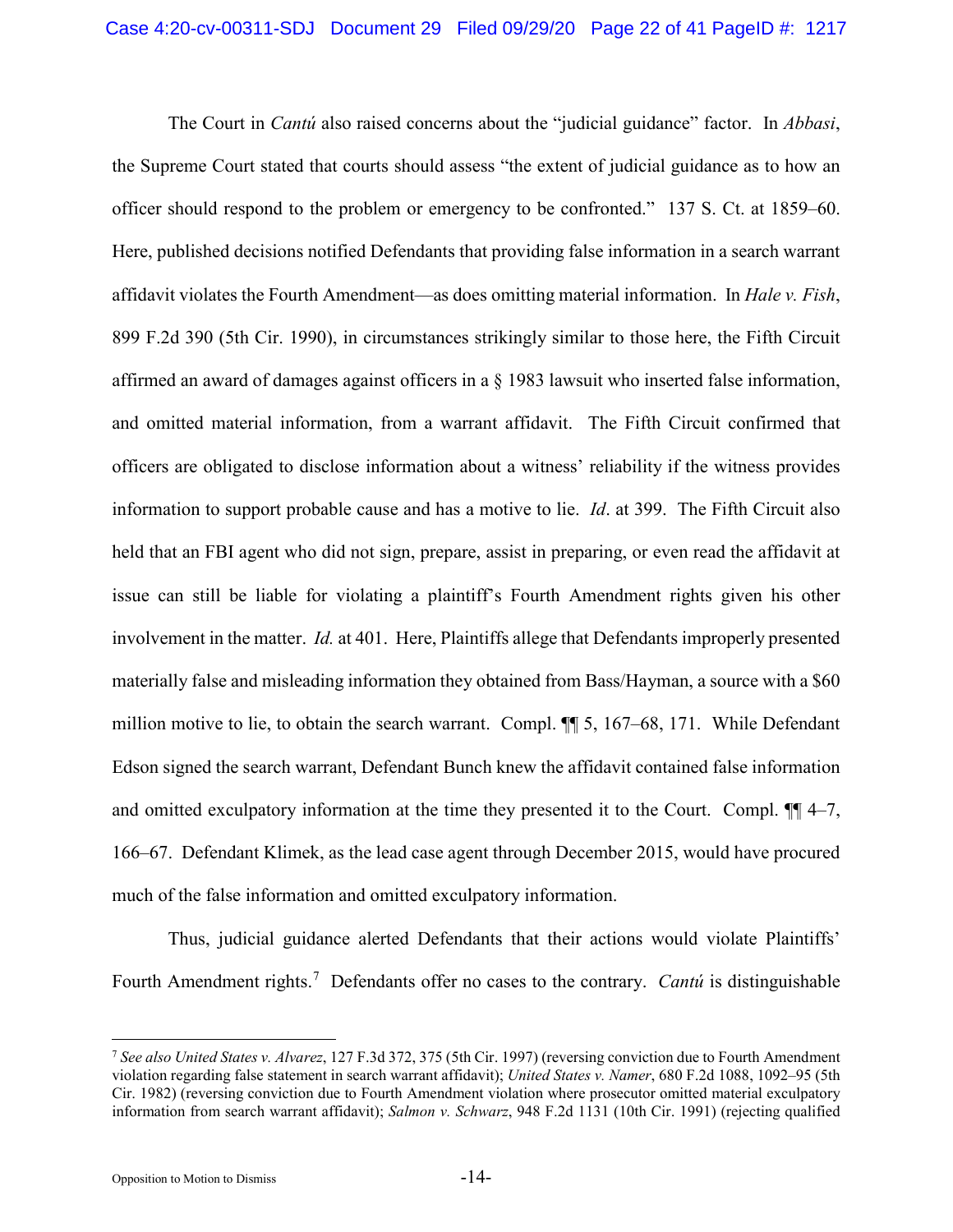because Plaintiffs satisfy these factors. Plaintiffs' Fourth Amendment claim does not present a new context, and the Court should not dismiss that claim on that basis alone.

# **D. Step Two—Defendants Fail to Identify "Special Factors" That Counsel Against Extending Plaintiffs' Bivens Claims**

The "special factors" analysis asks whether "*defendants* [have] demonstrate[d] 'special factors counseling hesitation'" before allowing a damages action to proceed. *Carlson v. Green*, 446 U.S. 14, 18–19 (1980) (emphasis added) (quoting *Bivens,* 403 U.S. at 396)); *see also, Abbasi,*  137 S. Ct. at 1858. No special factors counsel hesitation here.

# <span id="page-22-1"></span>**1. The Judiciary is Well Suited to Address Plaintiffs' Claims**

As post-*Abbasi* cases recognize, judges are particularly well suited to weigh the costs and benefits of allowing a damages action to proceed against three low level defendants for conduct that threatens the integrity of our judicial system—presenting false evidence to the Court and aiding and abetting a criminal scheme directed at destroying Plaintiffs' business. *See Lanuza v. Love*, 899 F.3d 1019, 1032–33 (9th Cir. 2018). In *Lanuza*, an attorney for ICE forged a document, which had the effect of barring the plaintiff from obtaining lawful permanent resident status. *Id.*  at 1021. The court rejected the government's arguments regarding special factors and alternative remedies because "[t]he consequences of allowing the submission of false evidence by government attorneys without repercussion extends beyond its effect on [the plaintiff]." *Id*. at 1033.

Moreover, in *Lanuza* the *Department of Justice* acknowledged that presenting false and fabricated evidence inflicts real harm both on society—which loses faith that its government plays fair—and on the individual directly harmed. *See id.* Defendants must acknowledge the same truth here—like in *Lanuza,* Plaintiffs have adequately alleged that Defendants presented false evidence

<span id="page-22-0"></span>immunity claim of FBI agent where plaintiff alleged the agent inserted false information and omitted exculpatory information from a warrant affidavit); *Johnson v. Hayden*, 67 F. App'x 319, 323–24 (6th Cir. 2003) (motion to dismiss denied where *Bivens* complaint alleged agent inserted false information in warrant affidavit to secure arrest warrant).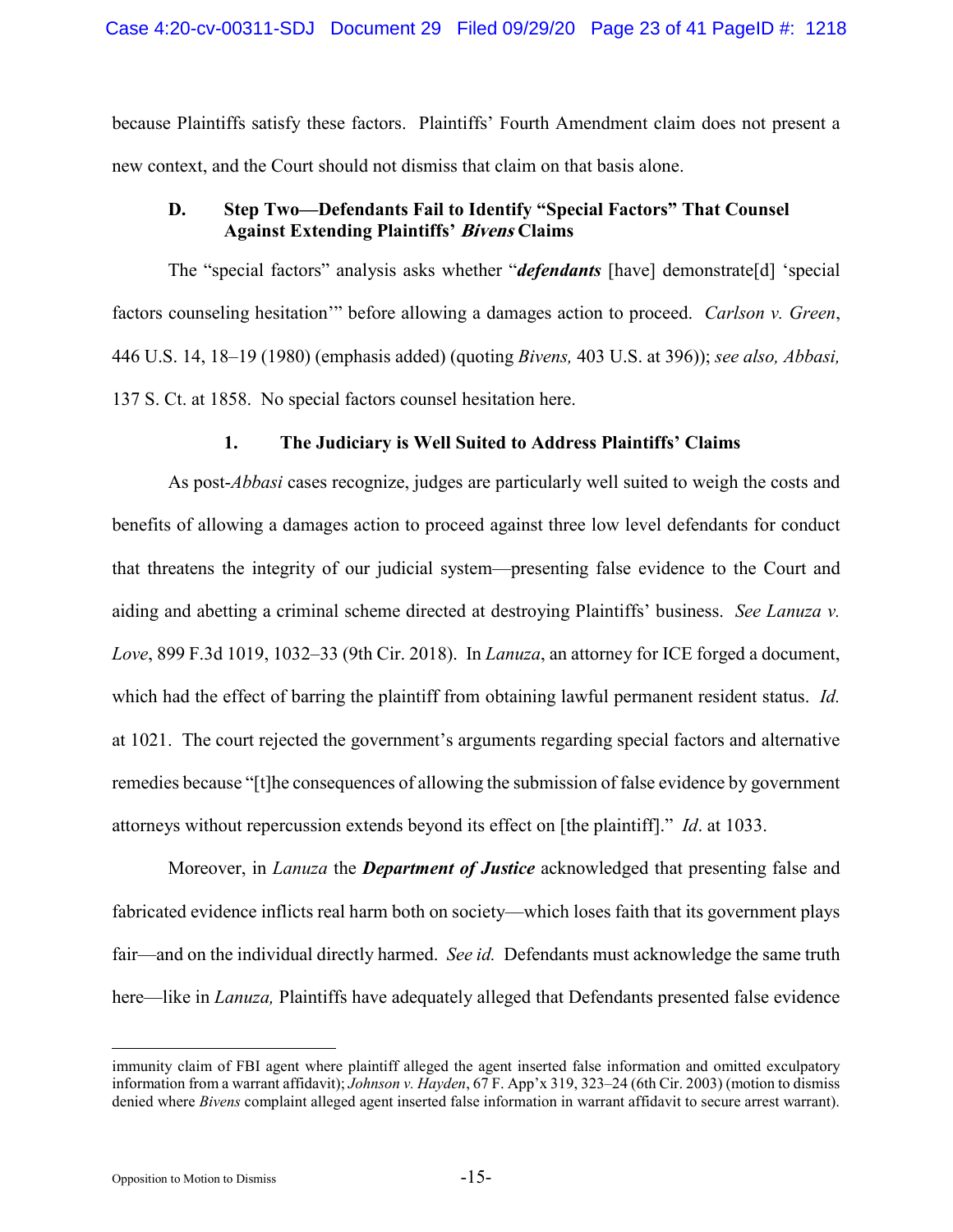to the Court to illegally obtain a search warrant, among other dubious actions which threaten the integrity of the judicial system. Compl.  $\P$ [ 1–22, 86–199. Thus, this Court is particularly well suited to preserve the integrity of our judicial system by overseeing this litigation. $8$ 

# **2. Defendants' Alternative Remedies Are Neither Available Nor Adequate to Redress the Harm Defendants Inflicted on Plaintiffs**

The Supreme Court in *Bivens* held that "damages may be obtained for injuries consequent upon a violation of the Fourth Amendment by federal officials should hardly seem a surprising proposition." *Bivens*, 403 U.S. at 395. As Justice Harlan stated in his concurrence, "for people in Bivens shoes, it is damages or nothing." *Id*. at 409–10 (Harlan, J., concurring). Thus, the Supreme Court held that Mr. Bivens was "entitled to recover *money* damages for *any* injuries he has suffered as a result of the agents' violation of the [Fourth] Amendment." *Id*. at 397 (emphases added).

In their motion, Defendants suggest that Plaintiffs can turn to alternative processes, even where those processes do not provide for money damages, are not ripe, and exclude Defendants. Motion at 11. The Supreme Court cases on this issue, including cases Defendants cite for other purposes, demonstrate that any proposed alternative remedial procedure weighs against the extension of a *Bivens* claim only where it is both available and adequate to redress Plaintiffs' harm.

In assessing adequacy, the Supreme Court focuses on whether an alternative remedy provides both *deterrence* and *compensation* that is "*equally effective*" to the *Bivens* remedy. *Carlson v. Green*, 446 U.S. 14, 18–19 (1980) ("[D]efendants [must] show that Congress has provided an alternative remedy which it explicitly declared to be a substitute for recovery directly under the Constitution and viewed as equally effective," including providing the "deterrent

<span id="page-23-2"></span><span id="page-23-1"></span><span id="page-23-0"></span> <sup>8</sup> *See also Powell*, 2020 WL 5126392, at \*12 (denying the defendant's special factors/alternative remedies argument where a federal law enforcement officer fabricated evidence); *Jerra*, 2018 WL 1605563, at \*5–6 (rejecting the government's argument regarding special factors/alternative remedies); *Helvig v. United States*, 2019 WL 810720, at \*6–9 (C.D. Cal. 2019) (same); *Bueno Diaz v. Mercurio*, 442 F. Supp. 3d 701, 710–12 (S.D.N.Y. 2020) (same).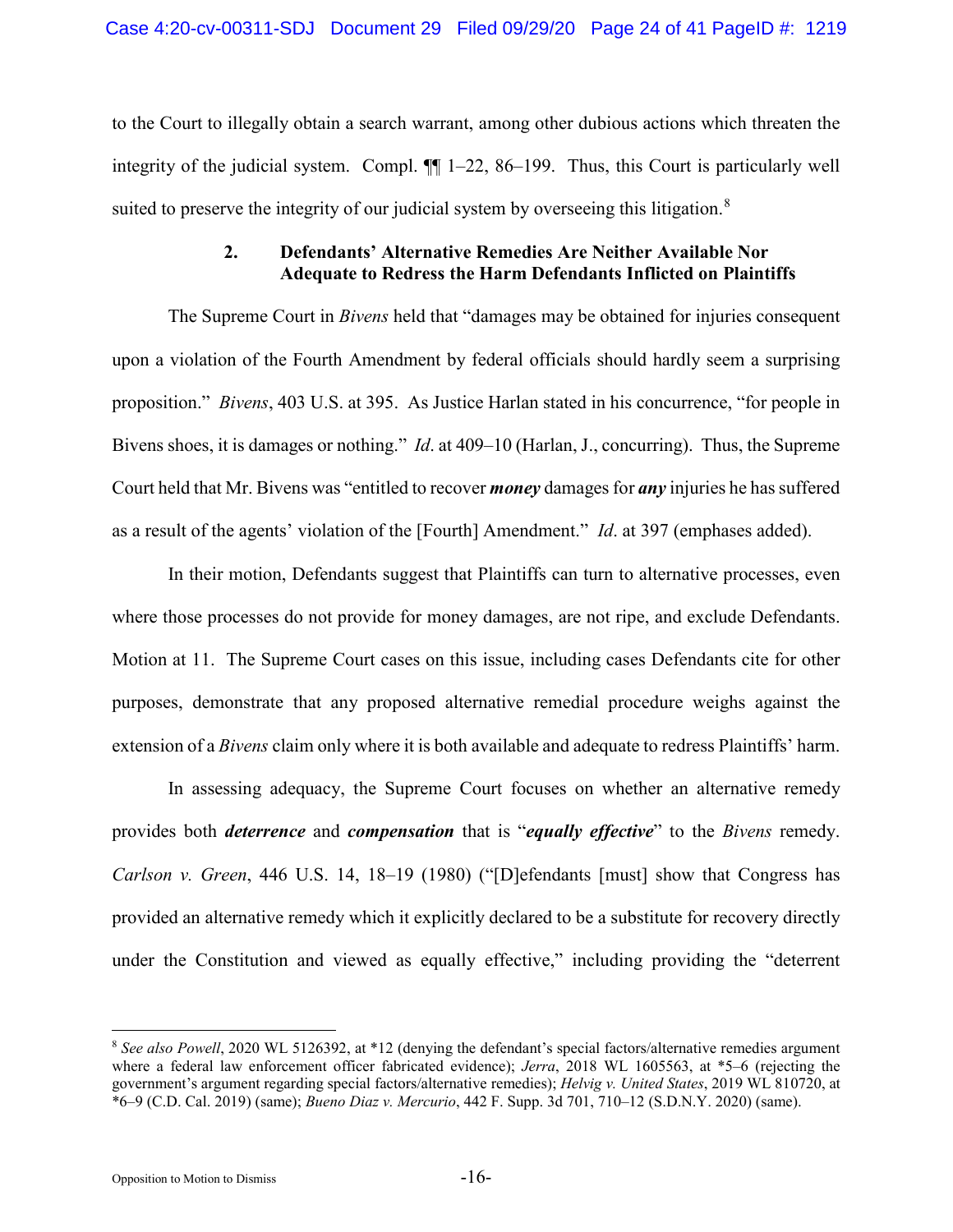<span id="page-24-2"></span>purpose" of a *Bivens* remedy); *Minineci v. Pollard*, 565 U.S. 118, 120, 130 (2012) (focusing on whether the proposed alternative remedy provided both "*significant deterrence and compensation*," and whether the available compensation would be "roughly similar").

In particular, only money damages are adequate to redress "individual instances of discrimination or law enforcement overreach." *Abbasi*, 137 S. Ct. at 1863.Thus, while the amount of the monetary damages need not be precisely identical to that available for a *Bivens* claimant, monetary damages must still provide *roughly similar compensation* and an *equally effective deterrent* effect. *See Carlson*, 446 U.S. at 18–19.

# <span id="page-24-1"></span>**a. Defendants' Alternative Remedy #1 – Motion for Return of Property**

<span id="page-24-0"></span>Defendants claim that a motion for return of property to recover the material seized during the FBI raid at UDF provides an adequate remedy. Motion at 10. Defendants are wrong for four reasons. First, Defendants' argument has been rejected by post-*Abbasi* courts. *See Lanuza*, 899 F.3d at 1032 (holding that "the criminal law is not an alternative remedial structure designed by Congress for individuals" suing an individual government attorney for presenting false information to the Court). Second, Plaintiffs are not seeking the return of tangible property in this action; the harm to Plaintiffs' reputation and livelihood can be remedied only through money damages. Compl. ¶¶ 220–35. Thus, the return of property would not redress the alleged harm in Plaintiffs' Complaint. *See Bistrian v. Levi*, 912 F.3d 79, 93 (3rd Cir. 2018) (rejecting defendants' proposed alternative remedies because they could not redress Bistrian's alleged harm). Third, a motion for return of property does not address the facts underlying Plaintiffs' Fifth Amendment claim related to improper actions taken by Defendants that are separate and distinct from the facts surrounding the search of UDF in February 2016. *See, e.g.,* Compl. ¶¶ 86–163. Fourth, Defendants' cases are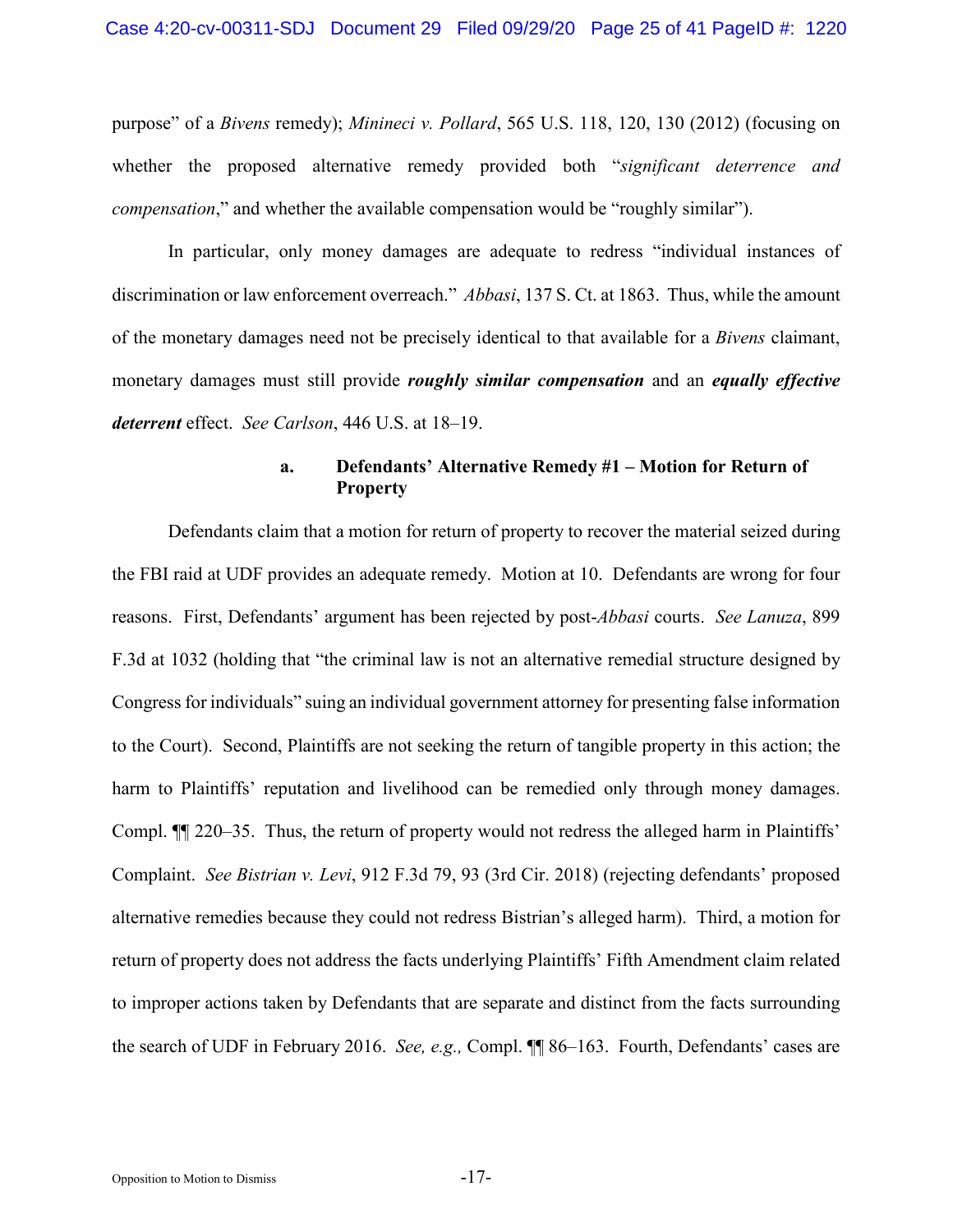readily distinguishable because the plaintiff in both cases brought a *Bivens* claim to specifically seek the return of documents seized in a government search.<sup>[9](#page-25-5)</sup>

### <span id="page-25-4"></span><span id="page-25-1"></span><span id="page-25-0"></span>**b. Defendants' Alternative Remedy #2 – Motion to Suppress**

Defendants also suggest that, if indicted, Plaintiffs can move to suppress evidence or move to dismiss the indictment. Motion at 10. Defendants' argument fails because a motion to suppress does not provide money damages to remedy the injuries caused by Defendants' conduct. Plaintiffs' complaint does not seek to suppress evidence or terminate the government's investigation. Even more fundamentally, given that there is no indictment, a motion to dismiss or suppress is not ripe—and may never be ripe—so the proposed relief is not available. Finally, Defendants' cases are either inapposite or readily distinguishable. In *De La Paz v. Coy,* 786 F.3d 367, 369–70, 376 (5th Cir. 2015), the Court did not even address whether a motion to suppress constituted an adequate alternative remedy. In *Vennes v. An Unknown Number of Unidentified Agents of United States*, 26 F.3d 1448, 1453 (8th Cir. 1994), the plaintiff filed a *Bivens* lawsuit after he pled guilty and served five years in prison, seeking damages related to the time he spent in prison. Not surprisingly, the court was not impressed by an ex-convict's *Bivens* claim for damages after he pled guilty to crimes five years earlier. That is not our case. Finally, in *Farah v. Weyker,* 926 F.3d 492, 501–02 (8th Cir. 2019), the plaintiffs had already been charged. Putting aside that *Farah* misreads *Abbasi*, *Carlson,* and *Minneci* regarding the availability and adequacy of damages, Plaintiffs do not have access to, and are not seeking, the relief available in *Farah*.

<span id="page-25-5"></span><span id="page-25-3"></span><span id="page-25-2"></span> <sup>9</sup> *See Leyland v. Edwards*, 797 F. Supp. 2d 7, 9–10 (D.D.C. 2011); *Omran v. United States*, 1:14-CV-13881, 2016 WL 4158556, at \*10-11 (D. Mass. June 22, 2016).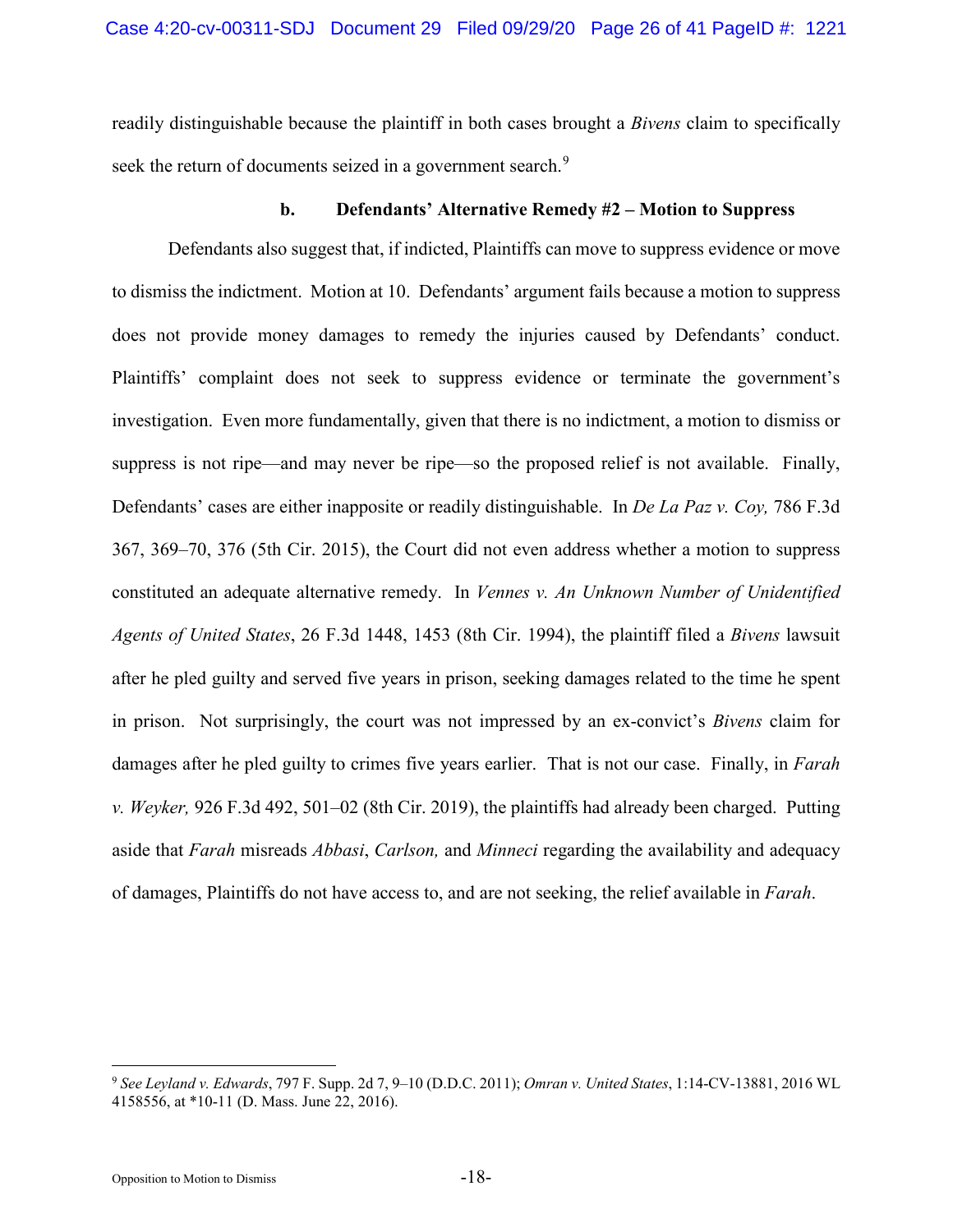## **c. Defendants' Alternative Remedy #3 – Hyde Amendment and Unjust Conviction and Imprisonment Statute**

Defendants also argue that the Hyde Amendment and Unjust Conviction and Imprisonment Statute represent adequate alternative remedies. Motion at 11–12. The Hyde Amendment merely provides reasonable attorneys' fees to criminal defendants who qualify as a "prevailing party" in a criminal matter and also show the government's prosecution was vexatious, frivolous, or in bad faith. *United States v. Chapman*, 524 F.3d 1073, 1089 (9th Cir. 2008). Similarly, the Unjust Conviction and Imprisonment Statute provides post-conviction relief to criminal defendants who are able to prove their factual innocence. 28 U.S.C. §§ 1495 and 2513.

<span id="page-26-1"></span><span id="page-26-0"></span>These statutes do not qualify as adequate alternative remedies for three reasons. First, neither remedy is available because the government has not charged any Plaintiff with any crime. Second, even if ripe, the remedies available under these statutes do not provide roughly similar compensation to Plaintiffs as *Bivens* claims. The Hyde Amendment is limited to attorneys' fees. The Unjust Conviction Statute caps recovery at no more than \$50,000 for each year served in prison. Third, public policy mandates rejecting these proposed alternatives. Defendants advocate that Plaintiffs must pressure the government to indict them for the opportunity to try to defeat the government in a criminal trial so they can possibly recover only their attorneys' fees incurred defending that criminal matter—but nothing else. Or Plaintiffs could go to jail and prove their innocence post-conviction so they could then seek to obtain a modest amount for each year served. Neither option makes any sense. In addition, the government controls whether the remedy will ever be available. Like the prior "alternatives" Defendants' propose, the government can simply choose to "investigate" Plaintiffs forever and never file any charges thereby ensuring Defendants are never held accountable for falsifying evidence and manipulating the market in Plaintiff UDF IV's stock. This is bad public policy—rights without remedies provide cold comfort.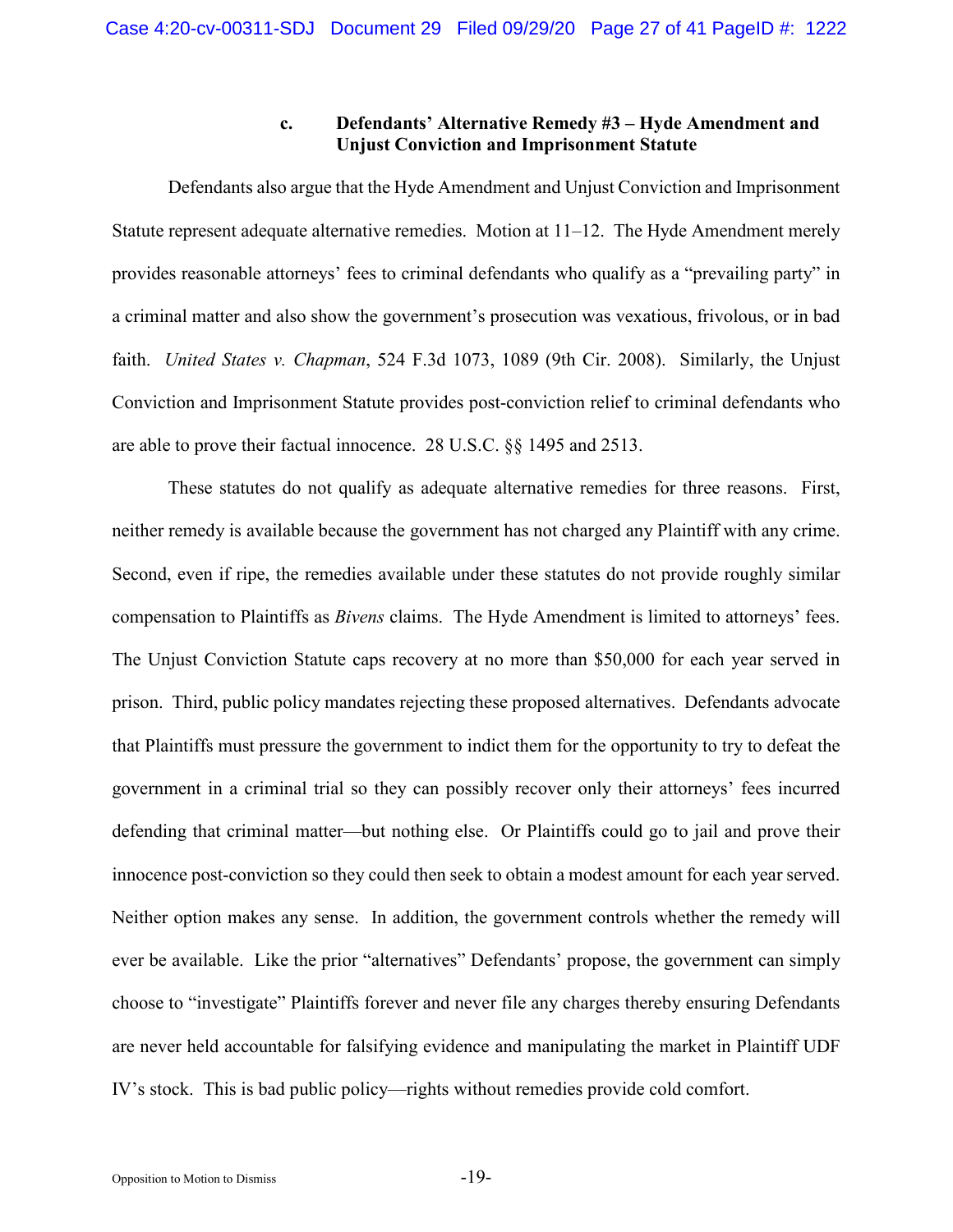# <span id="page-27-7"></span>**d. Defendants' Alternative Remedy #4 – Federal Tort Claims Act ("FTCA")**

<span id="page-27-5"></span>Defendants assert that the FTCA is an adequate alternative remedy and rely on *Cantú* and *Oliva v. Nivar,* No. 19-50795, 2020 WL 5227472 (5th Cir. 2020)*.* Motion at 12–13. While those cases might initially look relevant, the real answer lies buried in Defendants' footnote on page 13—the Supreme Court's decision in *Carlson* controls here. *Carlson* rejected the precise argument that Defendants make here, holding that the FTCA "is *not* a sufficient protector of the citizens' constitutional rights." 446 U.S. at 23 (emphasis added).[10](#page-27-9) *Carlson* remains the law of the land. Defendants do not cite any Supreme Court case where the Court reversed itself on this issue, and the Court certainly knows how to do so if it so intended.<sup>[11](#page-27-10)</sup> In addition, Congress agrees with *Carlson*. Congress has indicated that a plaintiff may pursue both FTCA and *Bivens* claims. *See*  28 U.S.C.  $\S$  2679(b)(2)(A) (the exclusiveness of a remedy under the FTCA "does not extend or apply to a civil action against an employee of the Government … which is brought for a violation of the Constitution of the United States). Congress has declined to change the law.

<span id="page-27-8"></span><span id="page-27-6"></span>*Oliva* and *Cantú* is further misplaced. Motion at 13. In *Oliva*, the plaintiff brought claims against police officers at a VA hospital. 2020 WL 5227472, at \*1. Plaintiff claimed that three VA police officers suddenly attacked him without provocation as he simply attempted to walk through a metal detector. *Id.* Unlike here, the VA police officers provided sworn affidavits detailing the

<span id="page-27-9"></span> <sup>10</sup> The Supreme Court in *Carlson* noted several significant differences between the remedies available under *Bivens* and the FTCA: (1) a *Bivens* remedy serves a deterrent purpose that the FTCA cannot because the *Bivens* claim is filed against the individual law enforcement officer where, by contrast, the FTCA claim is limited to the United States; (2) a *Bivens* remedy includes potential punitive damages but the FTCA remedy does not; and (3) a *Bivens* plaintiff can opt for a jury trial whereas a FTCA plaintiff cannot. *See Carlson*, 446 U.S. at 20–22.

<span id="page-27-10"></span><span id="page-27-4"></span><span id="page-27-3"></span><span id="page-27-2"></span><span id="page-27-1"></span><span id="page-27-0"></span><sup>11</sup> Numerous courts have analyzed this issue in depth and also reject Defendants' argument. *See, e.g.*, *Bistrian*, 912 F.3d at 92; *Bueno Diaz*, 442 F. Supp. 3d at 710–12; *Powell*, 2020 WL 5126392, at \*10; *Helvig*, 2019 WL 8108720, at \*7; *Jerra*, 2018 WL 1605563, at \*5; *Lopez-Flores v. Ibarra*, 2018 WL 6579180, at \*9 n. 13 (S.D. Tex. 2018). *But see Abdoulaye v. Cimaglia*, No. 15-CV-4921, 2018 WL 1890488, at \*7 (S.D.N.Y. 2018) (concluding that FTCA is an alternative remedy to *Bivens*).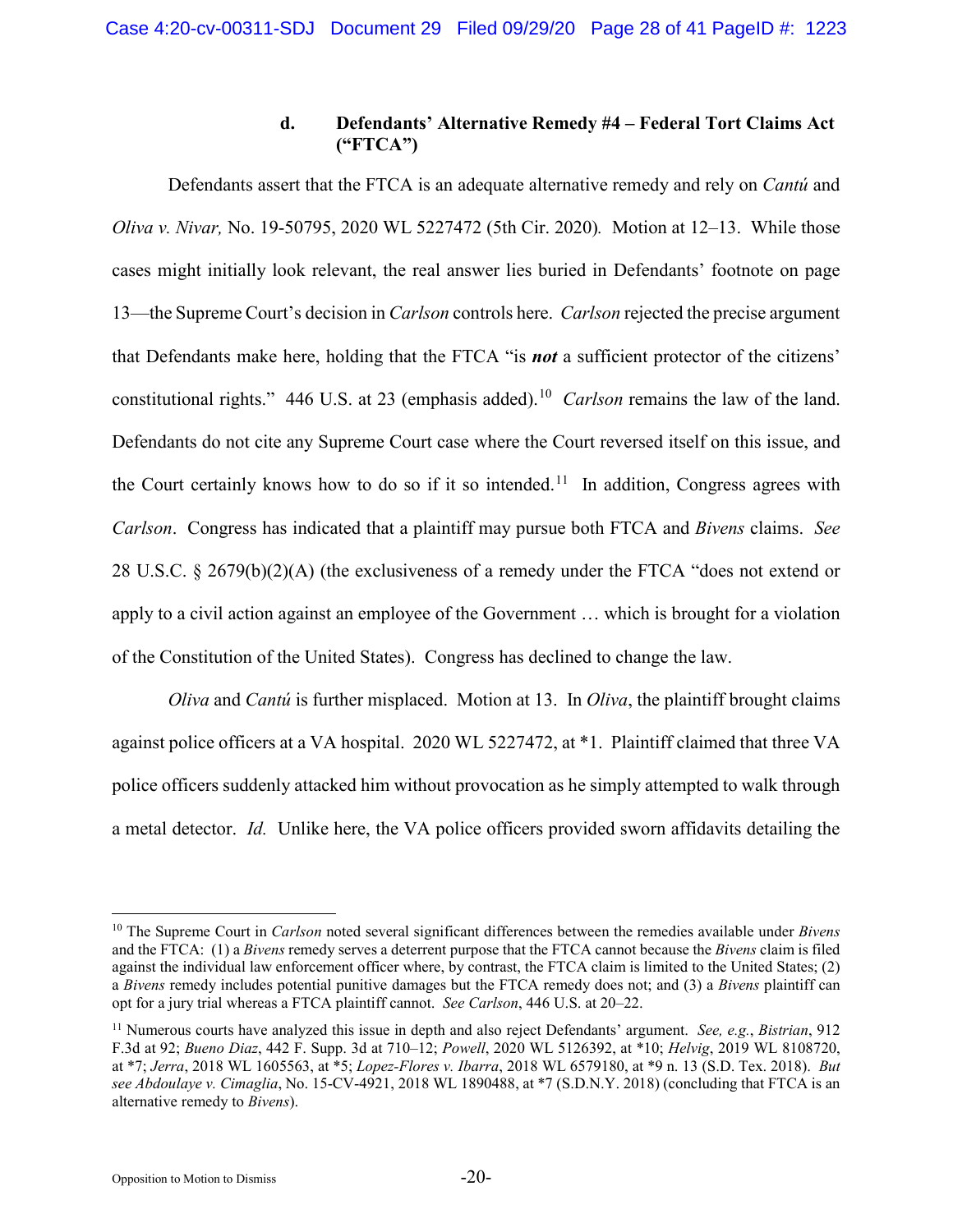<span id="page-28-2"></span>incident and contradicting plaintiff's version of events. *Id.* The Court was also able to consider videotaped footage of the incident, which—the Court emphasized—was inconsistent with Oliva's account. *Id.* Against that unique factual backdrop, the Court dismissed Oliva's case, in part, because Oliva was also pursuing an FTCA claim. *Id.* The opinion, however, contains no analysis of the Supreme Court's holding in *Carlson* because the parties failed to raise *Carlson* to the Court's attention.[12](#page-28-4) We do. *Carlson* remains binding Supreme Court precedent on this point—it is the law of the land. The parties' treatment of the FTCA issue was similar in *Cantú*. Neither party included *Carlson* and its progeny in their briefs.<sup>[13](#page-28-5)</sup>

# <span id="page-28-1"></span><span id="page-28-0"></span>**e. Defendants' Alternative Remedy #5 – State Court Action Against Other Parties**

<span id="page-28-3"></span>Defendants also propose a state court action against Bass/Hayman. Motion at 13. The Westfall Act prohibits Plaintiffs from suing Defendants, who are all federal employees, in state court. *See Osborn v. Haley,* 549 U.S. 225, 229 (2007); *Jerra v. United States*, No. 12-cv-01907, 2018 WL 1605563, at \*5 (C.D. Cal. Mar. 29, 2018). Defendants cite no case holding that a lawsuit against a private third party, as opposed to the officer who actually violated the Plaintiffs' constitutional rights, qualifies as an available and adequate remedy. *Carlson* addresses this exact issue and holds otherwise because there is no deterrent impact if Defendants are not parties to the lawsuit. *See* 446 U.S. at 19–21. So does *Minneci*, on which Defendants rely. *See* 565 U.S. at 120 (finding the alternative remedy adequate only because it provided "both significant deterrence and

Opposition to Motion to Dismiss -21-

<span id="page-28-4"></span> <sup>12</sup> The briefs in *Oliva* show that the officers' opening brief mentioned the FTCA only in passing, without citing *Carlson*  or any other cases holding that the FTCA is a complementary, not alternative, remedy to *Bivens*. *See* Brief of Appellants at 9, *Oliva*, 2020 WL 5227472 (No. 19-50795). Thus, Oliva did not cite *Carlson* or argue the point other than to state that the FTCA does not extend to general constitutional excessive force claims, citing 18 U.S.C. § 2679(b)(2)(A). *See* Brief of Appellee at 27, *Oliva*, 2020 WL 5227472 (No. 19-50795).

<span id="page-28-5"></span><sup>13</sup> Indeed, the appellants in *Cantú* did not address the issue of whether the FTCA is an adequate alternative to *Bivens*. *See* Plaintiff-Appellant's Opening Brief, *Cantú*, 933 F.3d 414 (No. 18-40434). And the appellees merely mentioned the existence of the FTCA remedy without citation to *any* case law, much less *Carlson*. *See* Federal Defendants-Appellees' Brief, *Cantú*, 933 F.3d 414 (No. 18-40434).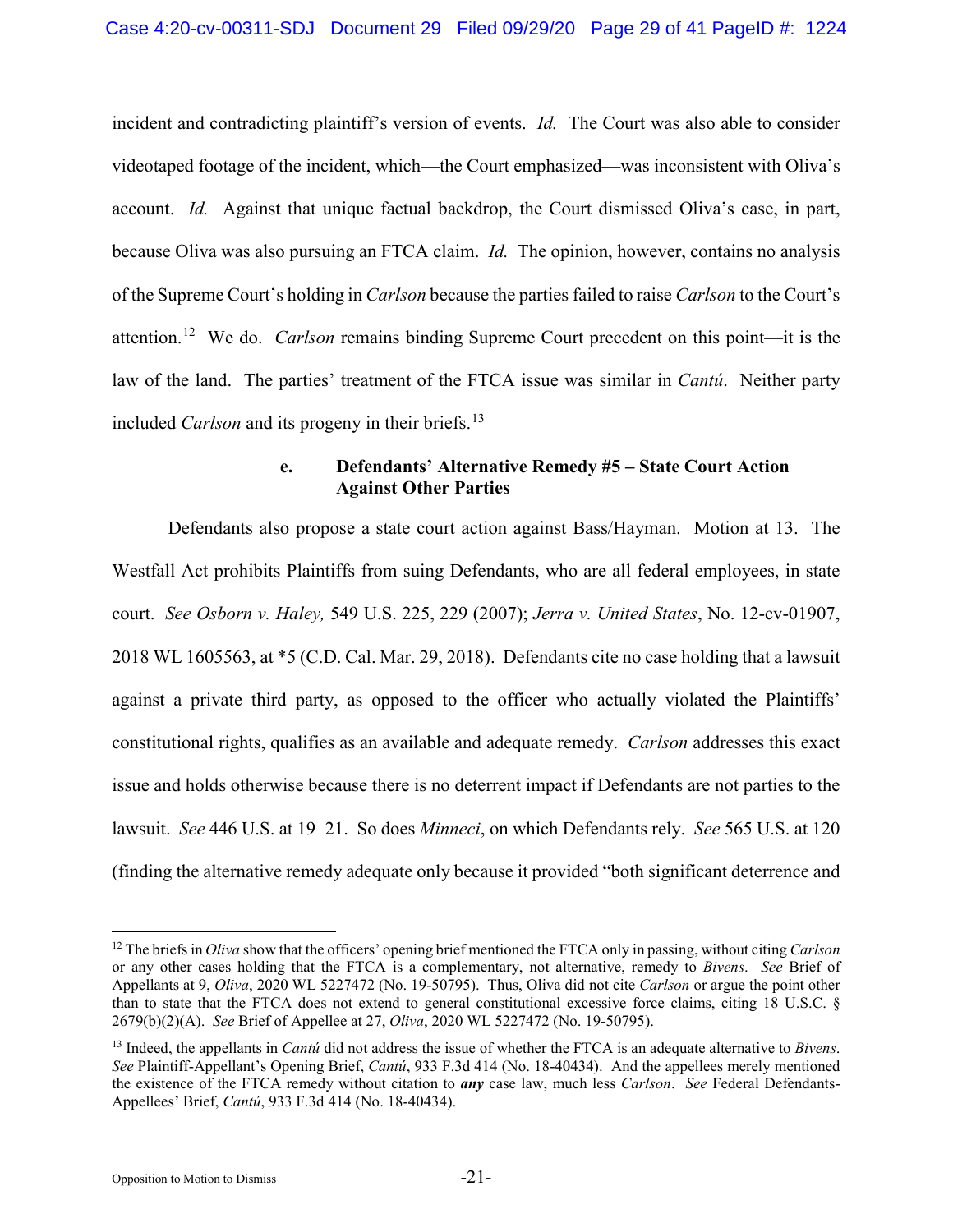compensation"). *Minneci* does not support Defendants' position here, because it involved a *Bivens* claim against a private contractor who, unlike Defendants here, could be sued in state court. *Id.* at 126. Defendants' repeated attempts to dodge responsibility for their misconduct is disturbing because it contradicts a core driver of *Bivens*—"to deter the *officer*." *Abbasi*, 137 S. Ct. at 1860 (emphasis in original) (quoting *Meyer,* 510 U.S. at 485).

# <span id="page-29-0"></span>**f. Defendants' Alternative Remedy #6 – SEC action**

Defendants also suggest that "to the extent that plaintiffs' case rests on the premise they have done no wrong, an action with the SEC provided an alternative remedy." Motion at 13. Defendants' argument misses the mark for two reasons.[14](#page-29-1) First, a *Bivens* action is about litigating Defendants' misconduct. Any process with the SEC would not address the unconstitutional conduct of an AUSA and two FBI Agents nor would it provide monetary damages based on Defendants' illegal behavior. Thus, Defendants again offer up a "remedy" where Defendants would not be parties to the lawsuit and Plaintiffs could not recover money damages—which fails for the reasons described above. Second, the SEC matter only involved some of the Plaintiffs here and was resolved in July 2018 with UDF not admitting any wrongdoing. Thus, the resolution did not involve every Plaintiff and happened before Plaintiffs obtained access to the search warrant affidavit in February 2019, which exposed the presentation of false evidence to the Court. As a result, this "alternative" was never really available to Plaintiffs.

#### **3. No Special Factor Counsels Hesitation in Implying a Bivens Remedy**

### **a. Defendants' Special Factor #1 – Checks and Balances**

Defendants claim that a special factor counseling hesitation is the need to avoid having the Judiciary intrude on the Executive Branch's exclusive authority to make charging decisions and

<span id="page-29-1"></span><sup>&</sup>lt;sup>14</sup> Plaintiffs object to Defendants' attempt to introduce evidence from outside the record with their motion to dismiss and move to strike it.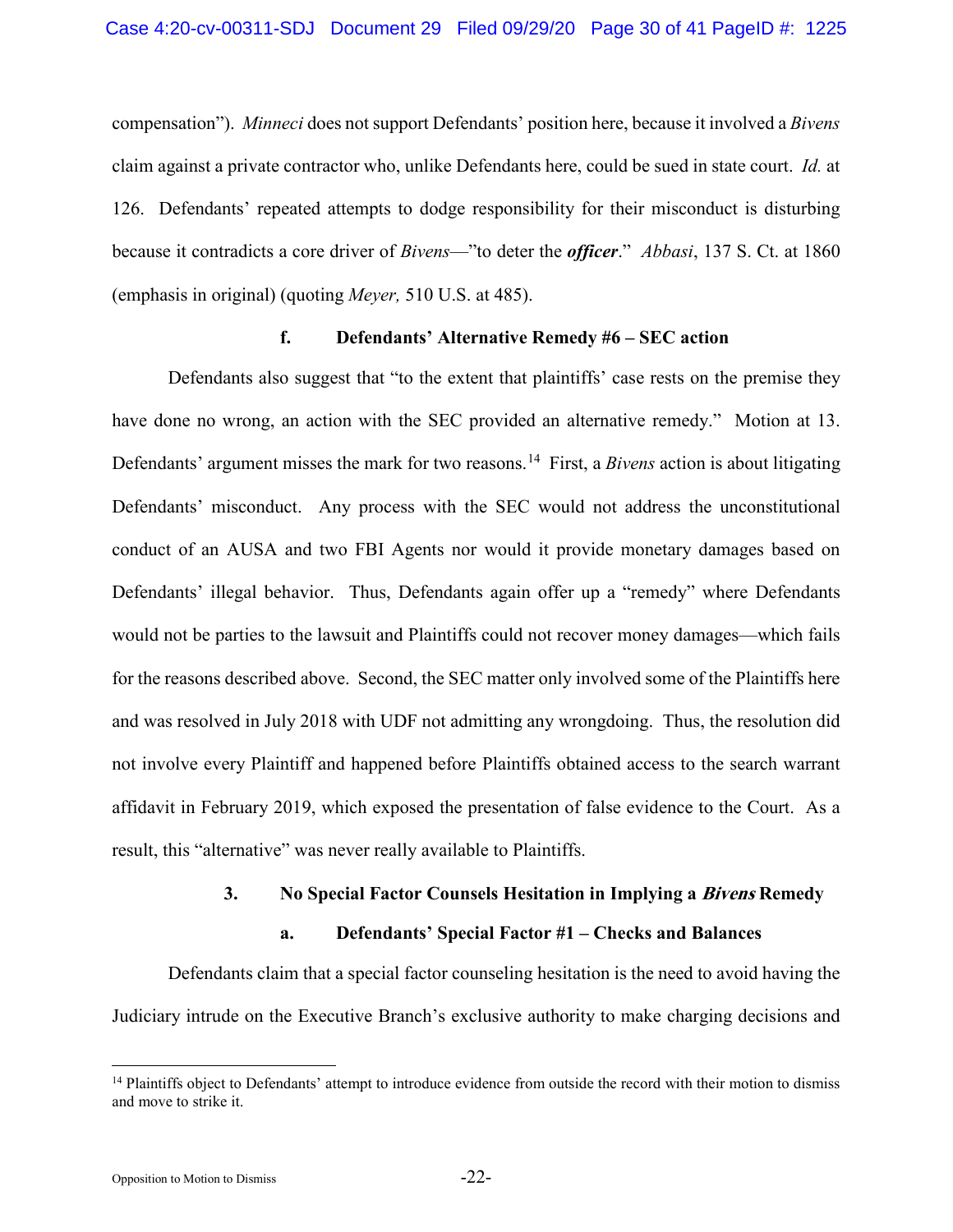run a secret grand jury investigation. Motion at 15. Defendants' argument misinterprets Plaintiffs' complaint. Defendants suggest that Plaintiffs are asking the Court to take a sledgehammer to the entire Justice Department—their executive authority, their charging discretion, their ability to call witnesses to the grand jury. That is not the case. Plaintiffs simply ask the Court to take a scalpel to a very rare, but troubling, set of facts involving deliberate unconstitutional actions of three low level employees because those actions threaten the integrity of the justice system. Plaintiffs do not ask this Court to referee whatever decision the Executive Branch might make regarding any charging decision. Nor do Plaintiffs request that this Court oversee the presentation of any evidence to any grand jury. There is a significant difference between Defendants' misguided interpretation of "separation of powers" and how our system of constitutional checks and balances has operated for generations to preserve the integrity of our justice system. Defendants' view contradicts the fundamental principles emphasized by Justice Frankfurter and subsequent courts:

> [S]ome truths are self-evident.... [I]f any concept is fundamental to our American system of justice, it is that those charged with upholding the law are prohibited from deliberately fabricating evidence and framing individuals for crimes they did not commit.

<span id="page-30-0"></span>*Hernandez-Cuevas v. Taylor*, 723 F.3d 91, 100 (1st Cir. 2013) (internal quotation omitted).

Justice Frankfurter's approach protects citizens, deters illegal conduct by law enforcement officers, and increases confidence in the integrity of our justice system. By contrast, Defendants' approach exposes citizens to blatant government abuse, destroys confidence in the criminal justice systems, and fosters lawless behavior. Plaintiffs respectfully request that this Court adhere to Justice Frankfurter's righteous view of the criminal justice system.

Defendants also contend that Plaintiffs' lawsuit is a "tactical maneuver" to disrupt their criminal investigation by seeking advance information on a potential criminal case. Motion at 16. At this point, Defendants have been "investigating" for more than five years. Thus, Defendants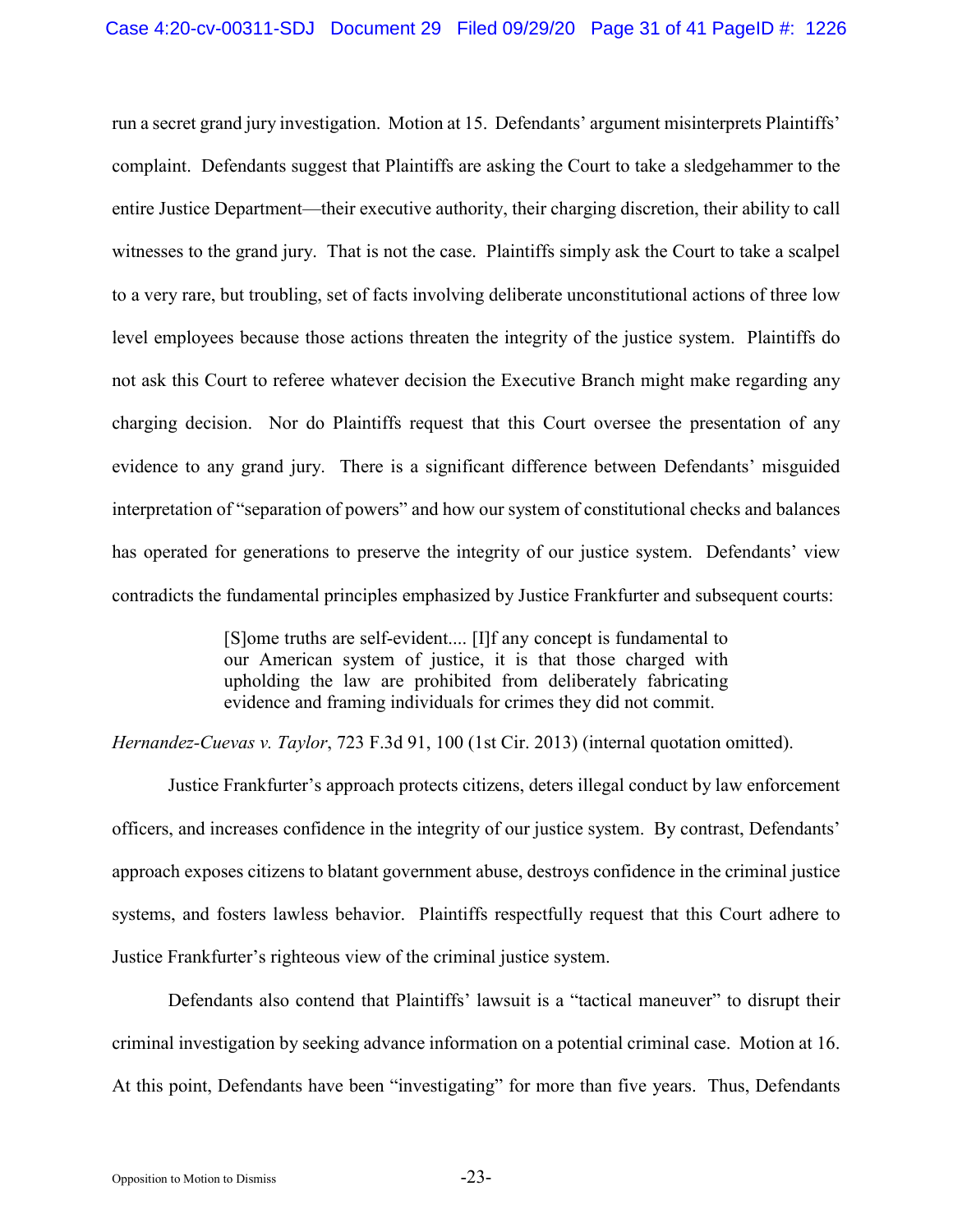have had ample time to interview any potential witnesses and collect a mountain of documents via subpoenas and the FBI raid at UDF's headquarters. What is left to possibly disrupt? Nothing. Defendants offer no specifics in their motion. In addition, by filing suit, the Plaintiffs are voluntarily subjecting themselves to depositions under oath—a signal of what they think of the evidence. Most federal prosecutors and FBI agents would be running forward to take depositions of subjects in a criminal investigation, but Defendants are retreating as fast as possible from anything that would shine any light on their conduct. Why is that?<sup>[15](#page-31-6)</sup>

In addition, allowing these claims to proceed will not "yield a tidal wave of litigation." Motion at 16. The case Defendants cite relates to an immigration challenge impacting 11,000,000 potential claimants. *De La Paz*, 786 F.3d at 379–80. By contrast, allegations of the type of severe government misconduct present here only occur in a very small percentage of criminal investigations. Thus, Defendants' "tidal wave" forecast is grossly overblown.<sup>[16](#page-31-7)</sup>

# <span id="page-31-2"></span><span id="page-31-1"></span>**b. Defendants' Special Factor #2 – Administration of Securities Laws**

Defendants argue that this Court "should not wade into the complexities of securities regulation by implying a *Bivens* remedy since 'policy questions' in this arena ha[ve] received careful attention from Congress." Motion at 17. Plaintiffs have sued a federal prosecutor and two FBI agents for violating their constitutional rights. The unconstitutional actions by these low level federal employees—who do not even work at the SEC—do not implicate any "policy question" at the SEC regarding the administration of the SEC or securities laws.<sup>[17](#page-31-8)</sup> Defendants fail to cite to

<span id="page-31-6"></span><span id="page-31-0"></span> <sup>15</sup> Defendants' cases are distinguishable. In *Campbell v. Eastland*, 307 F.2d 478, 480 (5th Cir. 1962), and *Degen v. United States*, 517 U.S. 820, 825–26 (1996), the court was simply weighing how to sequence civil discovery where there was also an indicted case between the parties—neither court dismissed the civil case due to the criminal matter.

<span id="page-31-7"></span><span id="page-31-3"></span><sup>16</sup> *See Lanuza*, 899 F.3d at 1033 (rejecting defendants "tidal wave" argument); *Powell*, 2020 WL 5126392, at \*11 (same).

<span id="page-31-8"></span><span id="page-31-5"></span><span id="page-31-4"></span><sup>17</sup> Defendants' cases are distinguishable. *Schweiker v. Chilicky*, 487 U.S. 412, 414 (1988) (claim against Cabinet Secretary related to administering the federal Social Security program); *Regnante v. Securities and Exchange Officials*,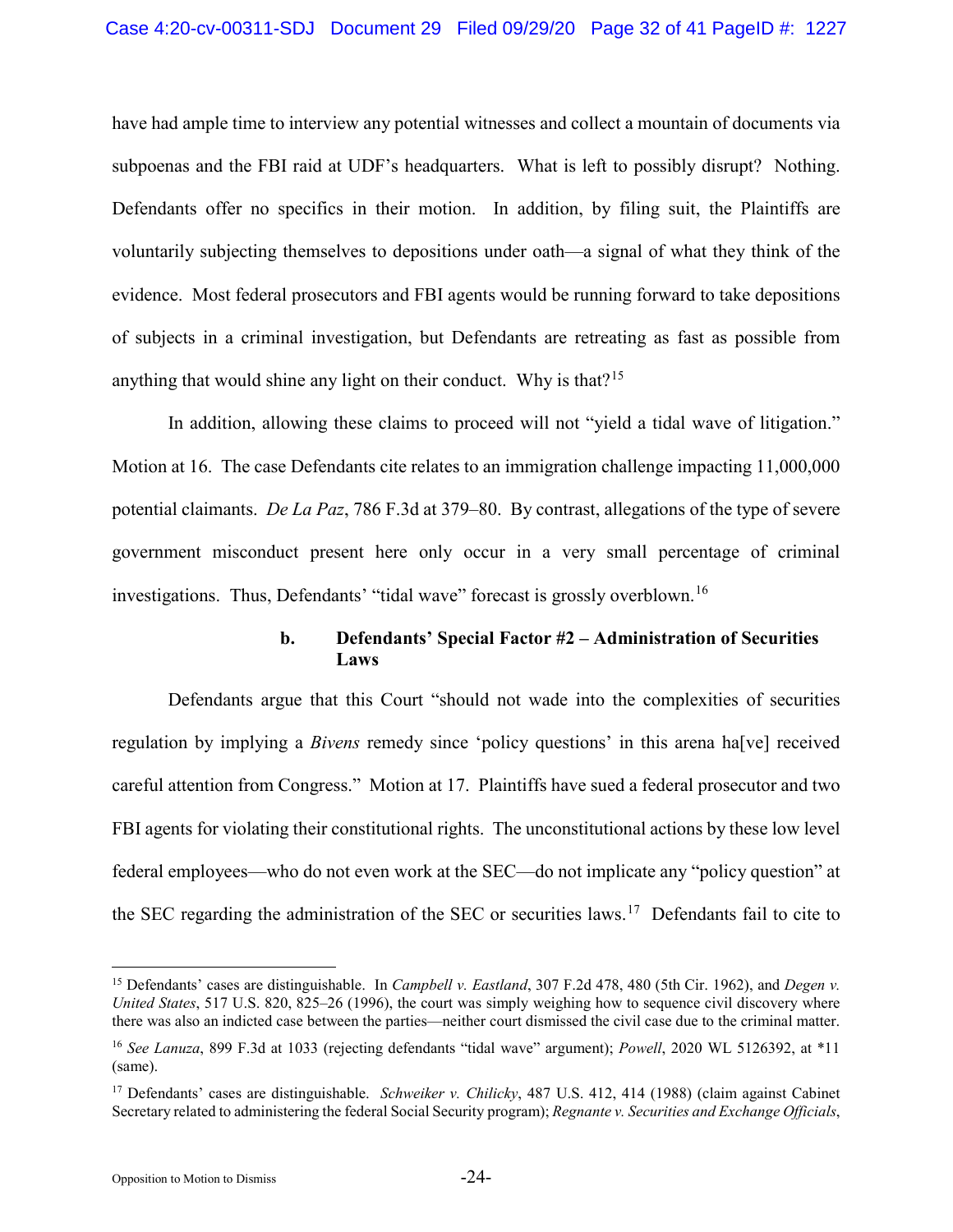any allegation in Plaintiffs' Complaint that implicates any SEC "policy question." Defendants offer no specifics to support their argument. Nothing.

## <span id="page-32-0"></span>**E. Plaintiffs' Claims Are Timely**

Defendants refer the Court to an incomplete, self-serving standard that omits the most critical aspect of the accrual rule: The two-year limitations period does not start to run until the "plaintiff knows or has reason to know of … (1) the existence of the injury; *and (2) the connection between the injury and the defendant's actions*." *Blimline v. Thirty Unknown Employees of the Securities and Exchange Commission*, 757 F. App'x 299, 303 (5th Cir. 2018) (quoting *Brown*, 188 F.3d at 589–90); *see also Piotrowski v. City of Houston*, 237 F.3d 567, 576 (5th Cir. 2001).

<span id="page-32-3"></span><span id="page-32-2"></span>Defendants have failed to demonstrate as a matter of law that "it is evident from the pleadings that the action is time-barred, and the pleadings fail to raise some basis for tolling." *Hernandez v. Baylor Univ*., 274 F. Supp. 3d 602, 615 (W.D. Tex. 2017) (quoting *Texas v. Bailey Tool Mfg. Co.*, 744 F.3d 944, 946 (5th Cir. 2014)). Indeed, Defendants' limitations argument somehow completely ignores the Complaint's aptly titled section "Defendants' Misconduct First Comes to Light,"—which addresses this very issue. Compl. ¶¶ 71–76.

Plaintiffs became aware of Defendants' connection to the injuries that underlie Plaintiffs' Fifth Amendment claim on or about April 12, 2018, when Plaintiffs first received discovery from Bass/Hayman in civil litigation. *Id.* ¶¶ 71–72. This discovery—including emails from Defendants—revealed Defendants critical involvement in the Bass/Hayman fraud scheme. *See,* 

<span id="page-32-1"></span> <sup>134</sup> F. Supp. 3d 749, 753, 764–66 (S.D.N.Y. 2015) (claim against SEC Chairwoman challenging Dodd-Frank Whistleblower program); *Effex Cap., LLC v. Nat'l Futures Ass'n*, 933 F.3d 882, 886–89 (7th Cir. 2019) (claim against self-regulatory organization ("SRO") seeking injunctive relief regarding policies in the Commodities Exchange Act).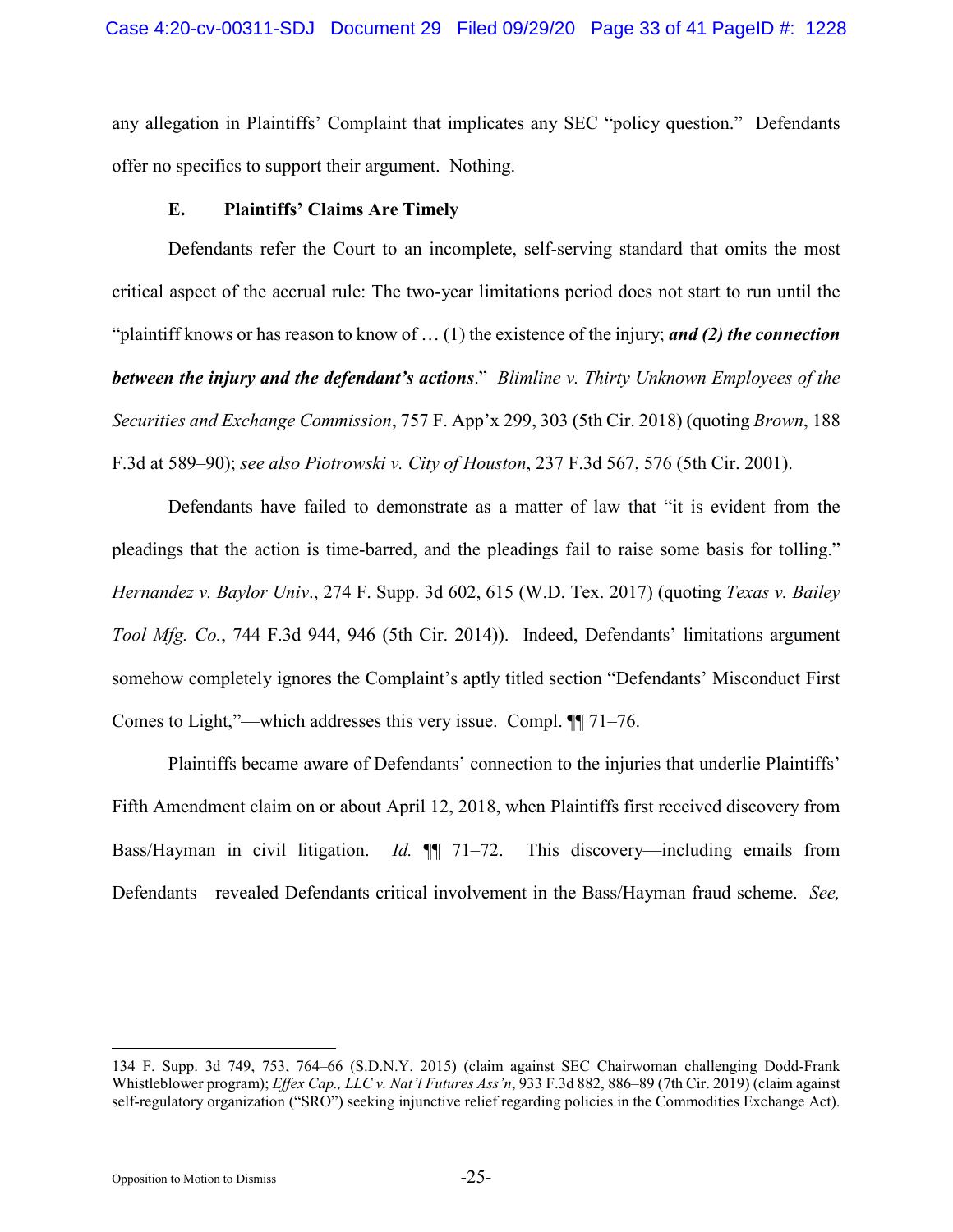*e.g., Id*. ¶¶ 86–164. Given that Plaintiffs could not connect Defendants' conduct to their injuries before April 12, 20[18](#page-33-7), the Fifth Amendment claim is timely.<sup>18</sup>

Likewise, until Defendants finally allowed Plaintiffs to read the warrant affidavit on or about February 19, 2019, Plaintiffs did not know—and could not have known—that Defendants injured Plaintiffs by filling the warrant affidavit with material misstatements and omissions. Compl.  $\P\P$  74–75, 167–68. Thus, Plaintiffs are well inside the two year limitations period.<sup>19</sup>

<span id="page-33-5"></span><span id="page-33-4"></span>In addition to Plaintiffs' claims not accruing until April 12, 2018, and February 19, 2019, Plaintiffs' *Bivens* claims are entitled to equitable tolling based on fraudulent concealment under Texas state law. *See Wallace v. Kato*, 549 U.S. 384, 394 (2007) (underlying state law provides tolling rules in § 1983 and *Bivens* claims). The Supreme Court of Texas recognizes the "factspecific equitable doctrine" of "fraudulent concealment" by "toll[ing] limitations until the fraud is discovered or could have been discovered with reasonable diligence." *Valdez v. Hollenbeck*, 465 S.W.3d 217, 229 (Tex. 2015). Drawing on Texas law, the Fifth Circuit applies a four-part test examining: (1) the existence of the underlying tort; (2) the defendant's knowledge of the tort; (3) the defendant's use of deception to conceal the tort; and (4) the plaintiff's reasonable reliance on the deception. *See Thompson v. Deutsche Bank Nat. Tr. Co.*, 775 F.3d 298, 307 (5th Cir. 2014) (quotation and citation omitted).

<span id="page-33-3"></span><span id="page-33-2"></span>The Complaint here satisfies the Fifth Circuit's requirement on a motion to dismiss that it provide "some basis for tolling." *Bailey Tool Mfg.*, 744 F.3d at 946. Plaintiffs allege Defendants' active concealment of their constitutional violations from Plaintiffs. For the Fifth Amendment

<span id="page-33-7"></span><span id="page-33-6"></span> <sup>18</sup> April 12, 2020 fell on a Sunday so the limitations period extends to the following day. *See*, Fed.R.Civ.Proc.  $6(a)(1)(c)$ ,

<span id="page-33-8"></span><span id="page-33-1"></span><span id="page-33-0"></span><sup>&</sup>lt;sup>19</sup> See Piotrowski, 237 F.3d at 577 (finding plaintiff's § 1983 claim for a 13-year-old injury timely because the connection to defendants was not discovered until a deposition 13 years later); *O'Ferrell v. United States*, 998 F. Supp. 1364, 1373 (M.D. Ala. 1998) (applying the federal accrual standard and denying summary judgment for defendant when plaintiff did not become aware of misrepresentations and falsehoods until the unsealing of affidavit).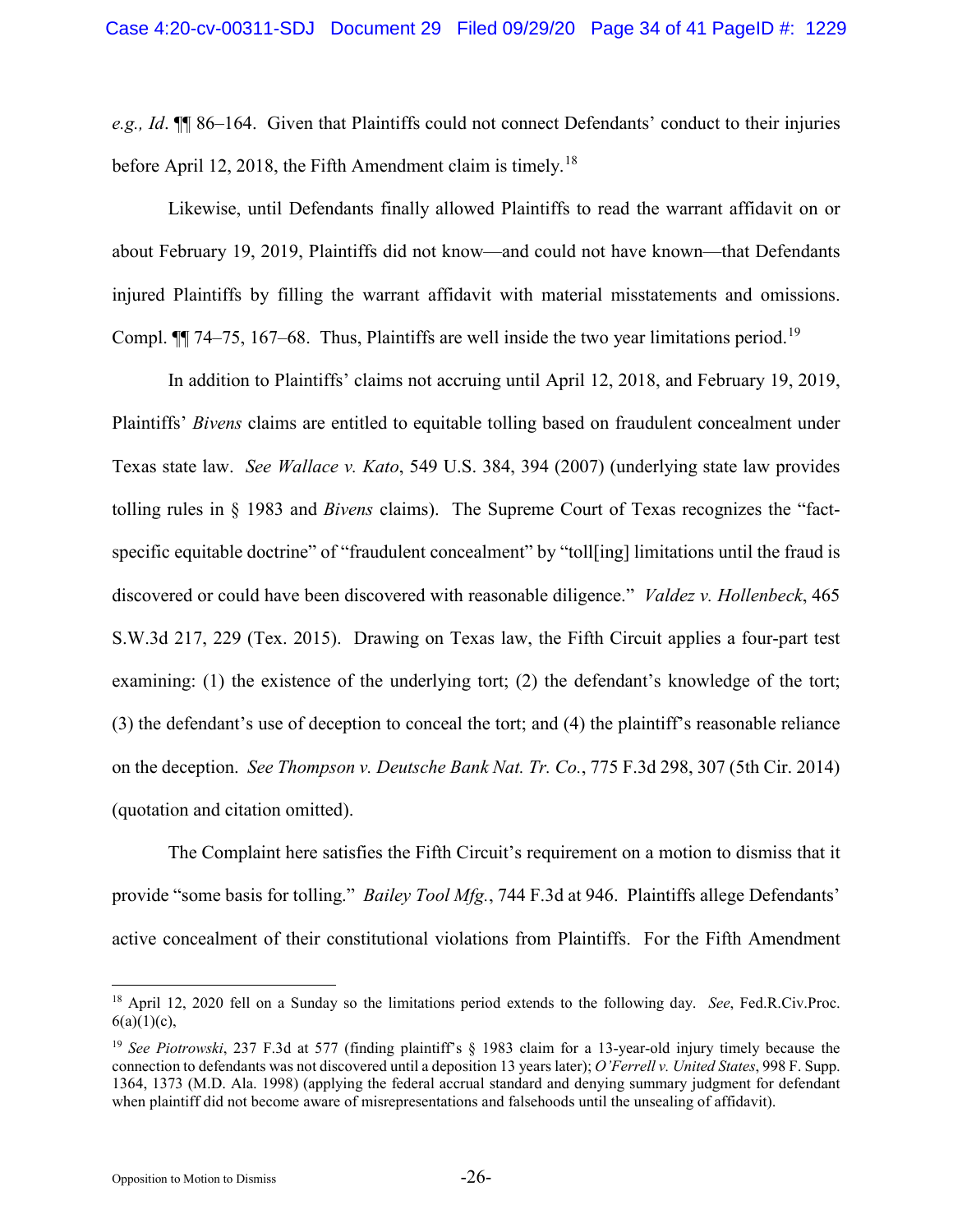claim, Plaintiffs' Complaint details Defendants' knowing violation of Plaintiffs' Fifth Amendment rights by aiding and abetting Bass/Hayman's illegal "short and distort" scheme. Compl. ¶¶ 86– 93. Defendants knew Bass/Hayman was shorting UDF and that this scheme would gut UDF's stock price. *Id.* ¶ 93, 159. Defendants actively concealed their communications and involvement with Bass/Hayman under the guise of a criminal investigation by, for example, instructing UDF's auditors to not disclose a meeting with Defendants. *Id*. ¶ 117. Lastly, Plaintiffs relied on Defendants' representations that their investigation was unrelated to Bass/Hayman. *Id.* ¶ 73.

Regarding Plaintiffs' Fourth Amendment claim, the factual allegations show that Defendants knowingly presented false information and omitted exculpatory material from a search warrant affidavit—a clear violation of the Fourth Amendment. *Id*. ¶¶ 167–68. Defendants concealed their misconduct by keeping the search warrant materials under seal years after they executed the warrant—even though such documents are presumptively public records after the warrant is executed. *United States v. Sealed Search Warrants*, 868 F.3d 385, 390 (5th Cir. 2017). Plaintiffs also relied on Defendant Bunch's representations that the affidavit contained "very little" information from Bass/Hayman. *Id.* ¶ 73.

### <span id="page-34-2"></span><span id="page-34-1"></span><span id="page-34-0"></span>**F. Defendants Are Not Entitled to Qualified Immunity**

To analyze Defendants' claims of qualified immunity, the Fifth Circuit applies a three-part test: (1) whether plaintiff's have alleged a violation of a constitutional right; (2) whether the constitutional right was clearly established at the time; and (3) whether defendant's conduct was objectively reasonable. *Pelayo*, 82 F. App'x at 987–88; *see also Winfrey v. Rogers*, 901 F.3d at 493. While the contours of the constitutional right must be sufficiently clear, plaintiffs do not need a case directly on point or holding the "very action in question" unlawful. *Hale*, 899 F.2d at 402 (quoting *Anderson v. Creighton*, 483 U.S. 635, 638 (1987)).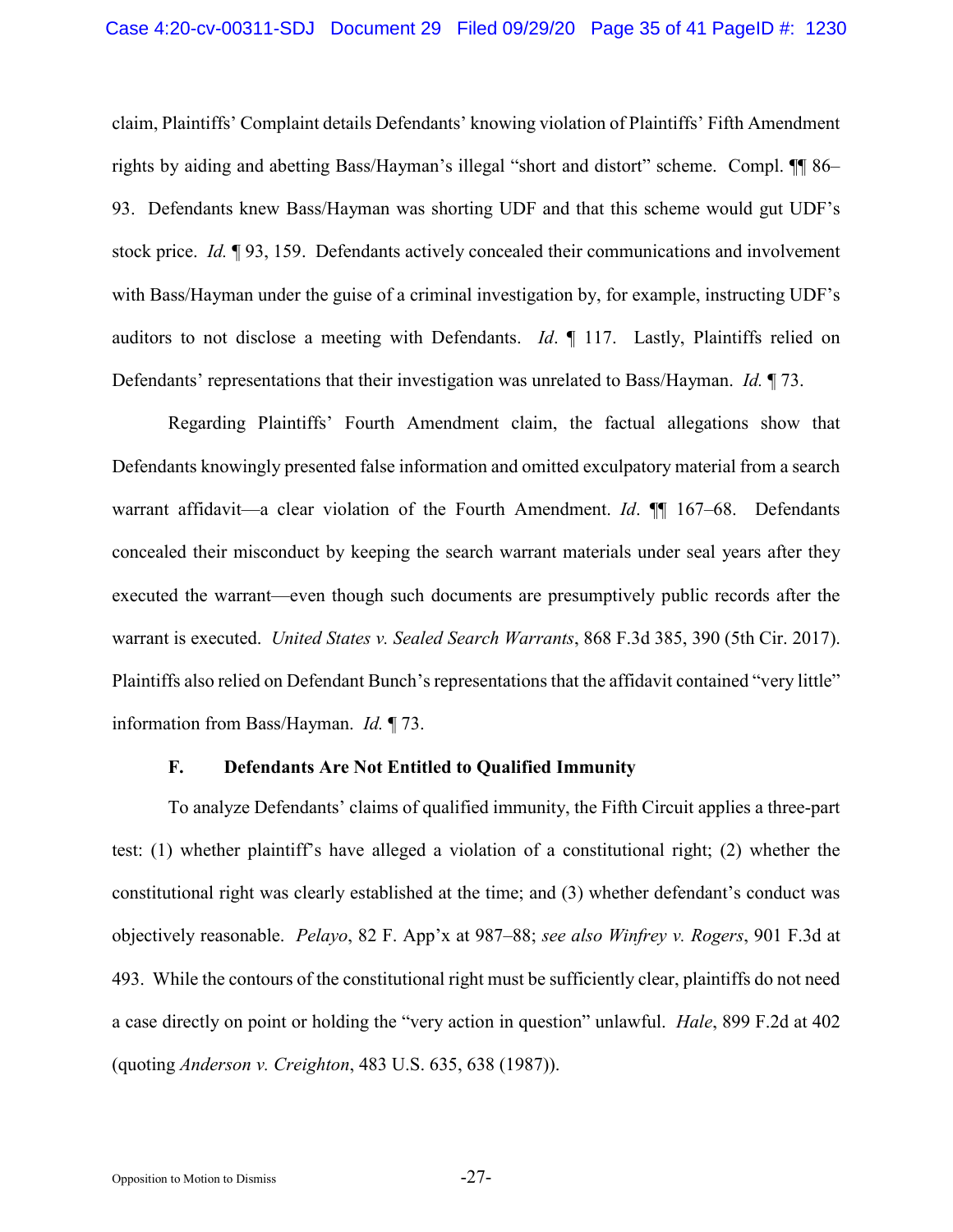As with their statute of limitations argument, Defendants oratorical calisthenics appear calculated to avoid simple questions with obvious answers regarding qualified immunity. The simple questions and answers on Plaintiffs' Fourth Amendment claim are:

- First, have Plaintiffs alleged a Fourth Amendment violation? *Yes*.
- Second, do law enforcement officers violate the Fourth Amendment by presenting false statements and omitting exculpatory information from a search warrant affidavit to obtain probable cause where probable cause otherwise does not exist? *Yes*.
- Third, was Defendants' conduct unreasonable in light of the clearly known prohibition against using false statements or omitting material information in a search warrant affidavit? *Yes.*

Plaintiffs have adequately alleged a violation of their Fourth Amendment rights. *See*  Compl. ¶¶ 5–7, 165–87, 244–55. Those allegations include specific details surrounding four critical false statements and sixteen (16) examples of exculpatory information that Defendants failed to disclose to the Court. *See Id*. **[1**] 167–68. Without referencing the detailed allegations about the contents of the affidavit in paragraph 167 of the Complaint, Defendants claim that Plaintiffs' allegations are "conclusory and speculative."<sup>[20](#page-35-2)</sup> Motion at 26. Defendants seek dismissal with prejudice based on their contention that Plaintiffs, "without access to the entire *sealed* affidavit" will not be able to plead anything more than "pure speculation" about the affidavit. Motion at 26–28. Defendants' position is flawed because: (a) the allegations in paragraph 167 provide sufficient detail to meet the pleading standard, (b) Plaintiffs' review was "qualified" and "limited" only to the extent Defendant Bunch refused to provide counsel with a hard copy of the actual affidavit after they reviewed the entire affidavit at his office and took

<span id="page-35-2"></span><span id="page-35-1"></span><span id="page-35-0"></span><sup>&</sup>lt;sup>20</sup> In *Breidenbach v. Bolish*, 126 F. 3d 1288, 1290 (10<sup>th</sup> Cir. 1997), the plaintiff had one conclusory sentence in his complaint simply stating that the agent knowingly included false information in the affidavit. By contrast, paragraphs 167-68 of Plaintiffs' complaint contain an extraordinary level of detail about the contents of the affidavit that is validated by the other allegations in the Complaint.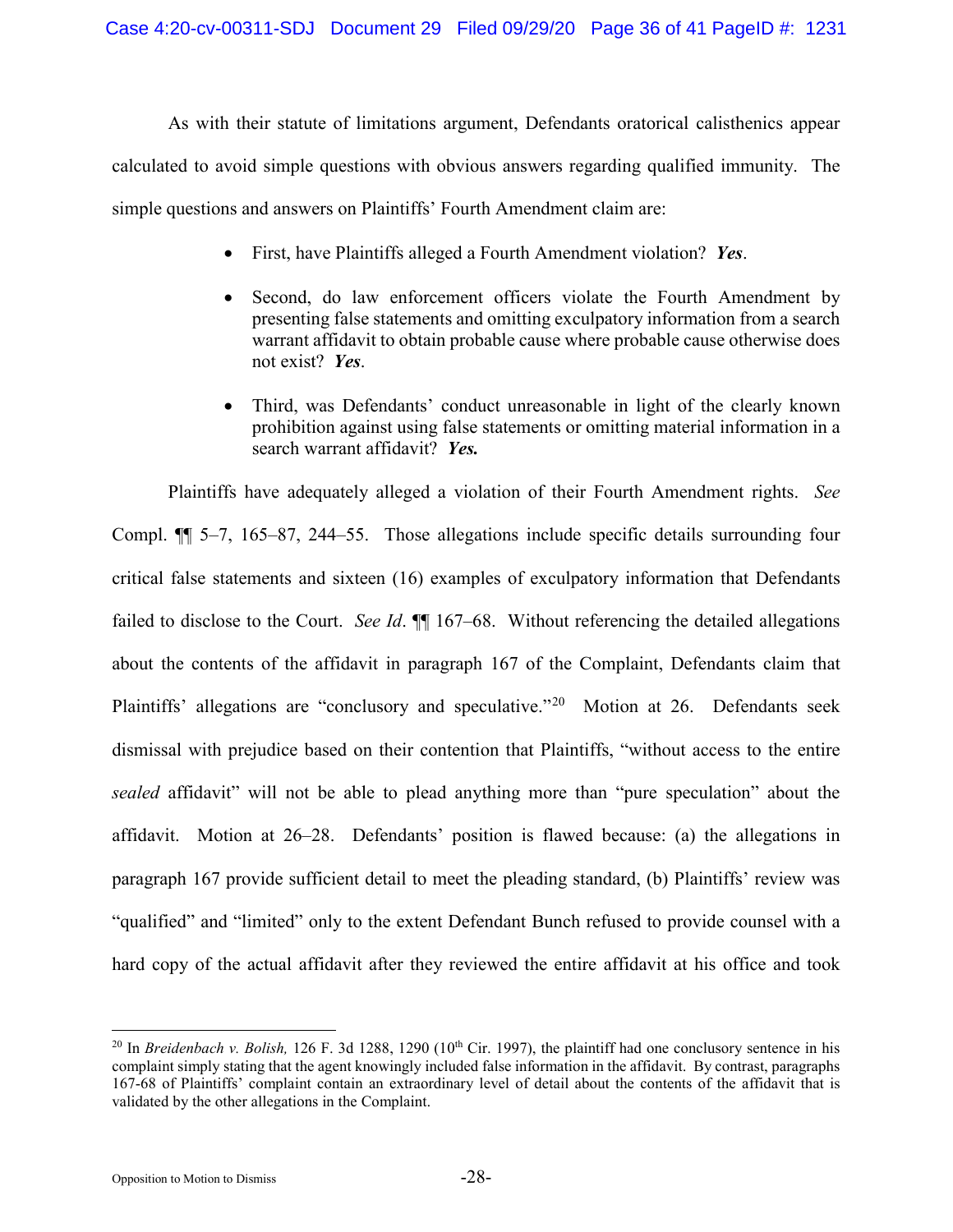### Case 4:20-cv-00311-SDJ Document 29 Filed 09/29/20 Page 37 of 41 PageID #: 1232

detailed notes about its content, and (c) most troubling, Defendants' position directly contradicts the position that Defendant Bunch advanced before another court on a related matter. Decl. of Neal J. Stephens ¶¶ 4–5. Defendants' position here is misleading and Defendant Bunch knows it—so Plaintiffs respectfully request that this argument be precluded by judicial estoppel.  $^{21}$ 

<span id="page-36-0"></span>Fifth Circuit case law also recognizes that *Franks v. Delaware*, 438 U.S. 154 (1978), "clearly established that a defendant's Fourth Amendment rights are violated if (1) the affiant, in support of the warrant, includes 'a false statement knowingly and intentionally, or with reckless disregard for the truth' and (2) 'the allegedly false statement is necessary to the finding of probable cause.'" *Winfrey*, 901 F.3d at 494 (citation omitted); *see also Hale*, 899 F.2d at 402. The Fifth Circuit "treats omissions essentially the same as misstatements" in evaluating Fourth Amendment violations. *United States v. Namer*, 680 F.2d 1088, 1094 (5th Cir. 1982).

<span id="page-36-4"></span><span id="page-36-3"></span><span id="page-36-1"></span>Regarding the last question, the Fifth Circuit has held that officers who include false statements or omit material information from a search warrant affidavit are not entitled to qualified immunity. In *Hale*, the court affirmed the district court's denial of qualified immunity determining that no reasonable official would submit a search warrant affidavit to a magistrate that contained material misstatements and omissions. 899 F.2d at 402; *see also Winfrey*, 901 F.3d at 495.

The simple questions and answers regarding Plaintiffs' Fifth Amendment claim are:

- First, have Plaintiffs alleged a Fifth Amendment violation? *Yes*.
- Second, do law enforcement officers violate the Fifth Amendment by intentionally interfering with Plaintiffs' right to pursue their chosen profession by taking improper actions that will damage Plaintiffs' business reputation, such as participating in market manipulation of Plaintiff UDF IV's stock? *Yes*.
- Third, was Defendants' conduct unreasonable considering the clear prohibition against improperly interfering with Plaintiffs' liberty and property interests? *Yes.*

<span id="page-36-5"></span><span id="page-36-2"></span> <sup>21</sup> *Reed v. City of Arlington*, 650 F.3d 571, 573–74 (5th Cir. 2011).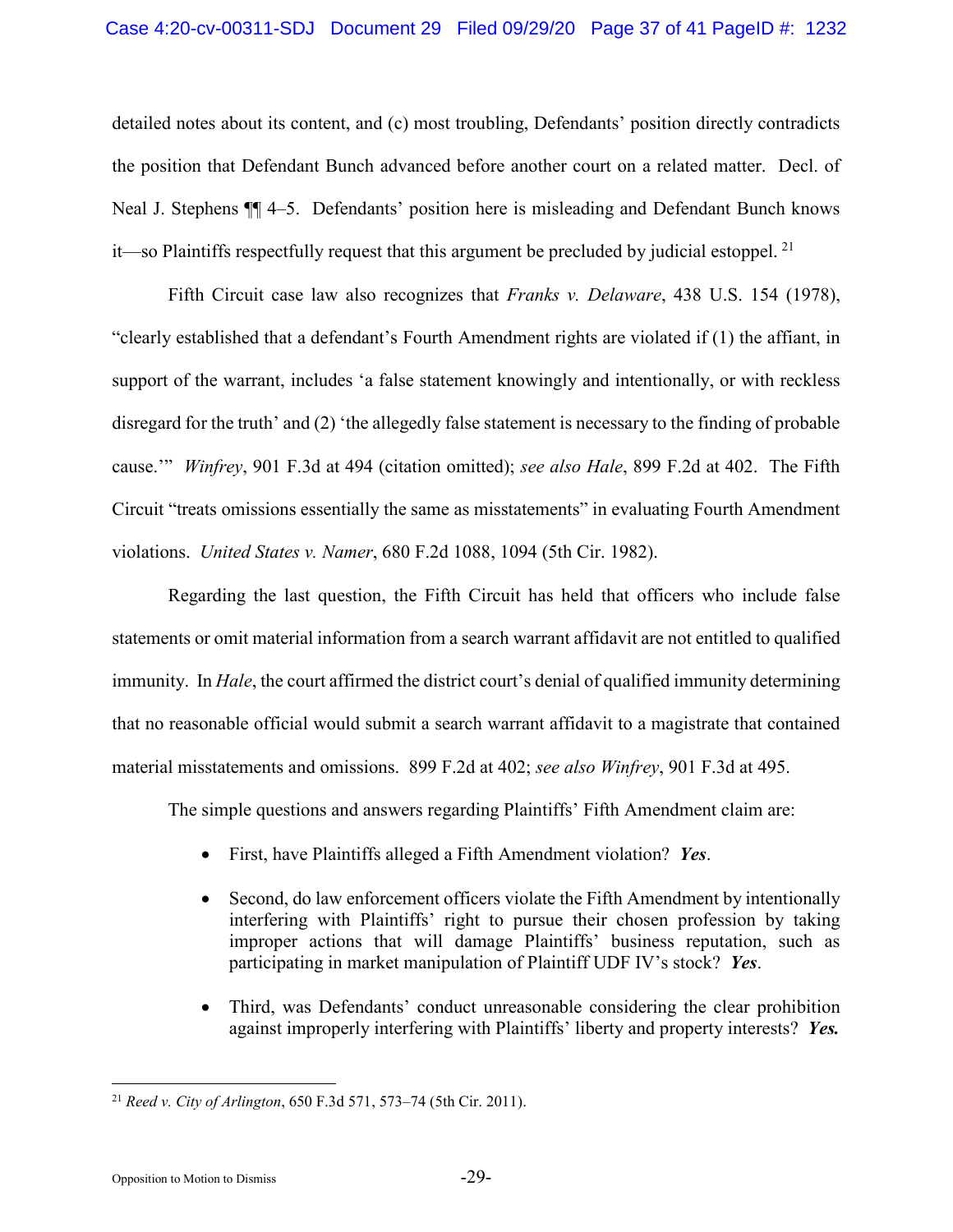<span id="page-37-5"></span>Plaintiffs Complaint contains detailed allegations regarding how Defendants' actions violated their Fifth Amendment rights. Compl. ¶¶ 3, 13, 93–164, 220–43. In addition, it is well established that the Due Process Clause of the Fifth Amendment protects Plaintiffs' ability to (2) pursue or conduct the lawful business of their choosing and (2) be free from government action that debases their reputation. *United States v. Robel*, 389 U.S. 258, 265 n.11 (1967) (citing *Greene v. McElroy*, 360 U.S. 474, 492 (1949)). The Fifth Circuit explained that "[o]ne's right … to follow a chosen profession free from unreasonable governmental interference comes within the 'liberty' and 'property' concepts of the Fifth Amendment." *United States v. Briggs*, 514 F.2d 794, 798 (5th Cir. 1975); *see also Marrero v. City of Hialeah*, 625 F.2d 499, 519–20 (5th Cir. 1980).

<span id="page-37-4"></span><span id="page-37-0"></span>Defendants' actions facilitating Bass/Hayman's illegal "short and distort" fraud and insider trading fraud schemes were unreasonable. All three defendants are experienced white collar law enforcement officials who had to know that "short and distort" and insider trading fraud schemes are illegal and would harm Plaintiffs—since DOJ routinely prosecutes this type of illegal conduct. Compl. ¶¶ 80–85. Additionally, Defendants also knew that it was illegal for Bass/Hayman to publish the Ernest Poole posts *anonymously* without disclosing their short position in UDF IV's stock to investors who must be able to accurately assess the bias and credibility of the author.<sup>[22](#page-37-6)</sup> *Id.*  $\P$  126–53. Accepting the allegations as true, Plaintiffs have shown that any reasonable law enforcement official would have avoided taking the improper actions alleged here.

# **V. CONCLUSION**

<span id="page-37-3"></span><span id="page-37-1"></span>For the foregoing reasons, the Court should deny Defendants' motion to dismiss.

<span id="page-37-6"></span><span id="page-37-2"></span> <sup>22</sup> *See SEC v. Curshen*, 372 F. App'x 872, 875 (10th Cir. 2010) (court agrees that the defendant's failure to disclose his compensation for promoting the stock makes all of his statements per se misleading because a reasonable investor would consider his compensation as bearing on his objectivity); *SEC v. Contrarian Press, LLC*, No. 16-CV-6964 (VSB), 2019 WL 1172268, at \*5 (S.D.N.Y. Mar. 13, 2019) (same); *SEC v. Mandaci*, No. 00-CV-6635, 2004 WL 2153879 (S.D.N.Y. Sept. 27, 2004) (same).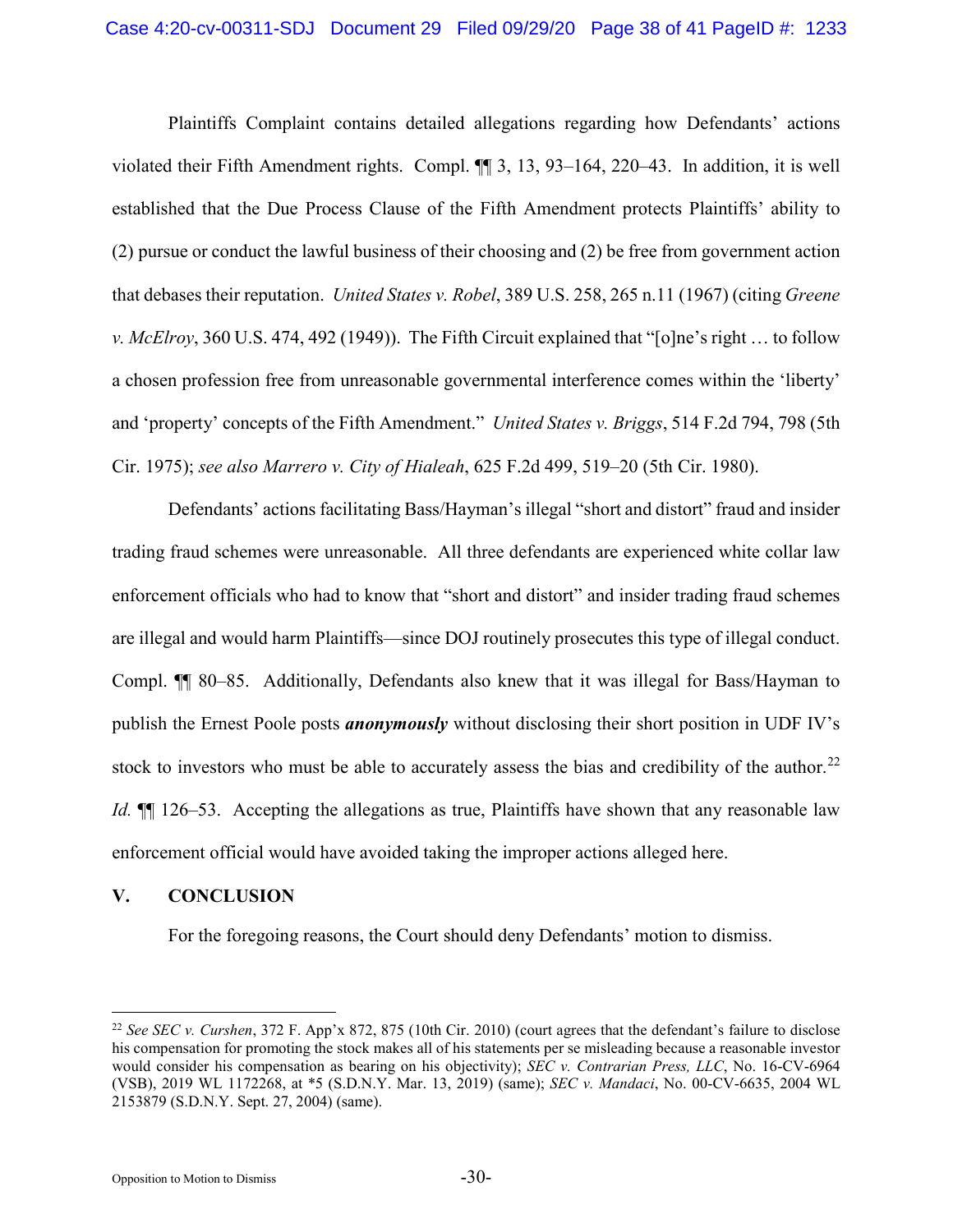Dated: September 29, 2020 Respectfully submitted,

By: */s/ Neal Stephens*

Neal J. Stephens, Esq. (Admitted *pro hac vice)* California Bar No. 152071 Vincent Doctor, Esq. (*pro hac vice* pending) California Bar No: 319408 Margaret Maloy, Esq. (*pro hac vice pending*) California Bar No: 317408 Kelsey Davidson, Esq. (*pro hac vice* pending) California Bar No: 322323 **JONES DAY** 1755 Embarcadero Road Palo Alto, CA 94303 Telephone: (650) 739-3939 Facsimile: (650) 739-3900 E-Mail: [nstephens@jonesday.com](mailto:nstephens@jonesday.com) E-Mail: [vdoctor@jonesday.com](mailto:vdoctor@jonesday.com) E-Mail: [mmaloy@jonesday.com](mailto:mmaloy@jonesday.com) E-Mail: [kelseydavidson@jonesday.com](mailto:kelseydavidson@jonesday.com) Counsel for Plaintiff Cara D. Obert

By: */s/Stewart H. Thomas*

Stewart H. Thomas Texas Bar No. 19868950 E-Mail: [sthomas@hplawdallas.com](mailto:sthomas@hplawdallas.com) Elizabeth Fitch Texas Bar No. 24075777 E-Mail: [efitch@hplawdallas.com](mailto:efitch@hplawdallas.com) **HALLETT & PERRIN** 1445 Ross Avenue, Suite 2400 Dallas, Texas 75202 Telephone: (214) 953-0053 Facsimile No: (214) 922-4142 Counsel for Plaintiffs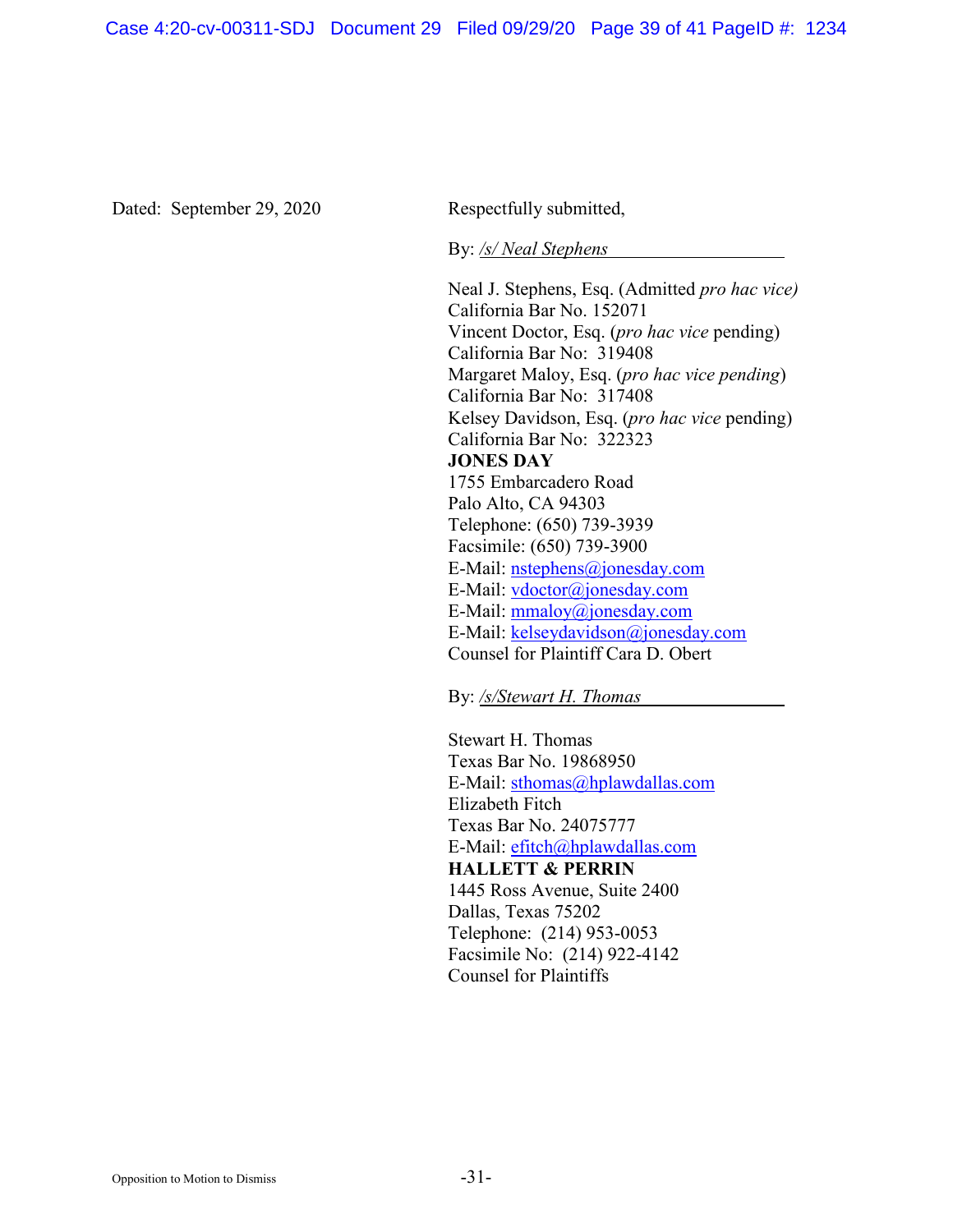By: */s/ Paul Pelletier*

Paul E. Pelletier, Esq. (*pro hac vice pending)* District of Columbia Bar No. 997145 3500 Morningside Drive Fairfax, VA 22031 Telephone: (202) 617-9151 Email: [pepelletier3@gmail.com](mailto:pepelletier3@gmail.com) Counsel for Plaintiffs